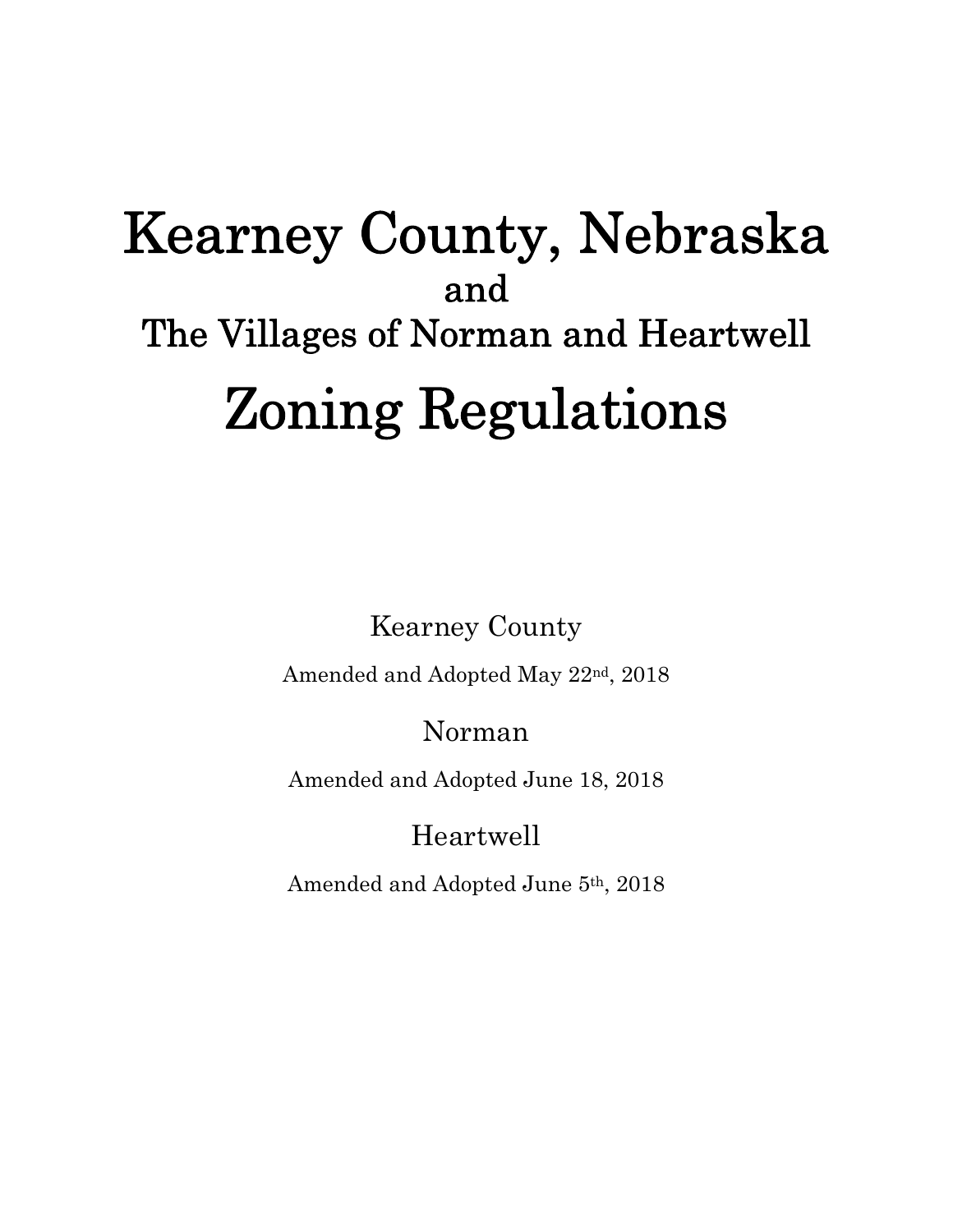# TABLE OF CONTENTS

| 1.1     |                                                           |  |
|---------|-----------------------------------------------------------|--|
| 1.2     |                                                           |  |
| 1.3     |                                                           |  |
|         |                                                           |  |
| 2.1     |                                                           |  |
| 2.2     |                                                           |  |
| 2.3     |                                                           |  |
| 2.4     |                                                           |  |
| 2.5     |                                                           |  |
|         |                                                           |  |
| 3.1     |                                                           |  |
| $3.2\,$ |                                                           |  |
| 3.3     |                                                           |  |
|         | ARTICLE 4 -ESTABLISHMENT AND DESIGNATION OF DISTRICTS  15 |  |
| 4.1     |                                                           |  |
| 4.2     |                                                           |  |
| 4.3     |                                                           |  |
| 4.4     |                                                           |  |
|         |                                                           |  |
|         |                                                           |  |
| 5.1     |                                                           |  |
| 5.2     |                                                           |  |
| 5.3     |                                                           |  |
| 5.4     |                                                           |  |
| 5.5     |                                                           |  |
| 5.6     |                                                           |  |
| 5.7     |                                                           |  |
| 5.8     |                                                           |  |
| 5.9     |                                                           |  |
|         |                                                           |  |
| 6.1     |                                                           |  |
| 6.2     |                                                           |  |
|         |                                                           |  |
| $6.4\,$ |                                                           |  |
| $6.5\,$ |                                                           |  |
|         |                                                           |  |
| 7.1     |                                                           |  |
| 7.2     |                                                           |  |
| 7.3     |                                                           |  |
| 7.4     |                                                           |  |
|         |                                                           |  |
| 8.1     |                                                           |  |
| 8.2     |                                                           |  |
| 8.3     |                                                           |  |
| 8.4     |                                                           |  |
| 8.5     |                                                           |  |
| 8.6     |                                                           |  |
|         | ii.                                                       |  |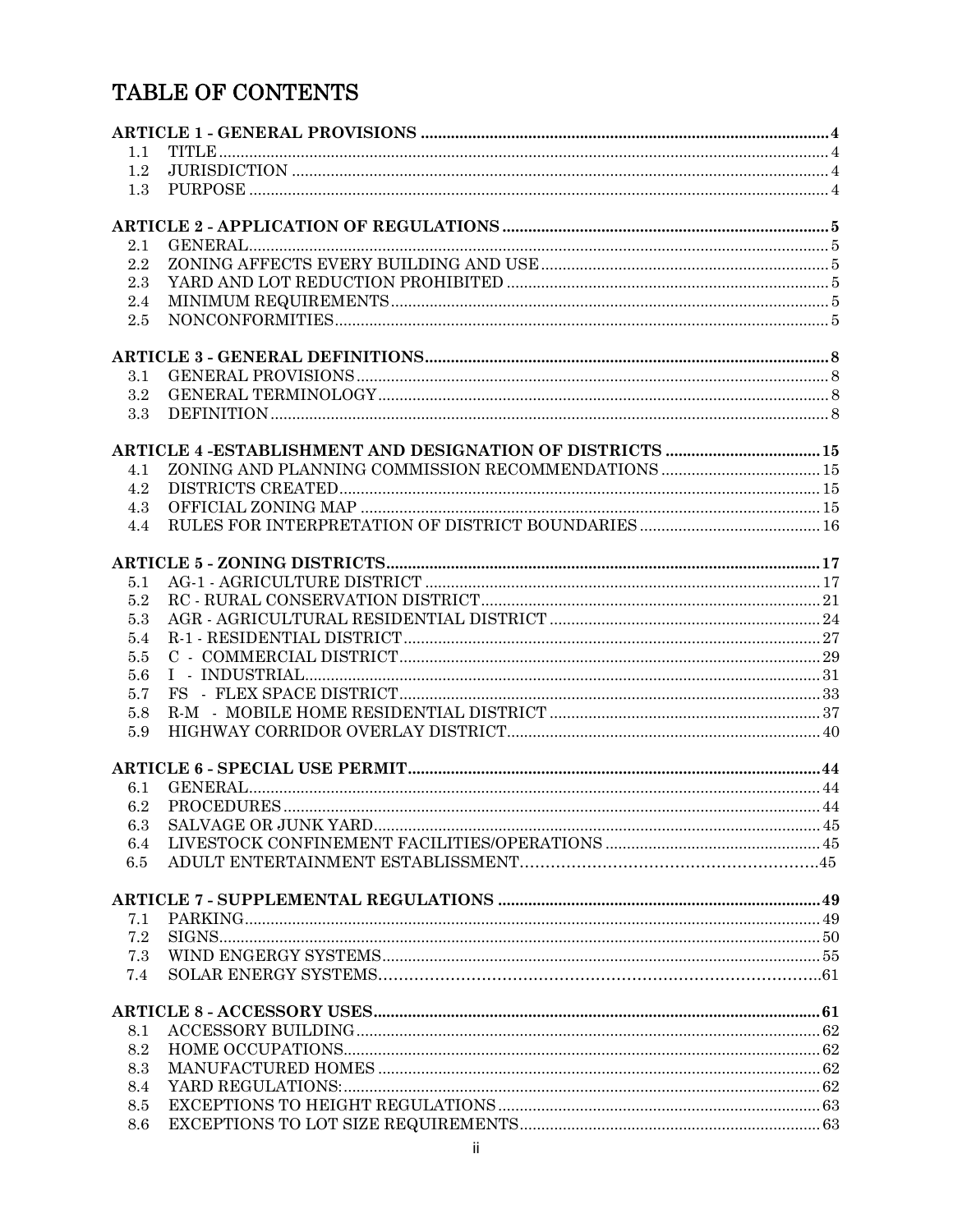| 8.7 |                                                                 |  |
|-----|-----------------------------------------------------------------|--|
|     |                                                                 |  |
| 9.1 |                                                                 |  |
| 9.2 |                                                                 |  |
| 9.3 |                                                                 |  |
| 9.4 |                                                                 |  |
| 9.5 |                                                                 |  |
|     | ARTICLE 10 - ADMINISTRATIVE PROVISIONS, ENFORCEMENT AND FEES 66 |  |
|     |                                                                 |  |
|     |                                                                 |  |
|     |                                                                 |  |
|     |                                                                 |  |
|     |                                                                 |  |
|     |                                                                 |  |
|     |                                                                 |  |
|     |                                                                 |  |
|     |                                                                 |  |
|     |                                                                 |  |
|     |                                                                 |  |
|     |                                                                 |  |
|     |                                                                 |  |
|     |                                                                 |  |
|     |                                                                 |  |
|     |                                                                 |  |
|     |                                                                 |  |
|     |                                                                 |  |
|     |                                                                 |  |
|     |                                                                 |  |
|     |                                                                 |  |
|     |                                                                 |  |
|     |                                                                 |  |
|     |                                                                 |  |
|     |                                                                 |  |
|     |                                                                 |  |
|     |                                                                 |  |
|     |                                                                 |  |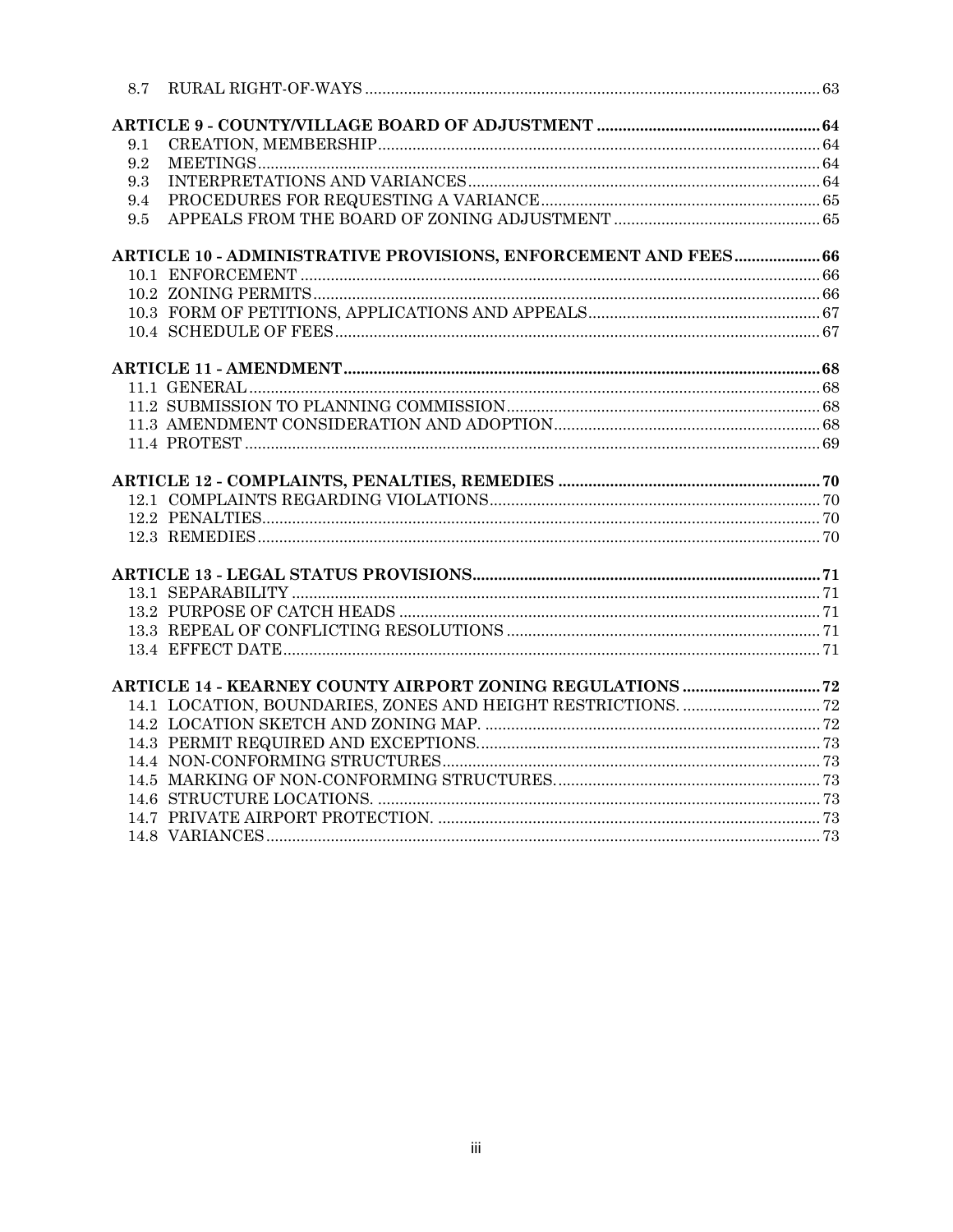#### ARTICLE 1

#### GENERAL PROVISIONS

#### **1.1 TITLE**

This Resolution/Ordinance shall be known, referred to, and cited as the Zoning Regulations of Kearney County, Nebraska and the Villages of Norman and Heartwell.

#### **1.2 JURISDICTION**

The provisions of these regulations shall apply within the planning jurisdiction of Kearney County and the Villages of Norman and Heartwell as established on the map entitled "The Official Zoning Maps of Kearney County, and Norman and Heartwell, Nebraska." The planning jurisdiction for Kearney County includes the rural and unincorporated areas of the County. The planning jurisdiction for the two Villages include the area within the corporate limits and an area one-mile adjacent the corporate limits.

#### **1.3 PURPOSE**

In pursuance of the authority conferred by Section 23-114.03-114.05 and 23-164 to 174.10 of Nebraska Revised Statutes as amended, and other applicable laws, this resolution/ordinance is enacted for the purpose of promoting the health, safety, convenience, order, prosperity and welfare of the present and future inhabitants of Kearney County and the Villages of Norman and Heartwell and for implementing the Comprehensive Plan of the County.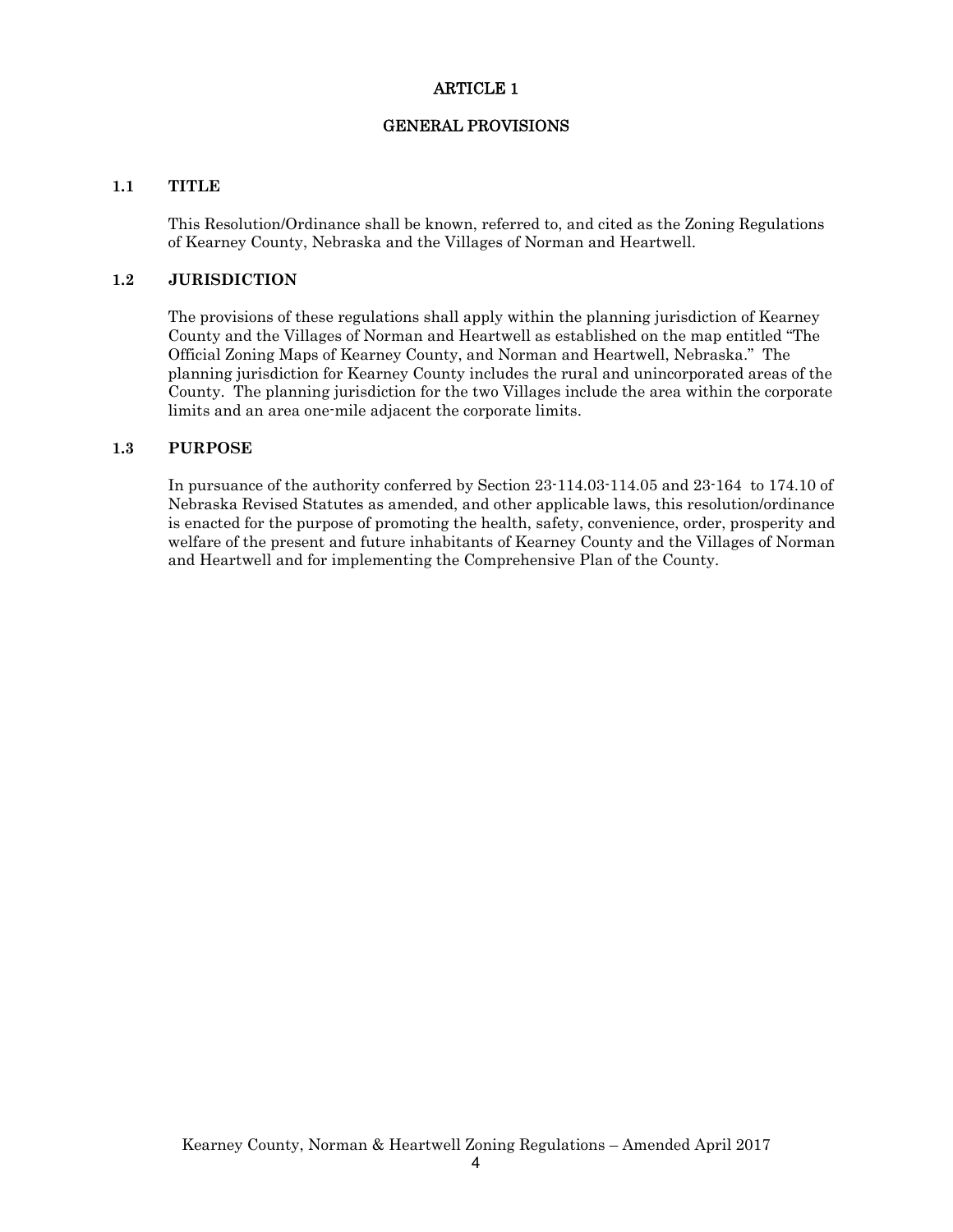#### **ARTICLE 2**

#### APPLICATION OF REGULATIONS

#### **2.1 GENERAL**

The zoning regulations set forth by this resolution/ordinance within each district shall be minimum regulations and shall apply uniformly to each class or kind of structure or land, except as hereinafter provided.

#### **2.2 ZONING AFFECTS EVERY BUILDING AND USE**

Excepting non-conforming lot sizes, structures and usages, as set forth in Sections 2.5, 2.51, 2.52 and 2.53 of these regulations, after effective date of this Regulation or any amendments thereto, no building, construction, or land shall be used or occupied, and no building or structure or part thereof shall be erected, constructed, moved or structurally altered except in conformity with all of the zoning regulations herein specified for the district in which it is located.

#### **2.3 YARD AND LOT REDUCTION PROHIBITED**

No yard or lot existing at the time of passage of these regulations shall be reduced by private action in dimension or area below the minimum requirements set herein. Yards or lots created after the effective date of these regulations shall meet the minimum requirements established by these regulations.

#### **2.4 MINIMUM REQUIREMENTS**

In their interpretation and application, the provisions of these regulations shall be held to be minimum requirements, adopted for the promotion of the public health, safety, morals or general welfare. Where applicable, Municipal, State or Federal standards which are more restrictive than those contained herein, the more restrictive standards shall apply.

#### **2.5 NONCONFORMITIES**

Nonconformities; Intent. Nonconformities are of three types: nonconforming lots of record, nonconforming structures, and nonconforming uses.

2.51 NONCONFORMING LOTS OF RECORD: The Zoning Administrator may issue a Zoning Permit for any nonconforming lot of record provided that:

Said lot is shown by a recorded plat or deed to have been owned separately and individually from adjoining tracts of land at a time when the creation of a lot of such size and width at such location would not have been prohibited, and

Said lot has remained in separate and individual ownership from adjoining tracts of land continuously during the entire time that the creation of such lot has been prohibited by the zoning regulation, and

Said lot can meet all yard regulations for the district in which it is located.

#### 2.52 NONCONFORMING STRUCTURES

Authority to Continue: Any structure which is devoted to a use which is permitted in the zoning district in which it is located, but which is located on a lot which does not comply with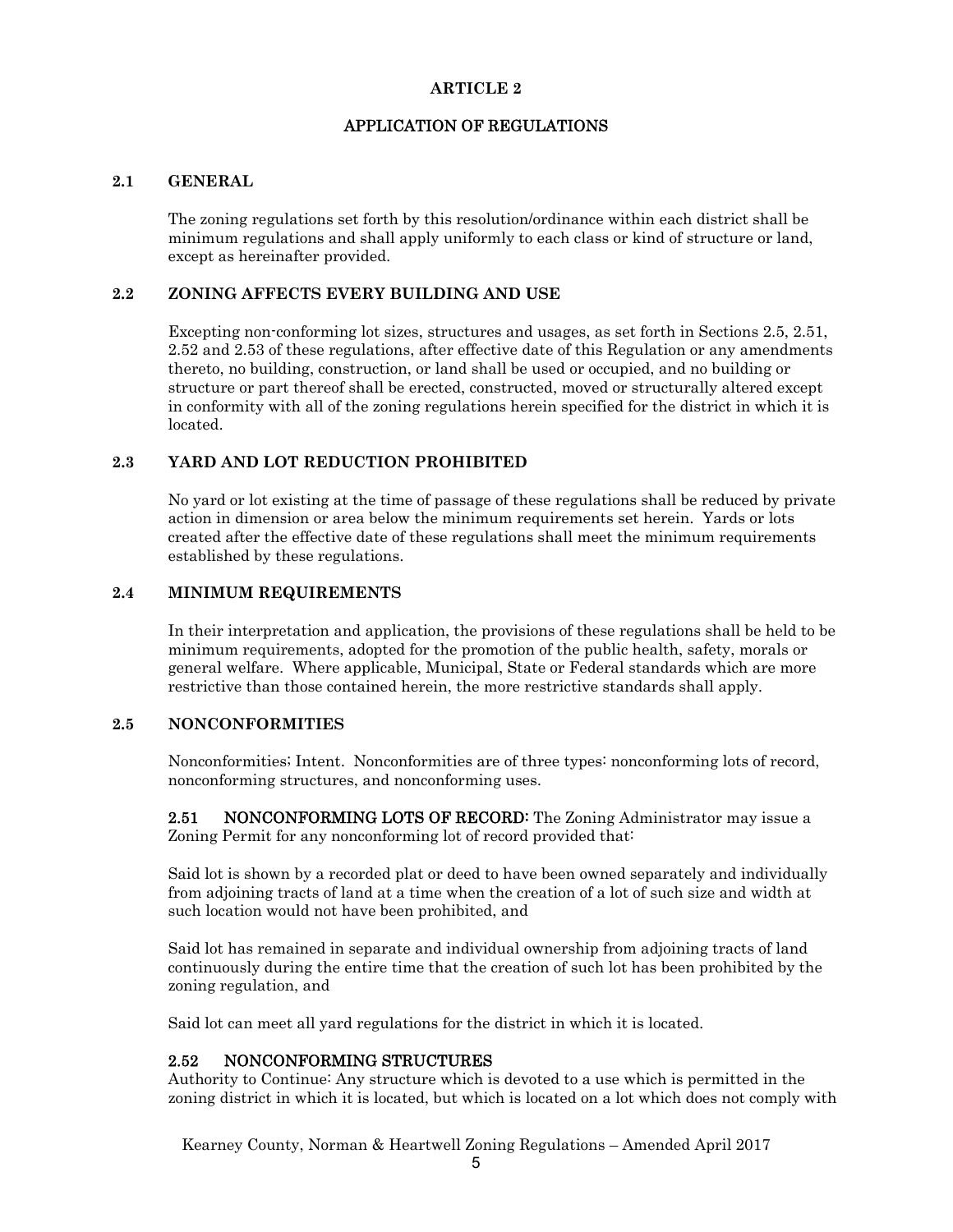the use regulations and/or the applicable yard and height regulations may be continued, so long as it remains otherwise lawful.

Enlargement, Repair, Alterations: Any nonconforming structure may be enlarged, maintained, repaired, remodeled or rebuilt; provided, however, that no such enlargement, maintenance, repair or remodeling shall either create any additional nonconformity or increase the degree of existing nonconformity of all or any part of such structure.

Damage of Destruction: In the event any nonconforming nonresidential structure is damaged or destroyed, by any means, to the extent of more than 60 percent of its structural value, such structure shall not be restored unless it shall thereafter conform to the regulations for the zoning district in which it is located. When a structure is damaged to the extent of 60 percent or less, no repairs or restoration shall be made unless a Zoning Permit is obtained within six months, and restoration is actually begun one year after the date of such partial destruction and is diligently pursued to completion.

Moving: No nonconforming structure shall be moved in whole or in part of any distance whatsoever, to any other location on the same or any other lot unless the entire structure shall thereafter conform to the regulations of the zoning district in which it is located after being moved.

#### 2.53 NONCONFORMING USES

Authority to Continue: Any lawfully existing nonconforming use of part or all of a structure or any lawfully existing nonconforming use of land, not involving a structure or only involving a structure which is accessory to such use or land, may be continued, so long as otherwise lawful and may be expanded through a special use permit.

Ordinary Repair and Maintenance:

1. Normal maintenance and incidental repair, or replacement, installation or relocation or nonbearing walls, nonbearing partitions, fixtures, wiring or plumbing, water and/or waste disposal systems, may be performed on any structure or system that is devoted in whole or in part to a nonconforming use.

2. Nothing in these regulations shall be deemed to prevent the strengthening or restoring to a safe condition of a structure in accordance with an order of a public official who is charged with protecting the public safety who declares such structure to be unsafe and orders its restorations to a safe condition.

Extension: A nonconforming use shall not be extended, enlarged, or increased in intensity. Any nonconforming use may be extended throughout any portions of a Building which was manifestly arranged or designed for such use at the time of adoption or amendment of these Regulations, but no use shall be extended to occupy any land outside such building. Any nonconforming use of land may not be increased in size beyond the area occupied by such nonconforming use on the effective date of these Regulations (or on the effective date of subsequent amendments hereto that cause such use to become nonconforming) except those that are allowed through a special use permit.

Enlargement: No structure that is devoted in whole or in part to a nonconforming use shall be enlarged or added to in any manner unless such structure and the use thereof shall thereafter conform to the regulations of the district in which it is located.

Damage or Destruction: In the event that any structure that is devoted in whole or in part to a nonconforming use is damaged to the extent of more than sixty (60) percent of its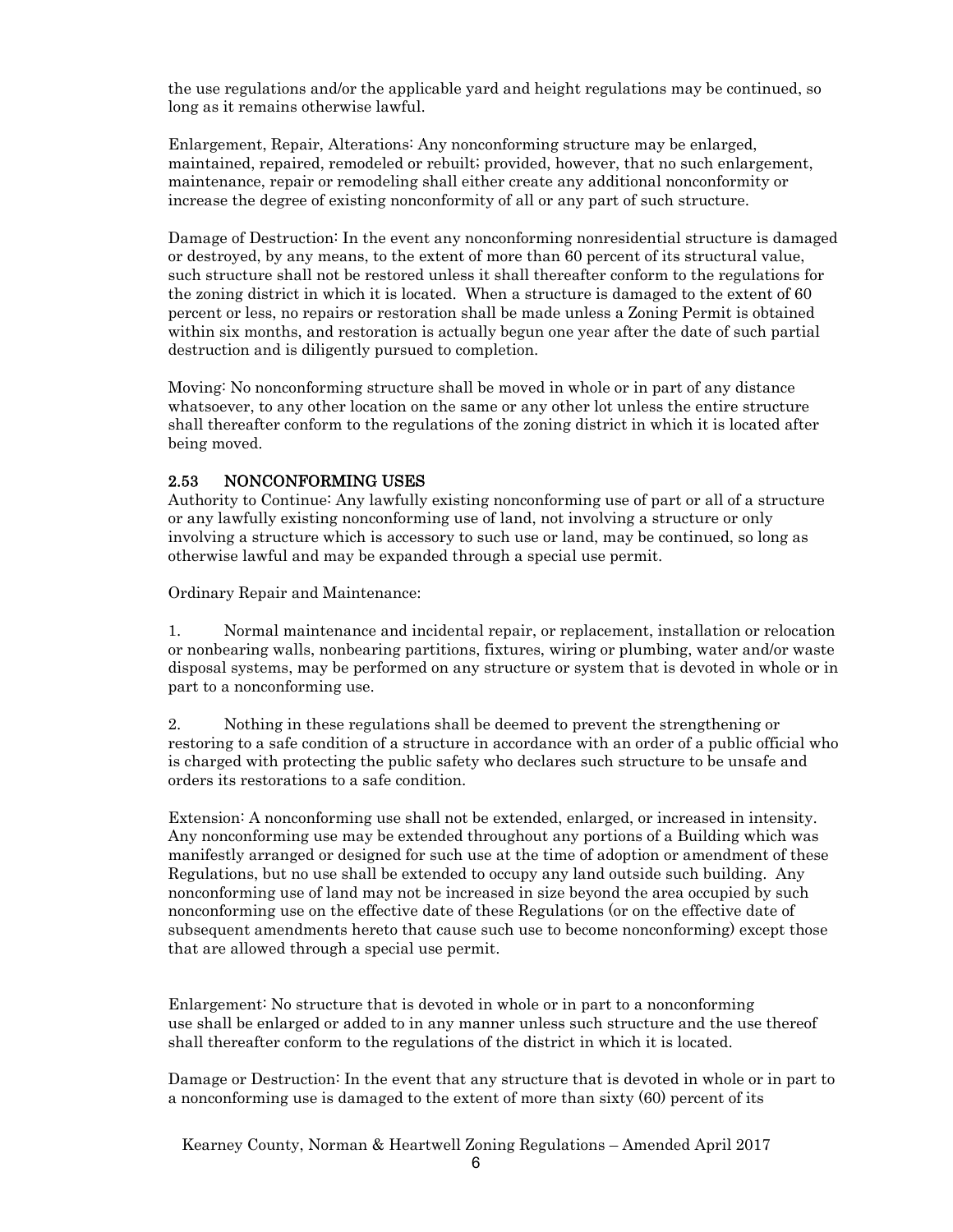reasonable replacement value, the property shall conform to the zone in which it is located.

Moving: No structure that is devoted in whole or in part to a nonconforming use and nonconforming use of land shall be moved in whole or in part for any distance whatsoever, to any location on the same or any other lot, unless the entire structure and the use thereof or the use of land shall thereafter conform to all regulations of the zoning district in which it is located after being so moved.

Change in use: If no external structural alterations are made which will expand the area or change the dimensions of the existing structure, any nonconforming use of a structure, or structure and premises, may be changed to another nonconforming use provided that the governing body after receiving a recommendation from the Planning Commission, by making findings in the specific case, shall find that the proposed use is more appropriate to the district than the existing nonconforming use. More appropriate shall mean creating less traffic, noise, glare, odor or other characteristics of the proposed use. In permitting such change, the governing body may require appropriate conditions and safeguards to protect surrounding areas and properties. Once such use has changed, it may no longer be returned to the original use or any other less appropriate use.

Abandonment or Discontinuance: When a nonconforming use is discontinued or abandoned, for a period of twenty four (24) consecutive months, such use shall not thereafter be reestablished or resumed, and any subsequent use or occupancy of such land shall comply with the regulations of the zoning district in which such land is located.

Nonconforming Accessory Uses: No use which is accessory to a principal nonconforming use shall continue after such principal use shall cease or terminate.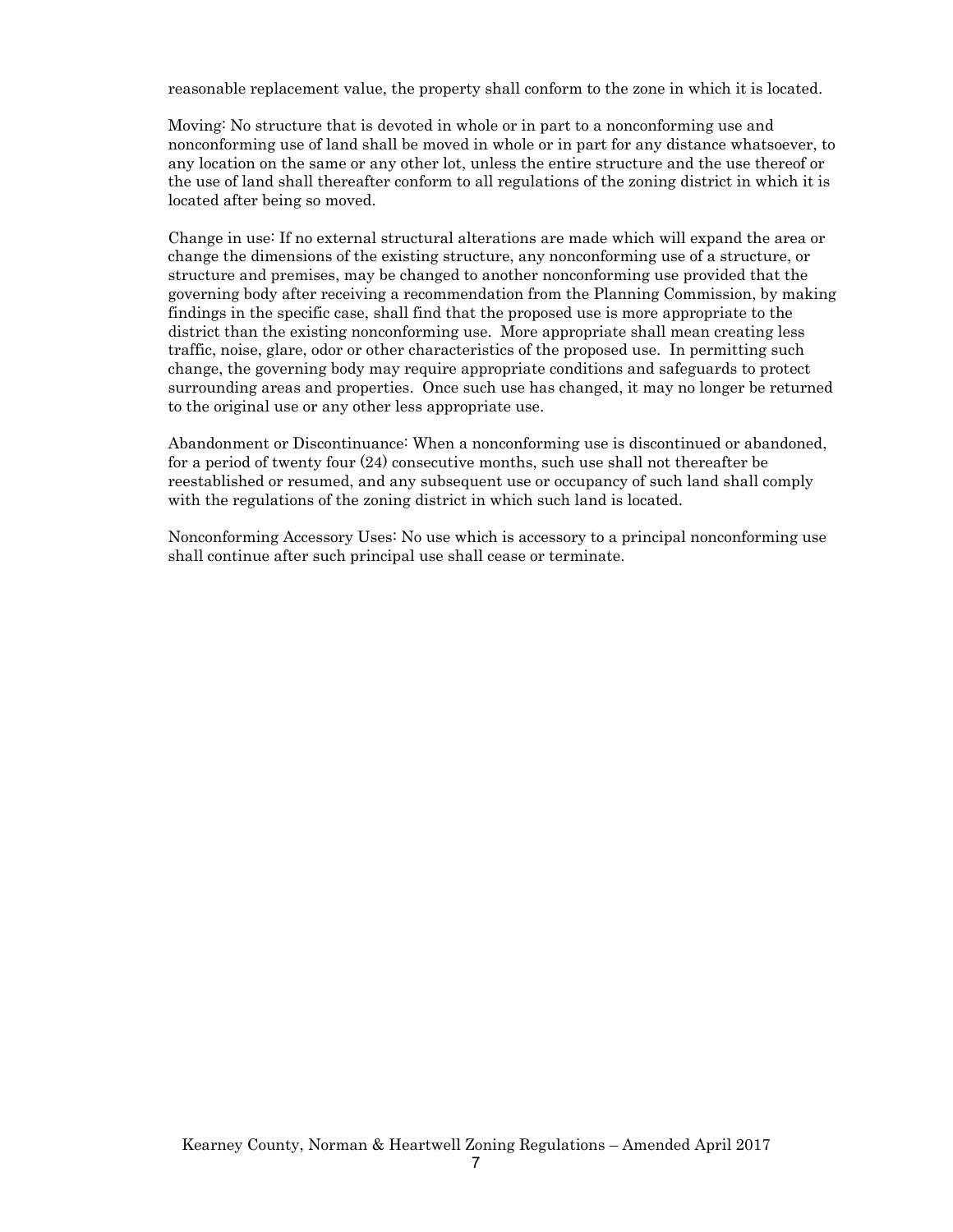## **ARTICLE 3**

# GENERAL DEFINITIONS

#### **3.1 GENERAL PROVISIONS**

The following rules of construction shall apply unless inconsistent with the plain meaning of the context of these regulations.

3.11 TENSE: Words used in the present tense include the future tense.

3.12 NUMBER: Words used in the singular include the plural, and words used in the plural include the singular.

3.13 SHALL AND MAY: The word "shall" is mandatory; the work "may" is permissive.

3.14 HEADINGS: In the event that there is any conflict or inconsistency between the heading of an article, section or paragraph of these regulations and the context thereof, the said heading shall not be deemed to affect the scope, meaning or intent of such context.

#### **3.2 GENERAL TERMINOLOGY**

The word "County" shall mean the County of Kearney, Nebraska. The words "County Board" shall mean the Kearney County Board of Supervisors. The word "Village" shall mean the Village of Norman and/or Village of Heartwell. The words "Village Board" shall mean the Village Board of Trustees, for either/or both the Villages of Norman and Heartwell. The words "Planning Commission" shall mean the Planning Commission of Kearney County duly appointed and represented by the governing body of Kearney County and the Villages of Norman and Heartwell.

Words or terms not herein defined shall have their ordinary meaning in relation to the context.

#### **3.3 DEFINITION**

For the purpose of these regulations certain words and terms used herein are defined as follows:

3.31 ACCESSORY USE OF BUILDING: A subordinate building or use which customarily is incidental to that of the main or principal building or use of the premises. Customary accessory uses include, but are not limited to, tennis courts, swimming pools, detached garages, garden houses, antenna/satellite dishes, and residential, agricultural and recreation storage sheds. Garages or other accessory uses attached to the principal structure shall be considered a part thereof and meet the requirements of the principal structure.

3.32 ADULT ENTERTAINMENT ESTABLISHMENT: Any business which offers its patrons services or entertainment characterized by an emphasis on matter depicting, exposing, describing, discussing or relating to sexual activities or human genitalia, including, but not limited to, adult cabarets, adult book stores, adult motion picture theaters, adult novelty business, saunas, adult health clubs, adult modeling studios, adult companionship establishments, adult hotel or motel, and adult body painting studios.

3.33 ADULT CABERET: A nightclub, bar, juice bar, restaurant, bottle club, or similar commercial establishment, whether or not alcoholic beverages are served, which regularly features persons who appear nude or semi-nude, including go-go dancers, exotic dancers, strippers, male or female impersonators, or other similar entertainers.

3.34 AGRICULTURAL FARM OR OPERATION: Farm or farm operation shall mean any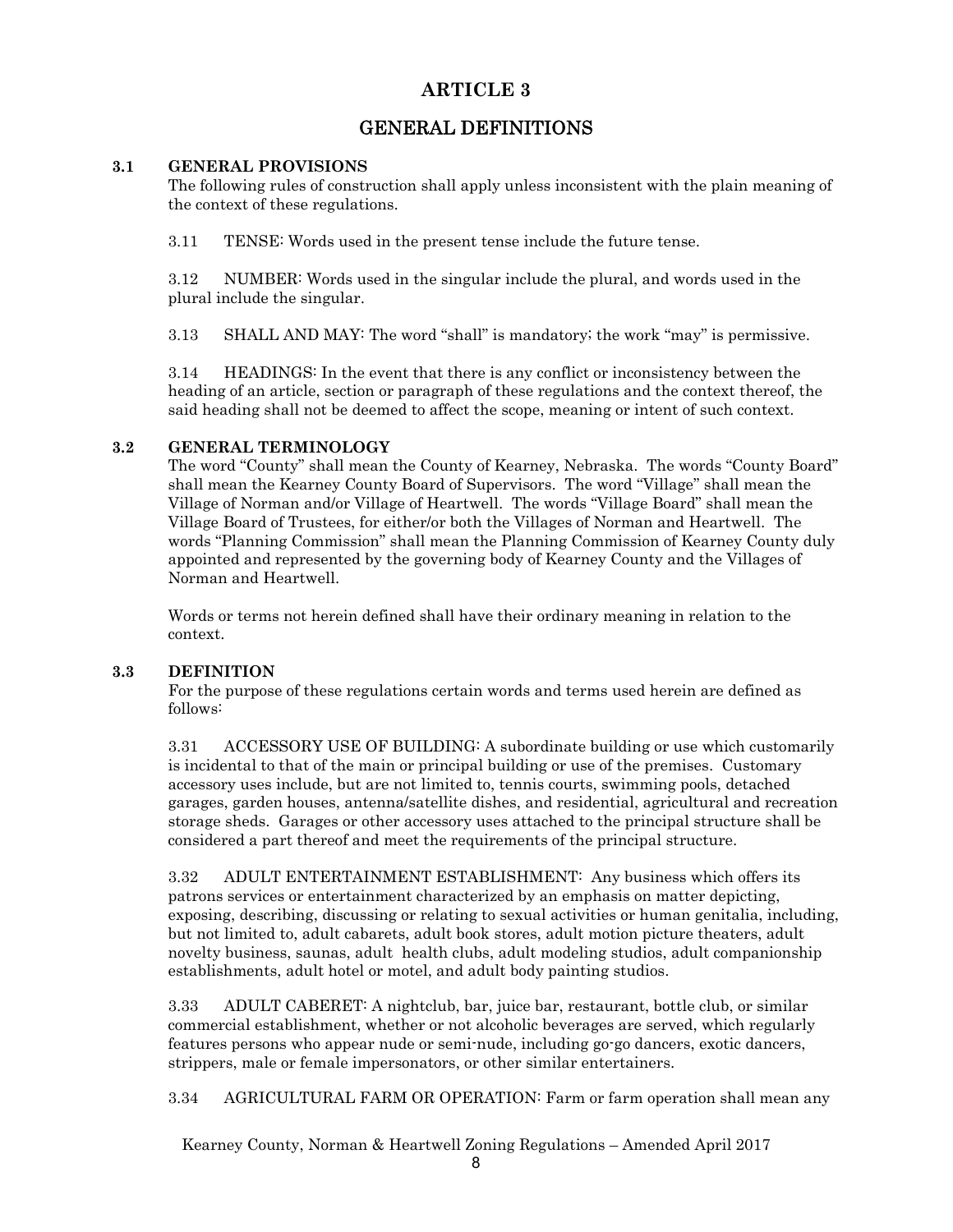tract of land over 20 acres in area used for or devoted to the commercial production of farm products.

3.35 BUILDABLE AREA: The portion of a lot remaining after required yards have been provided.

3.36 BUILDING: An enclosed structure, anchored to permanent foundation, and having exterior or party walls and a roof, designed for the shelter or persons, animals or property. When divided by other than common or contiguous walls, each portion or section of such building shall be regarded as a separate building, except that two buildings connected by a breezeway shall be deemed one building. "Building" includes "structure."

3.37 BUILDING HEIGHT: The vertical distance to the highest point of the roofs; to the deck line of mansard roofs; and to the average height between eaves and the ridge for gable, hip and gambrel roofs, measured from the curb level if the building is not more than ten (10) feet from the front line or from the grade in all other cases.



Source: A Survey of Zoning Definitions, (American Planning Association, 1989).

3.38 CAMP GROUNDS: Any premises where two (2) or more camping units are parked/placed for camping purposes, or any premises used or set apart for supplying to the public, camping space for two (2) or more camping units for camping purposes, which include any buildings, structures, vehicles or enclosures used or intended for use or intended wholly or in part for the accommodation of transient campers.

3.39 COMMERCIAL USE: An occupation, employment or enterprise that is carried on for profit by the owner, lessee or licensee.

3.40 DWELLING: Any building or portion thereof which is designed and used exclusively for residential purposes.

3.41 DWELLING, MULTIFAMILY: A building or portion thereof used for occupancy by two or more families living independently of each other and containing two or more dwelling units.

3.42 DWELLING, SINGLE FAMILY: A dwelling having accommodations for an occupied by one family.

3.43 EASEMENT: A grant by the property owner to the public, a corporation or persons for the use of a tract of land for a specific purpose or purposes.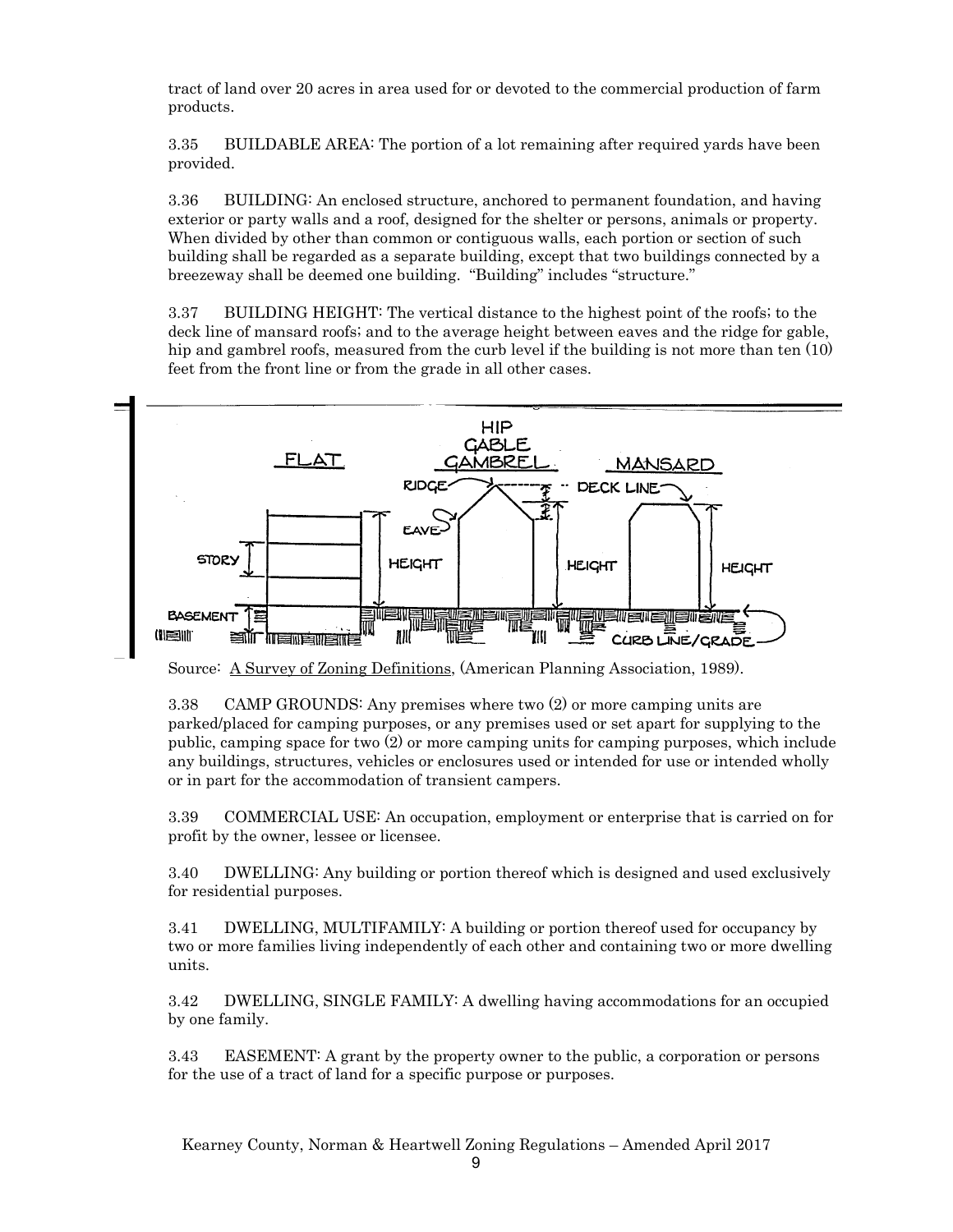3.44 FARM RESIDENCE: Residential dwellings located on a farm including mobile homes appurtenant to agricultural operations including the living quarters for persons employed on the premises.

3.45 FLOOD PLAIN: Those lands within the zoning jurisdictions of Kearney County and/or the Villages of Norman and Heartwell which are subject to a one (1) percent or greater chance of flooding in any given year. The regulatory flood plain for these regulations shall be based on the official Flood Hazard Boundary Map or Flood Insurance administration, U.S. Department of Housing and Urban Development and any revision thereto. Copies of said map shall be on file in the Office of the Kearney County Assessor.

3.46 HOME OCCUPATION: An occupation or activity carried on within the dwelling or accessory building by a member of the family residing on the premises, which occupation or activity is incidental and secondary to the residential occupancy and does not change the residential character nor infringe upon the right of neighboring residents to enjoy a peaceful occupancy of their homes.

3.47 Irrigation Equipment: An artificial means for the delivery of water via ditches, pipes, streams, hose, etc. to supply water to dry lands that are used primarily in the production of crops- corn, beans, beets, sorghum, etc., that may include, but not limited to, pivot point systems, center point systems, gravity (furrow) systems, subsurface drip irrigation systems (SDI), and / or irrigation wells.

3.48 LIVESTOCK CONFINEMENT FACILITIES/ OPERATIONS: Shall mean the raising, feeding or management of animals excluding cattle in calving operations for less than ninety days per year, in building(s),  $\text{lot}(s)$ ,  $\text{pen}(s)$ ,  $\text{pool}(s)$  or  $\text{pond}(s)$  or other confined spaces that are normally not used for raising crops or vegetation or grazing animals, which may exceed any combination of 500 animal units from the following:

- 1. A.U.'s = 1 x number of Slaughter or Feeder Cows
- 2. A.U.'s = 1.2 x number of Cow/calf Pairs
- 3. A.U.'s = 1.4 x number of Mature dairy cows
- 4. A.U.'s  $= 0.4$  x number of swine 55 lbs and over
- 5. A.U.'s  $= 0.04$  x number of weaned pigs, less than 55 lbs.
- 6. A.U.'s  $= 0.1$  x number of Sheep
- 7.  $A.U.'s = 2 x number of Horses$
- 8.  $A.U.'s = 0.01$  x number of Chickens
- 9.  $A.U.'s = 0.02x$  number of Turkeys
- 10.  $A.U.'s = 0.2 x$  number of Ducks

For Immature Dairy Cattle, or those species not listed, number of animal units shall be calculated as the average weight of animals divided by 1,000 lbs., multiplied by the number of animals.

Two or more livestock operations under common ownership shall be deemed to be a single livestock facility/operation if they are adjacent to each other or if they utilize a common area or system of disposal of livestock waste.

3.49 LANDFILL: A disposal site employing an engineering method of disposing of solid wastes in a manner that minimizes environmental hazards by spreading, compacting to the smallest volume, and applying cover material overall exposed waste at the end of each operating day.

3.50 LOT: A parcel of land occupied or intended for occupation by a use permitted in these regulations and fronting upon a street or road.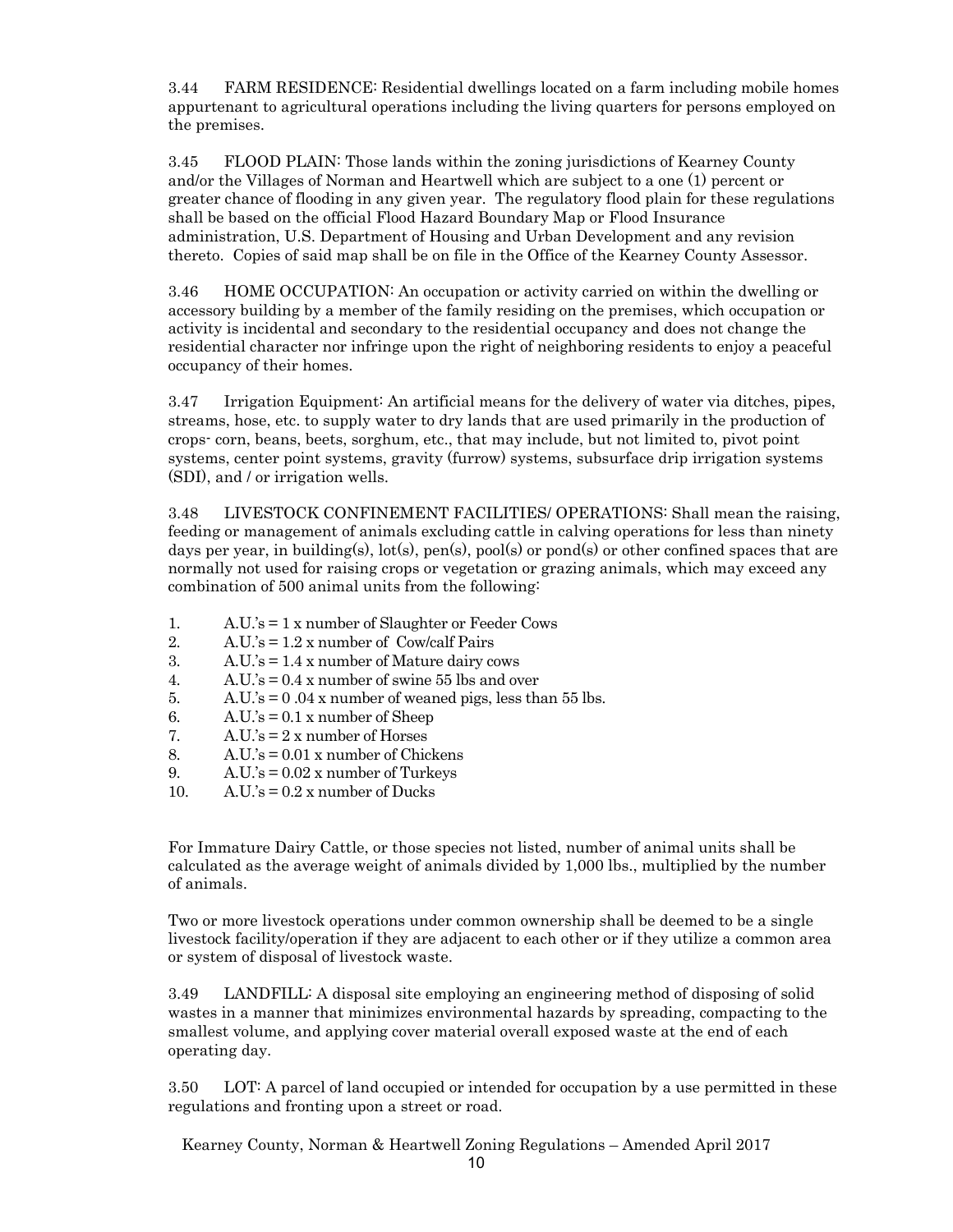3.51 LOT, CORNER: A lot abutting two or more streets or roads at their intersection.

3.52 LOT DEPTH: The average horizontal distance between the front and rear lot lines.

3.53 LOT FRONTAGE: The front of a lot shall be construed to be the portion nearest the street or road.

3.54 LOT OF RECORD: A lot of which is part of a sub-division recorded in the Office of the Register of Deeds, or a lot or parcel described by metes and bounds the description of which has been recorded.

3.55 LOT WIDTH: The distance on a horizontal plane between the side lot lines of a lot, measured at right angles to the line establishing the lot depth at the established building setback line.

3.56 MANUFACTURED HOME: A factory-built structure which is to be used as a place for human habitation, which is not constructed or equipped with a permanent hitch or other device allowing it to be moved other than to a permanent site, which does not have permanently attached to its body or frame any wheels or axles, and which bears a label certifying that is was built to compliance with National Manufactured Home Construction and Safety Standards, 24 C.F.R. 3280 et seq., promulgated by the United States Department of Housing and Urban Development, or a modular housing unit as defined in Section 71-1557 of the Nebraska Revised Statutes bearing the seal of the Department of Health and Human Service System.

3.57 MOBILE HOME: A year-round, transportable structures which is a single family dwelling unit suitable for permanent, more than thirty (30) days of living quarters, more than eight (8) feet wide and forty (40) feet in length and built to be towed on its own chassis with or without a permanent foundation when connected to the required utilities. This portable dwelling may consist of one (1) or more units that can be telescoped when towed and expanded later for additional capacity, or two (2) or more units, separately towable but designed to be joined as one (1) integral unit. Nothing in this definition shall be construed so as to include prefabricated, modular, precut dwelling units or these manufactured in sections or parts away from the site and transported thereto for assembly.

3.58 MOBILE HOME PARK: Any area of land which one (1) or more mobile homes are parked, connected to utilities and used by one (1) or more persons for living or sleeping purposes. A mobile home parked in this area can either be placed on permanent foundation or supported only by its wheels, jacks, blocks, or skirting or a combination of these devices. A mobile home park includes any premises set apart for supplying to the public parking space, either free of charge or for revenue purposes for one (1) or more mobile homes, connected to utilities and used by one (1) or more persons living, or sleeping purposes and shall include any building, structure, tent, vehicle or enclosure used or intended for use as part of the equipment of such mobile home park.

 3.59 MODULAR HOME: Any dwelling whose construction consists entirely of or the major portions of its construction consist of a unit or units not fabricated on the final site for the dwelling units, which units are movable or portable until placed on a permanent foundation and connected to utilities. All modular homes shall bear a label certifying that it was built to compliance with the Nebraska Department of Health and Human Services System as established in Section 71-1557 of the Nebraska revised Statutes.

3.60 NONCONFORMING LOT OF RECORD: A lot which is part of a recorded subdivision or a parcel of land, the deed to which was recorded prior to August 21, 2001, and neither said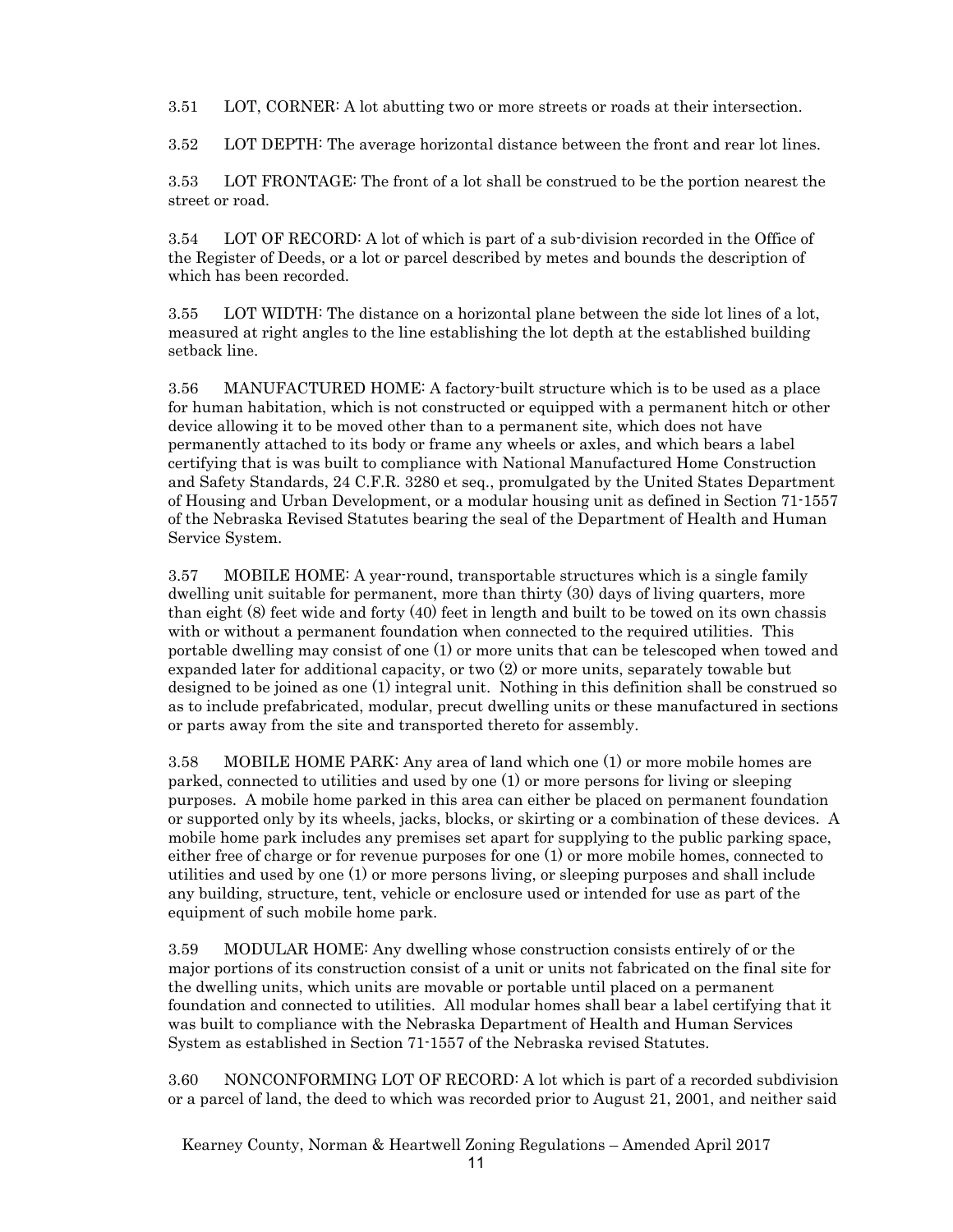lot nor parcel complies with the lot width or area requirements for any permitted uses in the district in which it is located.

3.61 NONCONFORMING STRUCTURE: An existing structure which does not comply with the lot coverage, height or yard requirements which are applicable to new structures in the zoning district in which it is located.

3.62 NONCONFORMING USE: An existing use of a structure or of land which does not comply with the use regulation applicable to new uses in the zoning district in which it is located.

3.63 PARCEL: A continuous quantity of land in the possession of or owned by, or recorded as the property of, the same person or persons.

3.64 PARKING SPACE, OFF-STREET: An area, enclosed or unenclosed, sufficient in size to store one automobile, together with a driveway connecting the parking space with a street or road and permitting ingress and egress of an automobile.

3.65 RECYCLING CENTER: A facility which accepts salvage material limited to paper, aluminum foil, containers made of glass, plastic, metal, aluminum and paper, and similar household wastes; no hazardous material as defined by State and Federal law is accepted; there is not wrecking or dismantling of salvage material and no salvage material is held outside a building.

3.66 RECYCLING COLLECTION POINT: A collection point for small refuse items, such as bottles, cans and newspapers, located either in a container or small structure.

3.67 SALVAGE OR JUNK YARD: A place where waste, discarded or salvaged metals, building materials, paper, textiles, used plumbing fixtures, abandoned or inoperable motor vehicles or parts thereof, and other used materials are bought, sold, exchanged, stored, baled or cleaned; and places or yards for the storage of salvaged metal, materials and equipment; but not including pawn shops and establishments for the sale, purchase or storage or used cars or trucks presently in operable condition, boats or trailers presently in operable condition, and used furniture and household equipment in usable condition and not including the processing of used, discarded or salvaged material as part of manufacturing operations.

3.68 SOLAR ENERGY SYSTEM: A device designed and used for the purpose of collecting solar energy and utilizing the energy to heat space, water, or for some other use, within a structure. Residential use less than 25 kW, Commercial use 25 kW or more

3.69 SPECIAL USE PERMIT: A written permit issued with authorization of the County or Village Board. The special permit provides permission under specific conditions to make certain special uses of land in certain zoning districts as stipulated under permitted special uses in each of the district zoning regulations.

3.70 STREET: All property acquired or dedicated to the public and accepted by the appropriate governmental agencies for street purposes.

3.71 STREET, CENTER LINE: A line midway between street lines.

3.72 STREET LINE: A dividing line between a lot, tract, or parcel of line and the contiguous street. The right-of-way line of a street.

3.73 STRUCTURE: Anything constructed or erected, the use of which requires permanent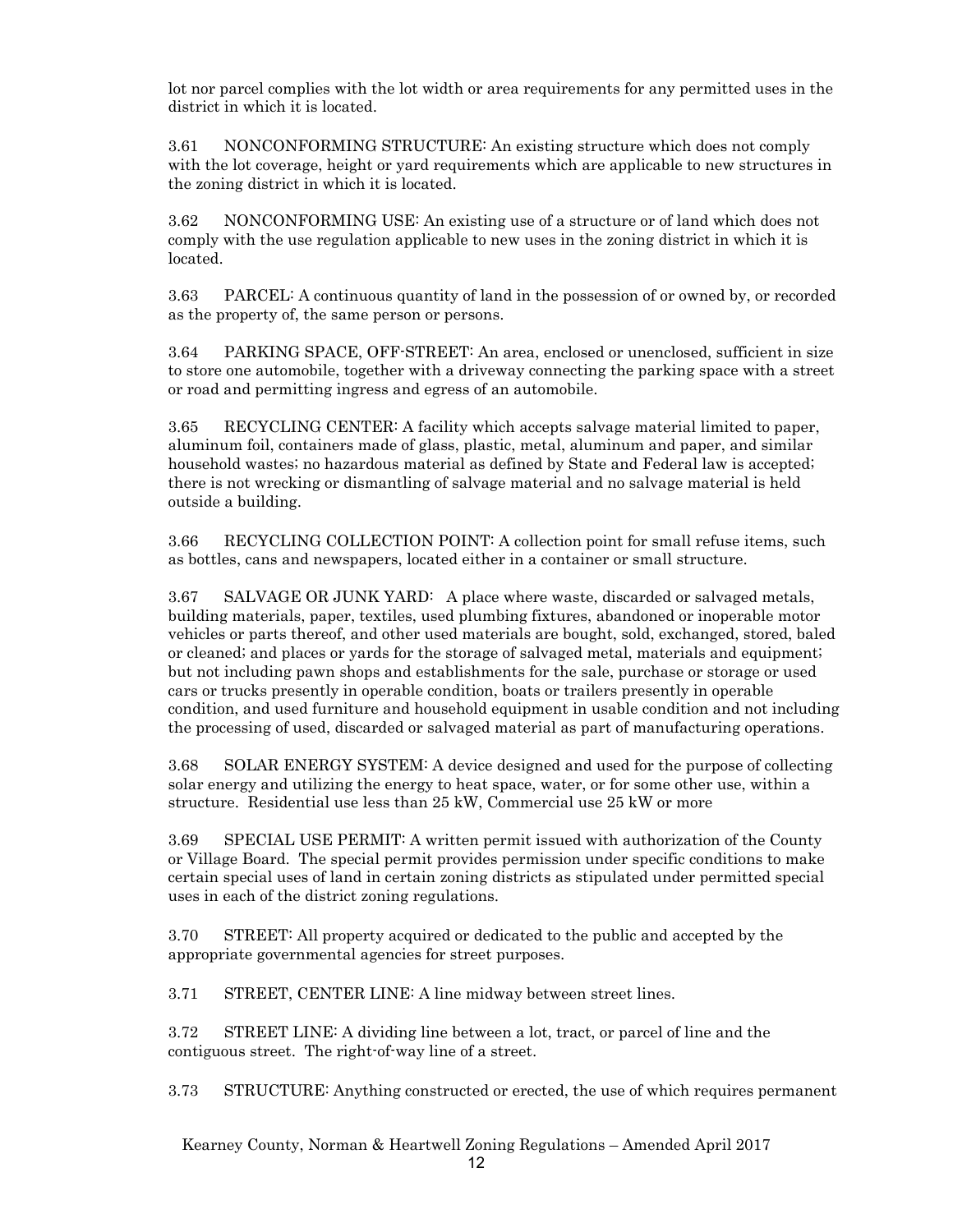location on the ground or attachment to something having a permanent location on the ground, but not including fences, irrigation equipment or public items such as utility poles, street light fixtures and street signs.

3.74 STRUCTURAL ALTERATIONS: Any change to the supporting members of a structure including foundations, bearing walls, or partitions, columns, beams, girders or any structural change in the roof.

3.75 TOWNHOUSE: One of a group or row of not less than three (3) nor more than twelve (12) attached, single family dwellings designed and built as a single structure facing upon a street in which the individual townhouse may or may not be owned separately. For the purpose of the side yard regulations, the structure containing the row or group of townhouses shall be considered as one building occupying a single lot.

3.76 VARIANCE: A variance is a relaxation of the terms of the zoning resolution/ordinance where such variance will not be contrary to the public interest and where, owing to conditions peculiar to the property, and not the result of the actions of the applicant, a literal enforcement of the resolution/ordinance would result in unnecessary and undue hardship.

3.77 YARD: A required open space, other than a court, unoccupied and unobstructed by any structure or portion of a structure, provided, however, that fences, walls, poles, posts, and other customary yards accessories, ornaments, and furniture may be permitted in any yard subject to the district regulations.

3.78 YARD, FRONT: A yard extending from the front lot line adjoining a public street to the front of the building between side lot lines.

3.79 YARD, REAR: A yard extending between side lot lines and measured horizontally at right angles to the rear lot line from the rear lot to the nearest point of the main building.

3.80 YARD, REQUIRED: The required minimum open space between the property line and the building line. The required yard shall contain no building or structure other than the projection of the usual steps, or open porches, or as otherwise provided in these regulations.

3.81 YARD, SIDE: A yard between a building and the side lot line measured horizontally at right angles to the side lot line from the side lot line to the nearest point of the main building.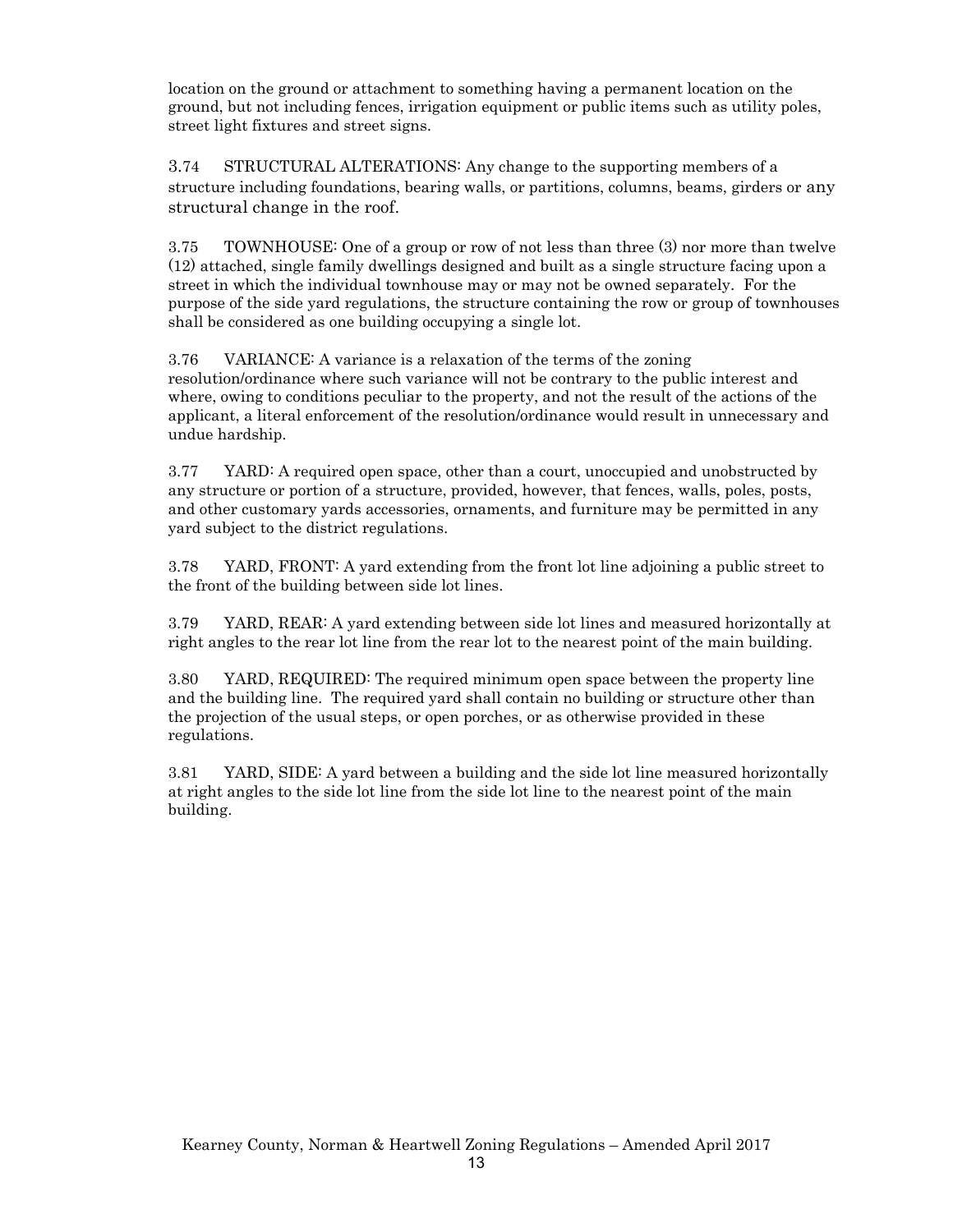

3.82 ZONING ADMINISTRATOR: The person duly designated by the County governing body to enforce these regulations.

3.83 ZONING DISTRICT: The term "zoning map" means a map or maps officially enacted by the County Board and Village Board, as part of this chapter showing the boundaries of a zoning district or districts, a copy or copies of which, certified to have been enacted as provided by law, is filed in the office of the County Zoning Administrator, as an official record of the County and the Village.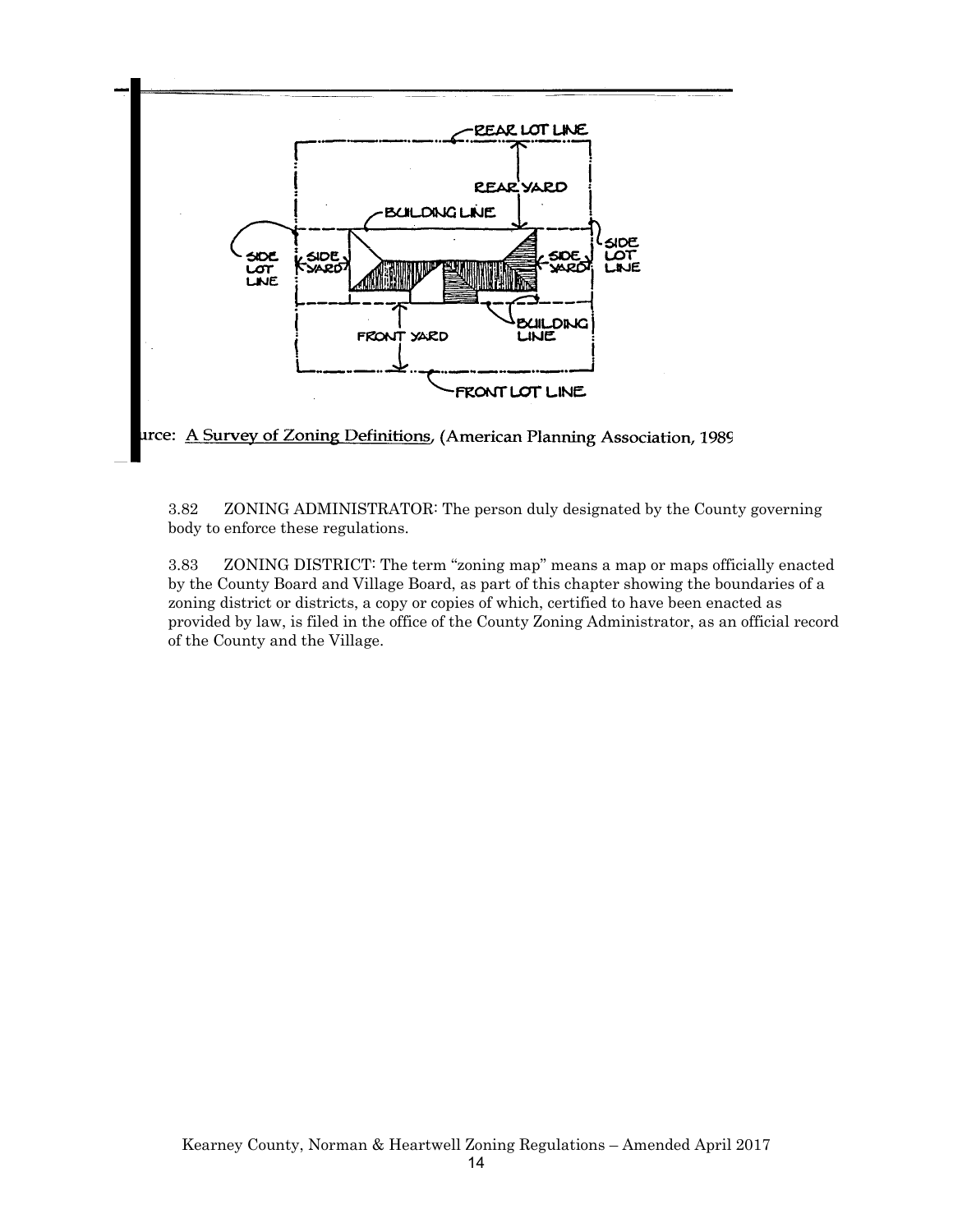## **ARTICLE 4**

# ESTABLISHMENT AND DESIGNATION OF DISTRICTS

#### **4.1 ZONING AND PLANNING COMMISSION RECOMMENDATIONS**

It shall be a purpose of the Planning Commission to recommend the boundaries of the various original districts and appropriate regulations to be enforced therein. The Planning Commission shall make a preliminary report and hold public hearings thereon before submitting its final report, and the County Board or Village Board shall not hold its public hearings or take action until it has received the final report of the Planning Commission.

#### **4.2 DISTRICTS CREATED**

For the purpose of these regulations, there are hereby created zoning districts for Kearney County and the Villages of Norman and Heartwell, as named and described in Article 5 of these regulations.

- 1. AG-1 Agriculture District
- 2. RC Rural Conservation District
- 3. AGR Agricultural Residential District
- 4. R-1 Residential District
- 5. C Commercial District
- 6. I Industrial District
- 7. FS Flex Space District
- 8. R-M Mobile Home Residential District
- 9. Highway Corridor Overlay District

#### **4.3 OFFICIAL ZONING MAP**

- 1. The boundaries of the districts are shown upon a map(s), which is made a part hereof by reference, which map(s) is designated as the Kearney County, Village of Norman and Village of Heartwell Zoning Map and adopted herein, and as amended, and signed by the Chairperson of each governing entity and attested by the Clerk of each governing entity and hereinafter referred to as the "Official Zoning Map."
- 2. The signed copy of the Zoning Map(s) containing the zoning districts designated at the time of adoption of these regulations shall be maintained in the office of the County Zoning Administrator for the use and benefit of the public.
- 3. If in accordance with the provisions of these regulations, changes are made in the district boundaries or other matter portrayed on the Official Zoning Map(s), such changes shall be entered on the appropriate part of the Official Zoning Map(s) promptly after the amendment has been approved by the governing body with an entry on the Official Zoning Map(s) indicating the revision date and resolution/ordinance number along with the signature of the Chairperson and attested by the Clerk of the governing entity.

No amendment to these regulations which involves matter portrayed on the Official Zoning Map(s) shall become effective until after such change and entry have been made on said map(s).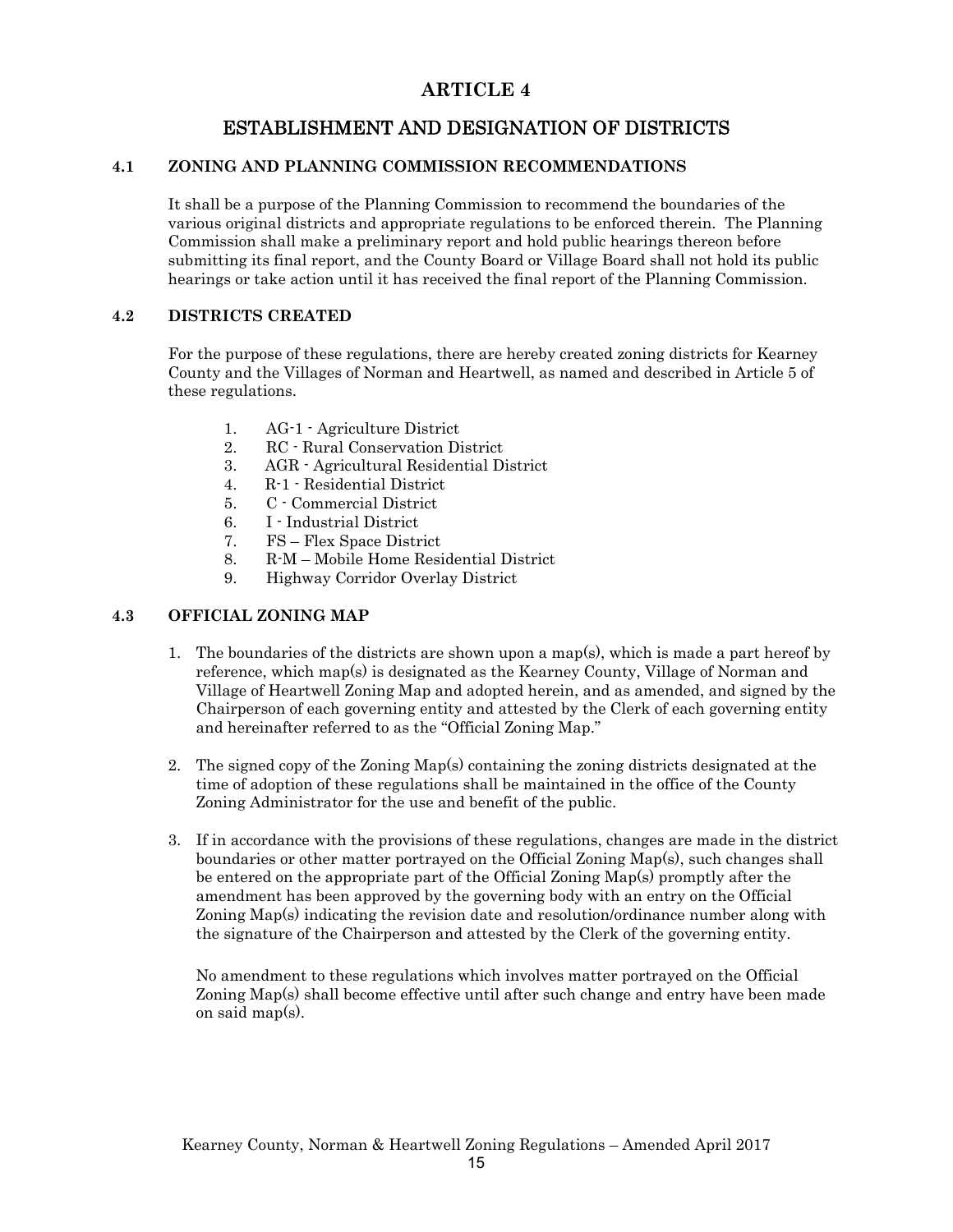- 4. No changes of any nature shall be made in the Official Zoning Map(s) or matter shown thereon except in conformity with the procedures set forth in these regulations.
- 5. In the event that the Official Zoning Map(s) become damaged, destroyed, lost or difficult to interpret, the County or Villages may, by resolution/ordinance, adopt a new Official Zoning Map(s) which shall supersede the prior Official Zoning Map(s).

The new Official Zoning Map(s) may correct drafting or other errors or omissions in the prior Official Zoning Map(s), but no such correction shall have the effect of amending the original Official Zoning Map(s) or any subsequent amendment thereof.

#### **4.4 RULES FOR INTERPRETATION OF DISTRICT BOUNDARIES**

Where uncertainty exists as to the boundaries of zoning districts as shown on the Official Zoning Map, the following rules shall apply:

- 1. Boundaries indicated as approximately following the center lines of streets, highways, or alleys shall be construed to follow such center lines;
- 2. Boundaries indicated as approximately following platted lot lines shall be construed as following such lot lines;
- 3. Boundaries indicated as approximately following village limits shall be construed as following such village limits;
- 4. Boundaries indicated as following railroad lines shall be construed to be midway between the railroad right-of-way;
- 5. Boundaries indicated as parallel to or extension of features indicated in subsection 1 through 4 above shall be so construed. Distances not specifically indicated on the Official Zoning Map(s) shall be determined by the scale of the map.
- 6. Where physical or cultural features existing on the ground are at variance with those shown on the Official Zoning Map(s), or in other circumstances not covered by subsection 1 through 5 above, the Board of Zoning Adjustment shall interpret the district boundaries.
- 7. Where a district boundary line divides a lot which was in single ownership at the time of passage of these regulations the Board of Zoning Adjustment may permit, as an exception, the extension of the regulations for either portion of the lot not to exceed one hundred and fifty (150) feet beyond the district line into the remaining portion of the lot.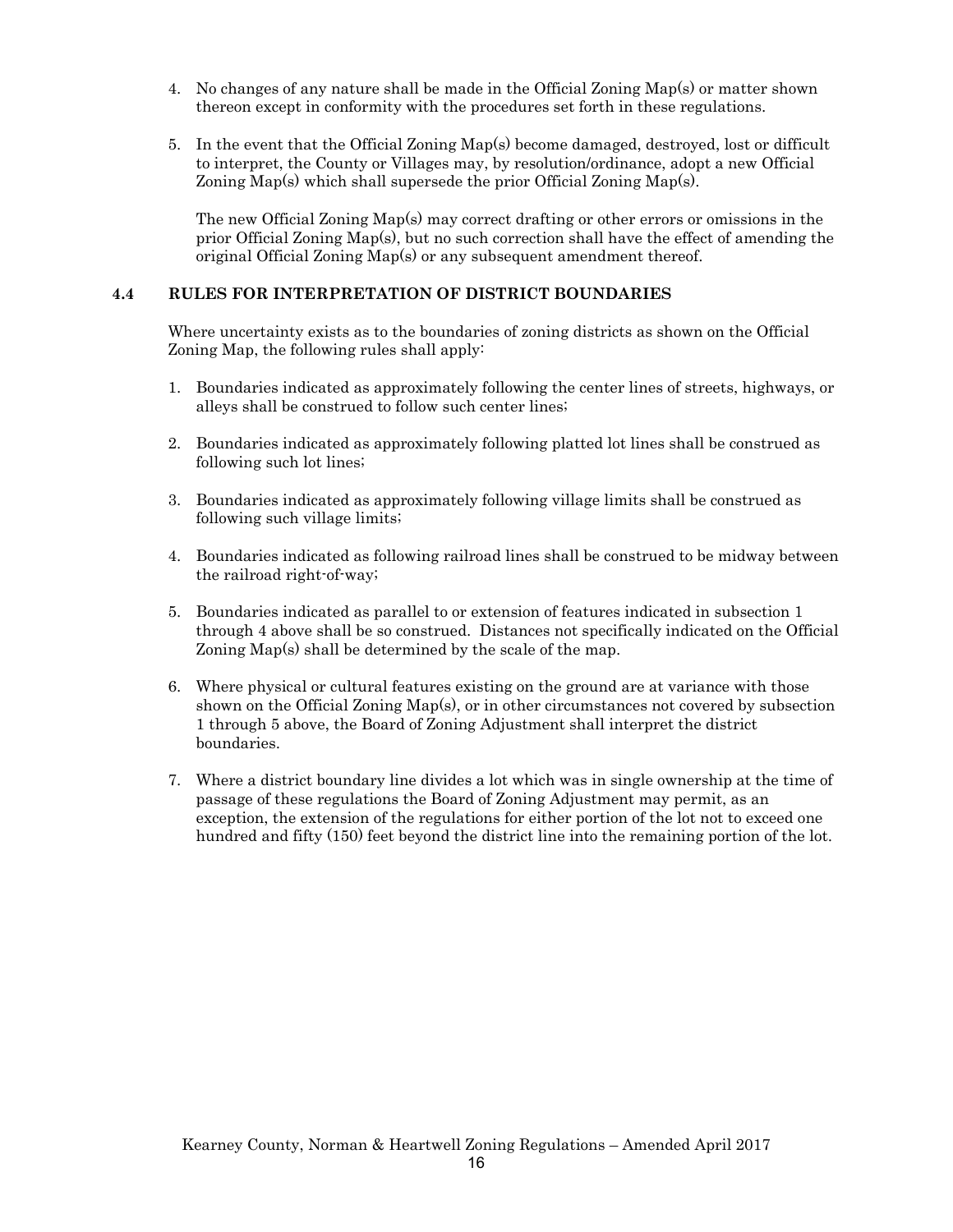# **ARTICLE 5**

# ZONING DISTRICTS

## **5.1 AG-1 - AGRICULTURE DISTRICT**

**5.11** INTENT: This district is designated for general agriculture use and is intended to preserve and protect agriculture production from encroachment by incompatible uses.

**5.12** PERMITTED PRINCIPAL USES AND STRUCTURES: The following shall be permitted as uses by right:

- 1. General farming and ranching activities, excluding any expansion of existing or development of livestock confinement facilities/ operations as defined in Section 3.48.
- 2. Public Uses: Including fire stations, public elementary and high schools, public utilities and utility distribution systems;
- 3. Bulk grain and produce storage, excluding commercial warehouses;
- 4. Irrigation, flood, erosion and sediment control projects;
- 5. Non-farm single family dwellings, farm and ranch dwellings on an improved all weather county road (above minimum maintenance road), including one additional farm/ranch single/two family dwelling for the purpose of housing relatives or permanent agriculture workers. In addition, single family dwellings must be located minimum distances from a dry-lot livestock confinement facility/operation in conformance with Section 6.4 and one-half (1/2) mile from a facility with a lagoon waste system, not of the same property;
- 6. Churches, places of worship and cemeteries.

5.13 PERMITTED ACCESSORY USES AND STRUCTURES: The following accessory uses and structures shall be permitted:

- 1. Accessory uses and structures normally appurtenant to the permitted uses and structures and to uses and structures permitted as special uses;
- 2. Home occupations in accordance with Article 8; and
- 3. Roadside stands for the temporary sale of produce.
- 4. Alternative energy systems utilizing biomass, geothermal, hydropower, solar energy systems less than 25 kW and/or wind sources in conformance with "Net Metering" per Nebraska State States §70-2001-2005, as amended. Individual solar energy systems or "Small Wind Energy Systems" shall also be in conformance with the provisions of Article 7

**5.14** PERMITTED SPECIAL USES: A building or premises may be used for the following purposes in the AG-1 Agriculture District if a special permit for such use has been obtained in accordance with Article 6 of these regulations.

1. Airports and heliports including crop dusting strips;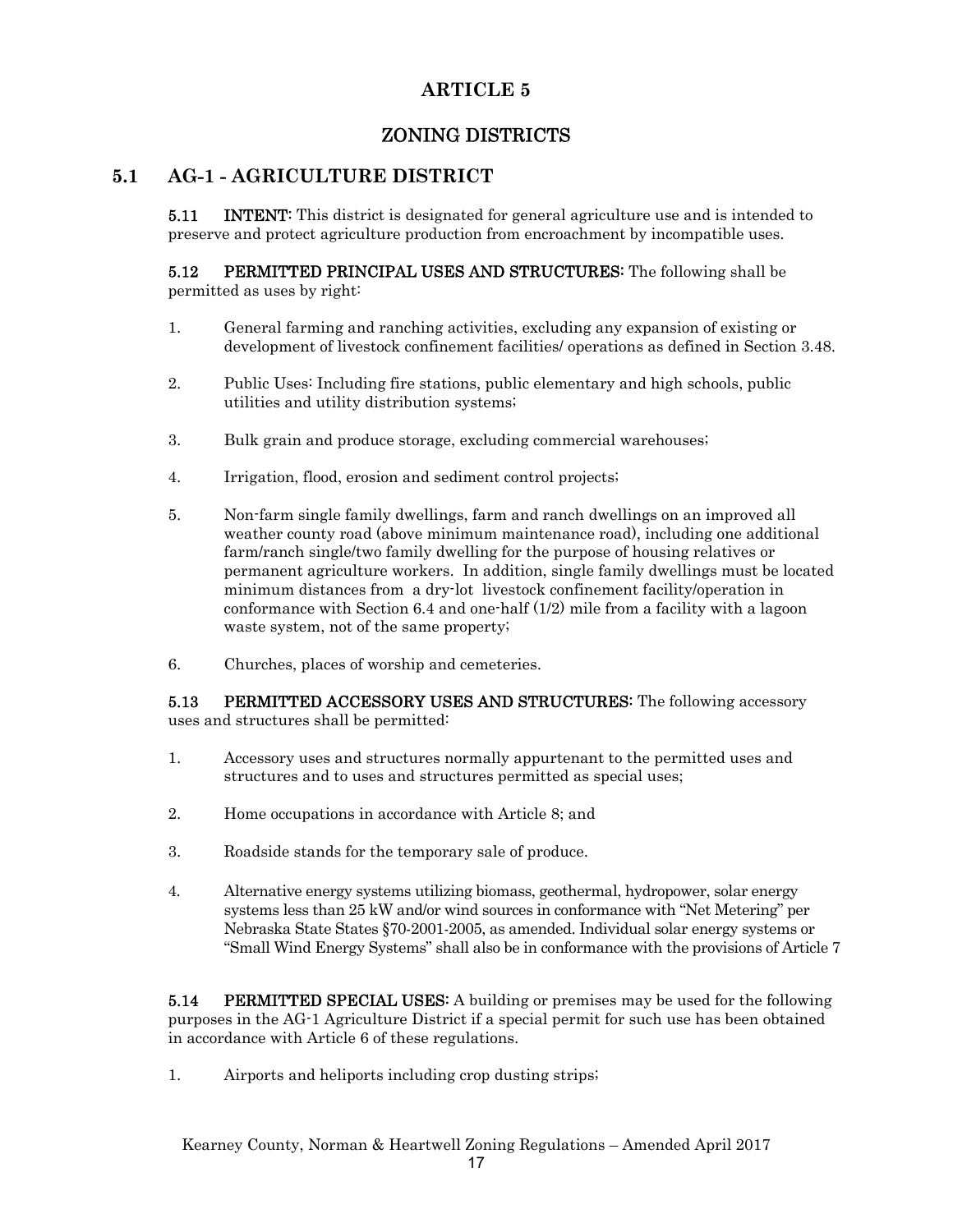- 2. Sewage treatment plants for primary and secondary treatment; public and private sanitary landfills; gravel plants and asphalt or concrete batch plants;
- 3. Agriculture service establishments primarily engaged in performing agricultural, animal husbandry or horticultural services on a fee or contract basis; agricultural grain product milling and processing; commercial grain warehouses, establishments engaged in performing services such as crop dusting, fruit picking, grain cleaning, harvesting and plowing; farm equipment services and repair;
- 4. Broadcast towers and stations and wind generation systems, including Amateur Radio or land mobile communication towers in accordance with the Airport Zoning Regulations Article 14 of this document.
- 5. Public and private recreational uses, including parks and playgrounds, campgrounds and riding stables;
- 6. Auction/sale barns and yards;
- 7. Facilities for the commercial storage or sale of fertilizer or toxic or flammable agricultural chemicals;
- 8. Mineral extraction, which shall include the following: oil wells, sand, dirt and/or gravel extraction and quarries;
- 9. Pre-school and child care centers;
- 10. Private elementary and high schools;
- 11. Expansion of existing or development of new livestock confinement facilities/operations as defined in Section 3.48 and in accordance with Section 6.4;
- 12. Paunch waste disposal
- 13. Veterinary facilities;
- 14. Dog breeding establishments and kennels;
- 15. Hospitals, penal institutions and sanitariums;
- 16. Nursing and care homes;
- 17. Public and private, including non-profit, charitable institutions; and
- 18. Recreational motel-lodging;
- 19. Disposal of paunch animal waste;
- 20. Greenhouses and garden centers;
- 21. Bed and breakfast.
- 22. Commercial/Utility Grade Wind Energy Systems utilizing a single tower application or multiple tower applications or "Wind Farm," in conformance with the provisions of Article 7, Section 7.32 of these Regulations.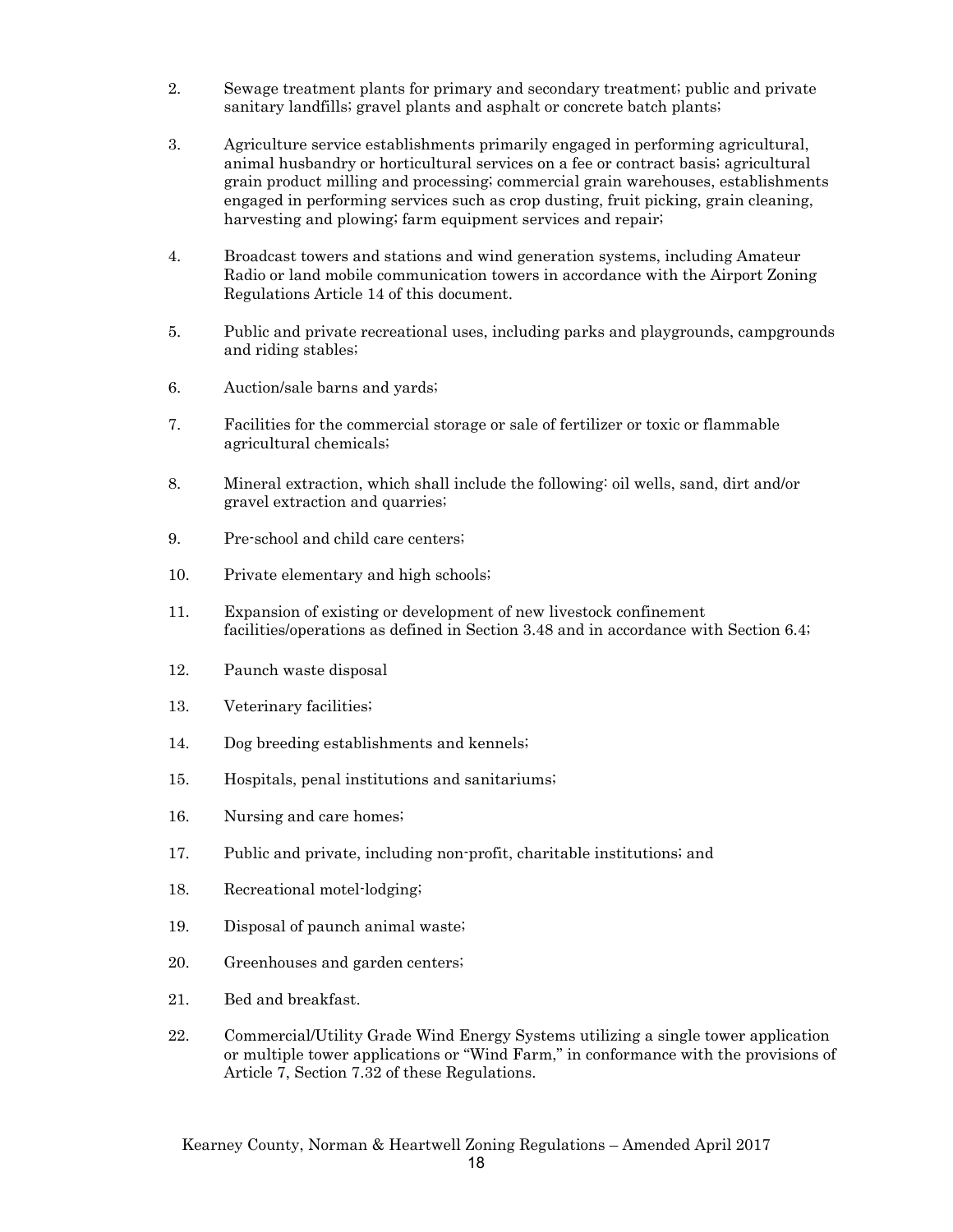- 23. Solar Energy Systems 25 kW or larger;
- 24. Manufacturing, commercial and/or Industrial operations, except salvage yards.

5.15 PROHIBITED USES AND STRUCTURES: All other uses and structures which are not specially permitted or not permissible as special uses shall be prohibited from the AG-1 Agriculture District.

#### 5.16 MINIMUM LOT REQUIREMENTS

All improved area or uses, other than general farming, ranching, pasturing, etc., shall be adjacent to an improved all weather county road (above minimum maintenance road).

Single Family Dwellings Lot Size:

- A. 5 acres, with the placement of a maximum of four single family dwellings per quarter section (160 acres), adjacent to an improved all weather county road (above minimum maintenance road).
- B. Any dwelling existing as of August 7th, 2001, the date of the adoption of zoning in Kearney County, that has had continuous use as a dwelling to date of lot size exemption application, on a parcel of land that did not have a lot previously created and platted prior to August 7th, 2001, may apply for an exemption from the 5 acres minimum lot size under the following conditions
	- Lot shall not be less than one(1) acre in size
	- Lot shall be sufficient enough in size to ensure compliance with the Nebraska Department of Environmental Quality standards and regulations.

 To obtain this Zoning exception, an application for Lot Size Exemption must be filed prior to surveying the lot and verified with documents to confirm eligibility and shall be provided by applicant for approval by the Planning and Zoning Administrator.

Verifying documents shall include but not be limited to the following:

- Proof of dwelling lot size as use as of 2001
- Proof of continuous accommodations to support a family
- Proof of compliance of NDEQ regulations

#### 5.17 MINIMUM YARD REQUIREMENTS

- 1. No structure shall be placed within the high water mark of waterways in designated district, as identified by the Flood Insurance Rate Map (FIRM) dated as Special Flood Hazard Areas unless the base or footings to such structure are at least one (1) foot above such high water mark.
- 2. Yard Requirements:

Front Yard: There shall be a minimum front yard of not less than a depth of twentyfive (25) feet measured from the road right-of-way line. And in conformance with Article 8.

 Rear Yard: No limitations; unless abutting a R-1 Residential District then the minimum rear yard shall be  $fifteen (15) feet$  or unless abutting an improved county road, state or federal highway, then the minimum rear yard shall be <u>twenty-five  $(25)$ </u> feet. And in conformance with Article 8.

 Side Yard: No limitations; unless abutting a R-1 Residential District then the minimum side yard shall be  $ten (10) feet or unless abutting an improved county road,$ </u>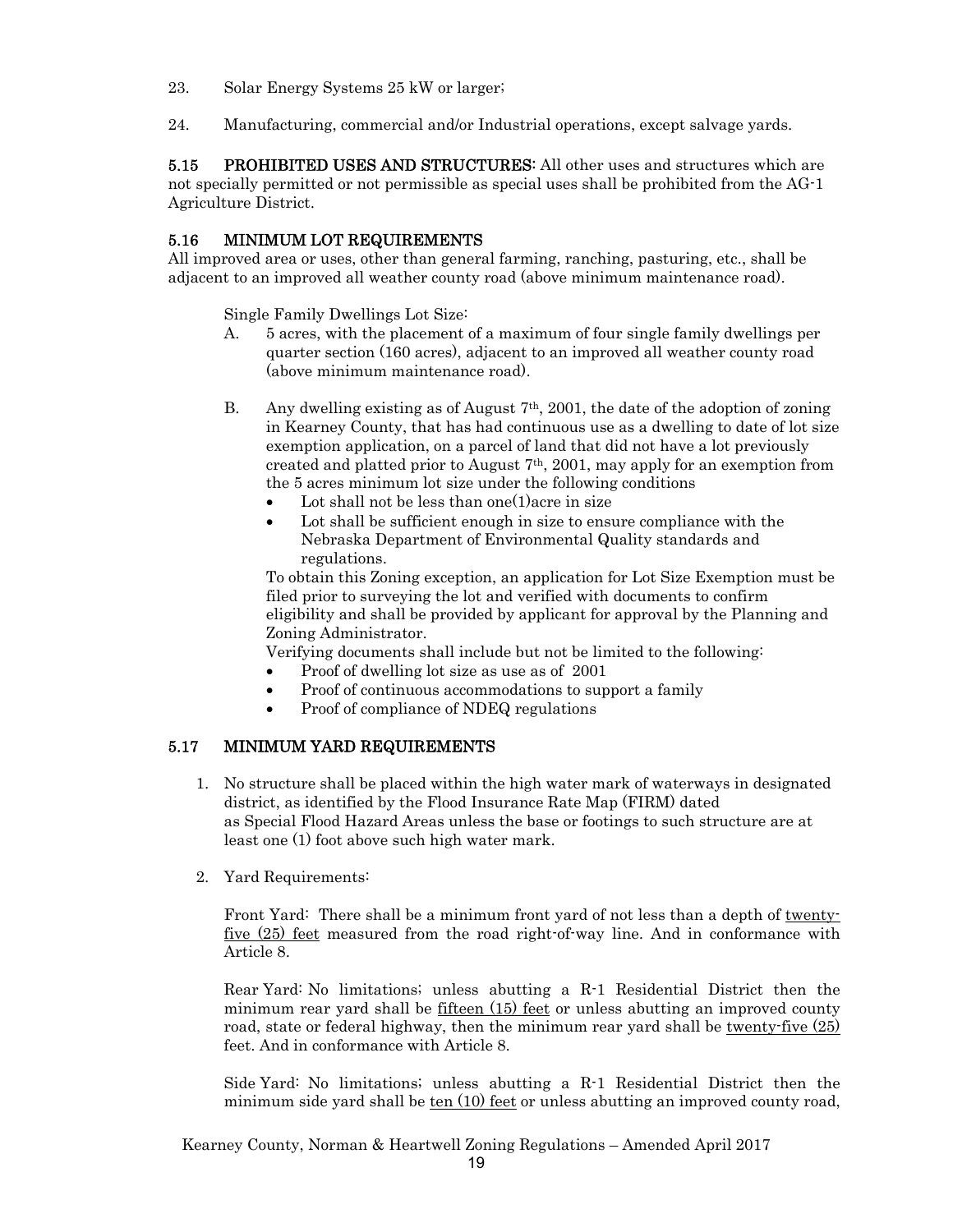state or federal highway, then the minimum side yard shall be twenty-five (25) feet. And in conformance with Article 8.

- 5.18 MAXIMUM HEIGHT: In accordance with Article 14.
- 5.19 PARKING & SIGN REQUIREMENTS: See Article 7.
- 5.110 FENCES, WALLS, HEDGES AND SHELTER BELTS: See Section 8.7.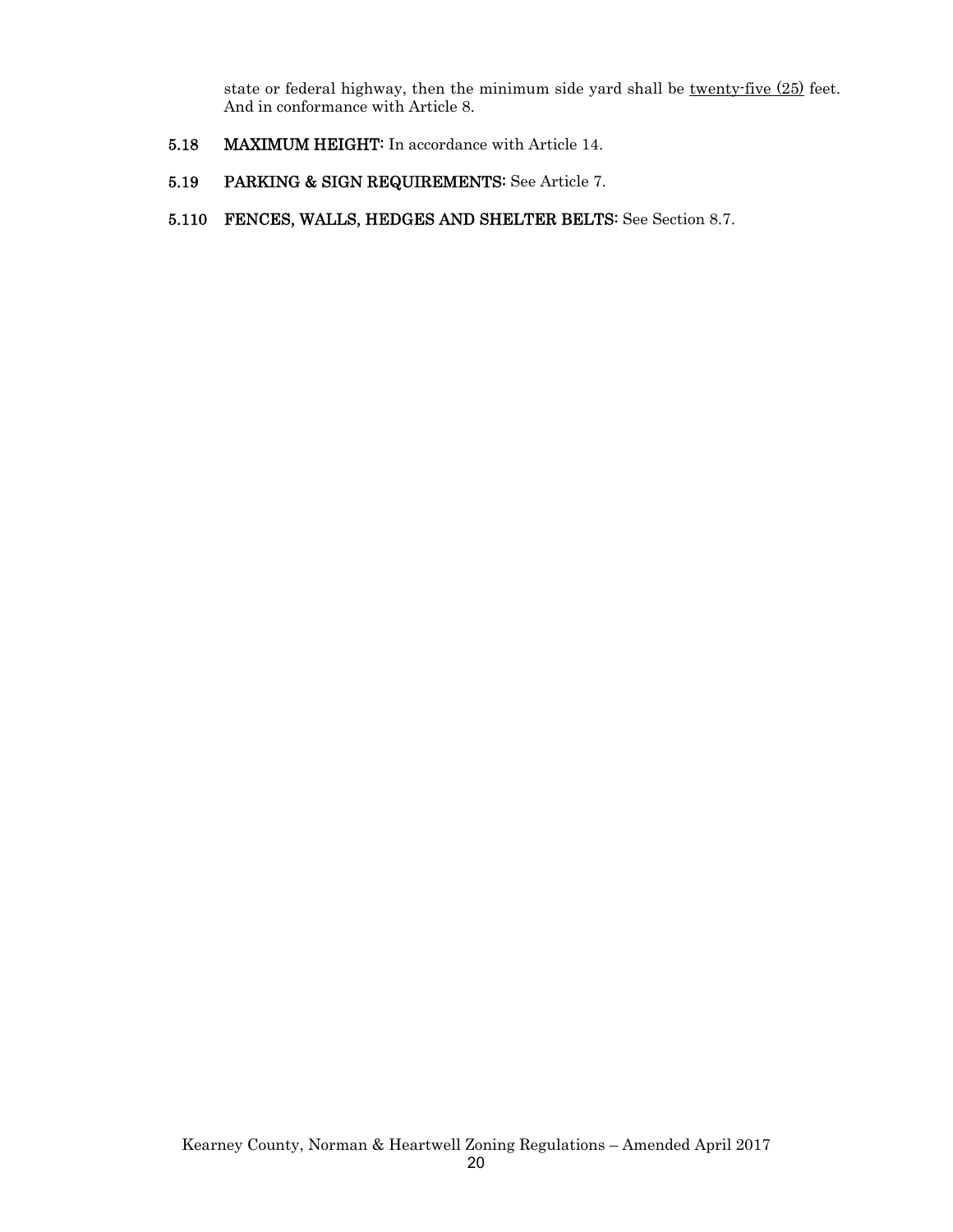# **5.2 RC - RURAL CONSERVATION DISTRICT**

5.21 INTENT: This district is intended for those areas which, because of limiting environmental characteristics such as scenic status, excessive slope, soils conditions, high water table, or other factors, require the regulation of development in keeping with the conditions imposed by the natural environment.

5.22 PERMITTED PRINCIPAL USES AND STRUCTURES: The following shall be permitted as uses by right:

- 1. Non-farm single family dwelling, ranch and farm dwellings on an improved all weather county road (above minimum maintenance road), and one additional on farm/ranch single/two family dwelling for the purpose of housing relatives or permanent agriculture workers. In addition, single family dwellings must be located minimum distances from a dry-lot livestock confinement facility/operation in conformance with Section 6.4 and onehalf (1/2) mile from a facility with a lagoon waste system, not of the same property.
- 2. General farming and ranching activities, excluding any expansion of existing or development of livestock confinement facilities/operations as defined in Section 3.48.
- 3. Flood, erosion and sediment control projects

5.23 PERMITTED ACCESSORY USES AND STRUCTURES: The following accessory uses and structures shall be permitted:

- 1. Accessory uses and structures normally appurtenant to the permitted uses and structures and to uses and structures permitted as special uses.
- 2. Home occupations in accordance with Article 8; and
- 3. Roadside stands for temporary sale of produce.
- 4. Alternative energy systems utilizing biomass, geothermal, hydropower, solar energy systems less than 25 kW and/or wind sources in conformance with "Net Metering" per Nebraska State States §70-2001-2005, as amended. Individual solar energy systems or "Small Wind Energy Systems" shall also be in conformance with the provisions of Article 7

5.24 PERMITTED SPECIAL USES: A building or premises may be used for the following purposes in the RC Rural Conservation District if a special permit for such use has been obtained in accordance with Article 6 of these regulations.

- 1. Sewage disposal and water systems;
- 2. Public and private uses including parks, playgrounds, golf courses, recreation uses, riding stables, public utilities, and utility distribution system;
- 3. Bed and breakfast establishments;
- 4. Mineral extraction, which shall include the following: oil wells, sand and gravel extraction and quarries;
- 5. Expansion of existing or development of new livestock confinement facilities/operations as defined in Section 3.48 and in accordance with Section 6.4;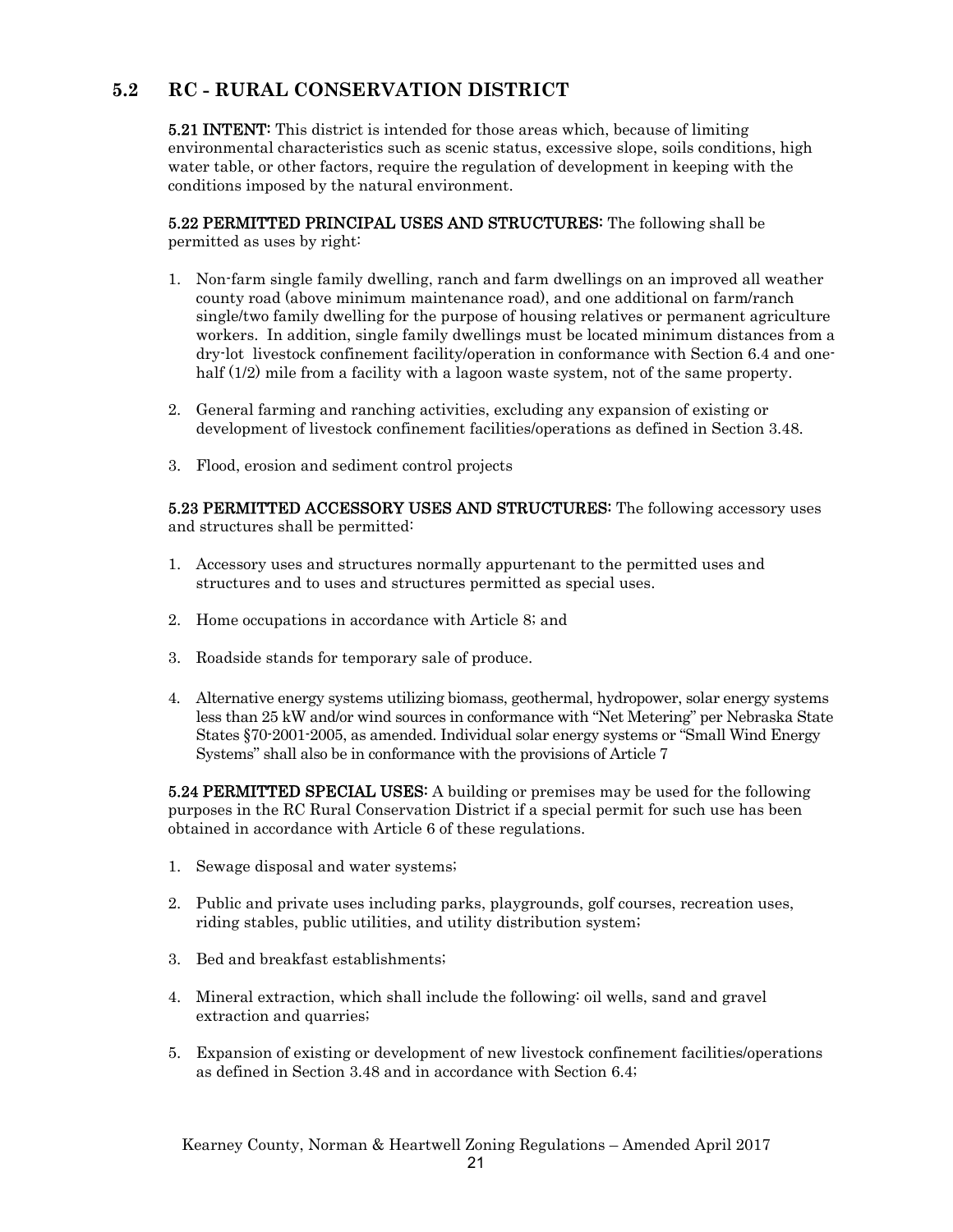- 6. Broadcast towers and stations and wind generation systems, including Amateur Radio or land mobile communication towers in accordance with the Airport Zoning Regulations Article 14 of this document;
- 7. Commercial and Industrial Uses, without outside storage of materials and equipment.
- 8. Commercial/Utility Grade Wind Energy Systems utilizing a single tower application or multiple tower applications or "Wind Farm," in conformance with the provisions of Article 7, Section 7.32 of these Regulations;
- 9. Solar Energy Systems 25 kW or larger.

5.25 PROHIBITED USES AND STRUCTURES: All other uses and structures which are not specially permitted or not permissible as special uses shall be prohibited from the RC Rural Conservation District.

5.26 SPECIAL REGULATION: Provisions must be made for disposal of wastes in accordance with local and state regulations.

#### 5.27 MINIMUM LOT REQUIREMENTS:

All improved area or uses, other than general farming, ranching, pasturing, etc, shall be adjacent to an improved all weather county road (above minimum maintenance road).

Single Family Dwellings Lot Size:

- A. 5 acres, with the placement of a maximum of four single family dwellings per quarter section (160 acres), adjacent to an improved all weather county road (above minimum maintenance road).
- C. Any dwelling existing as of August  $7<sup>th</sup>$ , 2001, the date of the adoption of zoning in Kearney County, that has had continuous use as a dwelling to date of lot size exemption application, on a parcel of land that did not have a lot previously created and platted prior to August  $7<sup>th</sup>$ , 2001, may apply for an exemption from the 5 acres minimum lot size under the following conditions
	- Lot shall not be less than one(1) acre in size
	- Lot shall be sufficient enough in size to ensure compliance with the Nebraska Department of Environmental Quality standards and regulations.

 To obtain this Zoning exception, an application for Lot Size Exemption must be filed prior to surveying the lot and verified with documents to confirm eligibility and shall be provided by applicant for approval by the Planning and Zoning Administrator.

Verifying documents shall include but not be limited to the following:

- Proof of dwelling lot size as use as of 2001
- Proof of continuous accommodations to support a family
- Proof of compliance of NDEQ regulations

#### 5.28 MINIMUM YARD REQUIREMENTS:

- 1. No structure shall be placed within the high water mark of waterways in designated district, as identified by the most current Flood Insurance Rate Map (FIRM) as Special Flood Hazard Areas unless the base or footings to such structure are at least one (1) foot above such high water mark.
- 2. Yard requirements are as follows: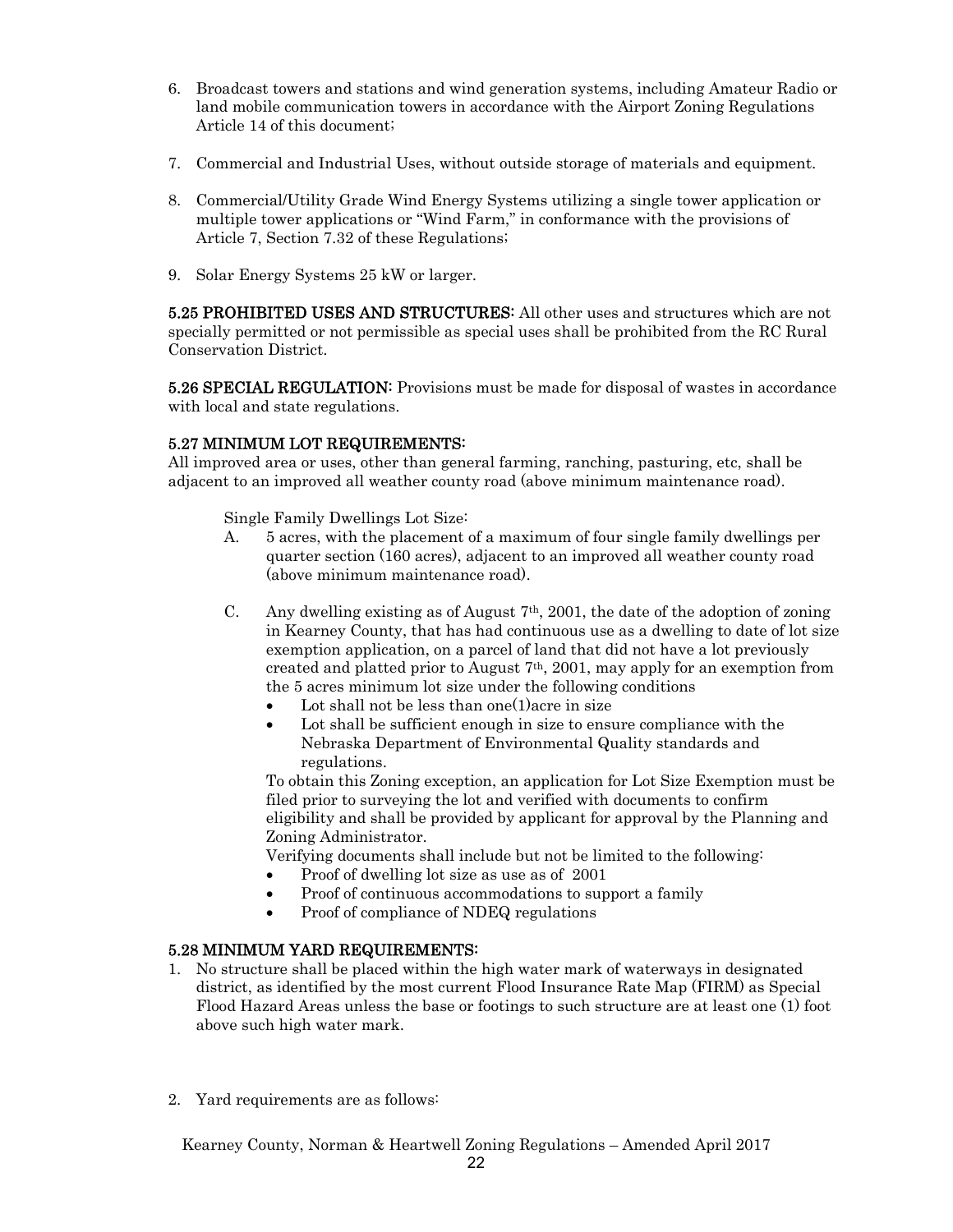Front Yard: There shall be a minimum front yard of not less than a depth of twentyfive (25) feet measured from the right-of-way line. And in conformance with Article 8

 Rear Yard: No limitations; unless abutting a R-1 Residential District then the minimum rear yard shall be fifteen  $(15)$  feet or unless abutting an improved county road, state or federal highway, then the minimum rear yard shall be twenty-five (25) feet. And in conformance with Article 8

 Side Yard: No limitations; unless abutting a R-1 Residential District then the minimum side yard shall be ten (10) feet or unless abutting an improved county road, state or federal highway, then the minimum side yard shall be twenty-five (25) feet. And in conformance with Article 8

5.29 MAXIMUM HEIGHT: In accordance with Article 14.

5.210 PARKING & SIGN REQUIREMENTS: See Article 7.

5.211 FENCES, WALLS, HEDGES AND SHELTER BELTS: See Section 8.7.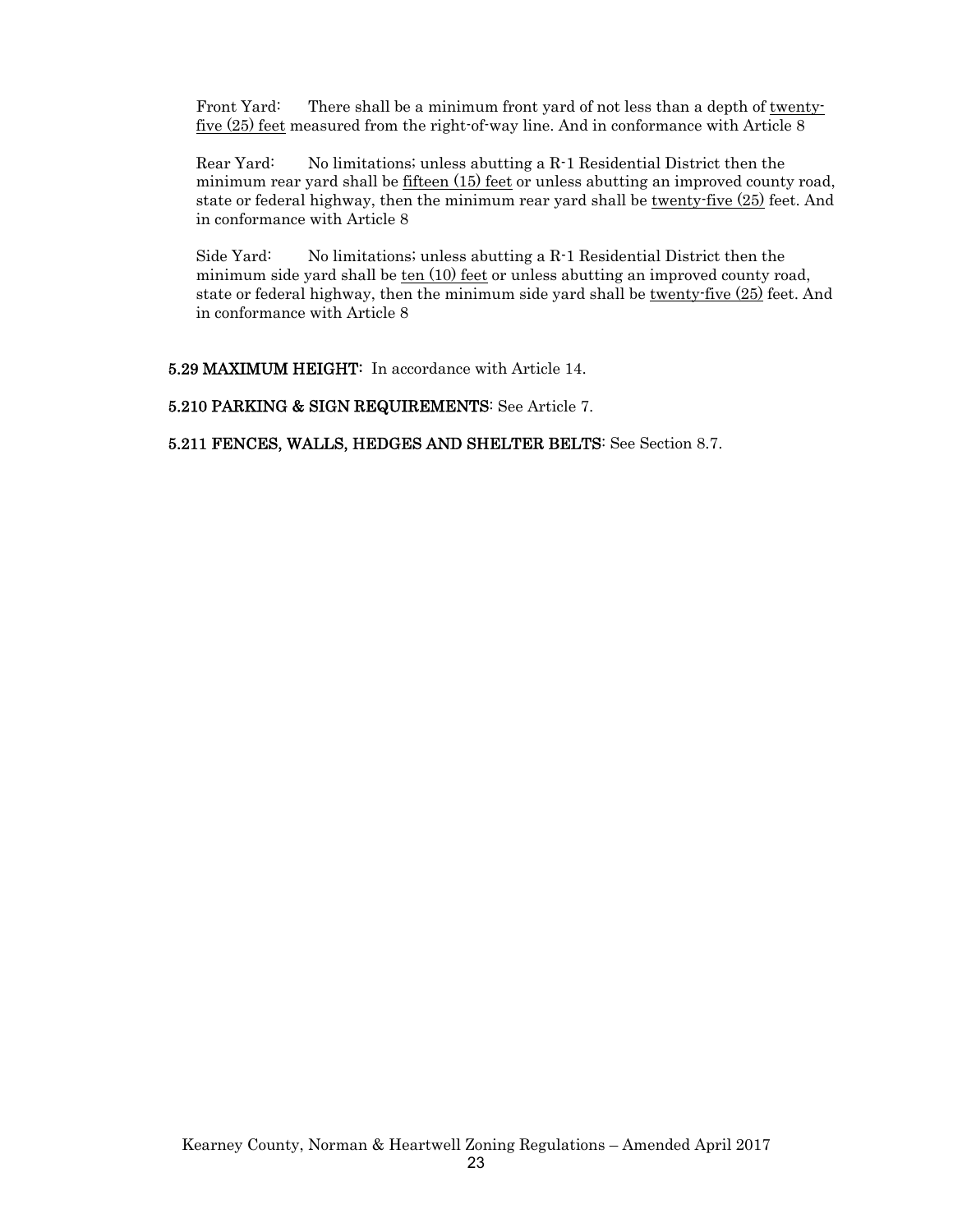#### **5.3 AGR - AGRICULTURAL RESIDENTIAL DISTRICT**

**5.31** INTENT: This district is intended to provide for low-density, acreage residential development in selected areas in close proximity to the communities of Kearney County, or in rural areas with reasonable access to major rural roads. Generally, these districts are located near urban and built-up areas within reasonable reach of fire protection and hard surfaced roads. This includes Keene, Lowell, Newark, El Charman, McConnell, and Summerhaven.

- **5.32** P**ERMITTED PRINCIPLES USES AND STRUCTURES:** The following shall be permitted as uses by right:
- 1. General farming, including hobby farming or animal rising, excluding any expansion of existing or development of livestock confinement facilities/operations as defined in Section 3.48.
- 2. Non-farm single family dwelling, ranch and farm dwellings on an improved all weather county road (above minimum maintenance road), including ranch and farm dwellings; and one additional on farm/ranch single/two family dwellings for the purpose of housing relatives or permanent agriculture workers, in addition single family dwellings must be located minimum distances from a dry-lot livestock confinement facility/operation in conformance with Section 6.4 and one-half (1/2) mile from a facility with a lagoon waste system, not of the same property;
- 3. Irrigation and flood control projects;
- 4. Public parks and recreational areas;
- 5. Community buildings and/or facilities owned and/or occupied by public agencies;
- 6. Public and/or private schools; and
- 7. Churches, places of worship, and cemeteries.

**5.33 PERMITTED ACCESSORY USES AND STRUCTURES**: The following accessory uses and structures shall be permitted:

- 1. Accessory uses and structures normally appurtenant to the permitted uses and structures;
- 2. Home occupations in conformance with Article 8; and
- 3. Roadside stands for sale of agricultural produce.
- 4. Alternative energy systems utilizing biomass, geothermal, hydropower, solar energy systems less than 25 kW and/or wind sources in conformance with "Net Metering" per Nebraska State States §70-2001-2005, as amended. Individual solar energy systems or "Small Wind Energy Systems" shall also be in conformance with the provisions of Article 7

**5.34** PERMITTED SPECIAL USES: A building or premises may be used for the following purposes in the AGR Agricultural Residential District if a special permit for such use has been obtained in accordance with Article 6 of these regulations: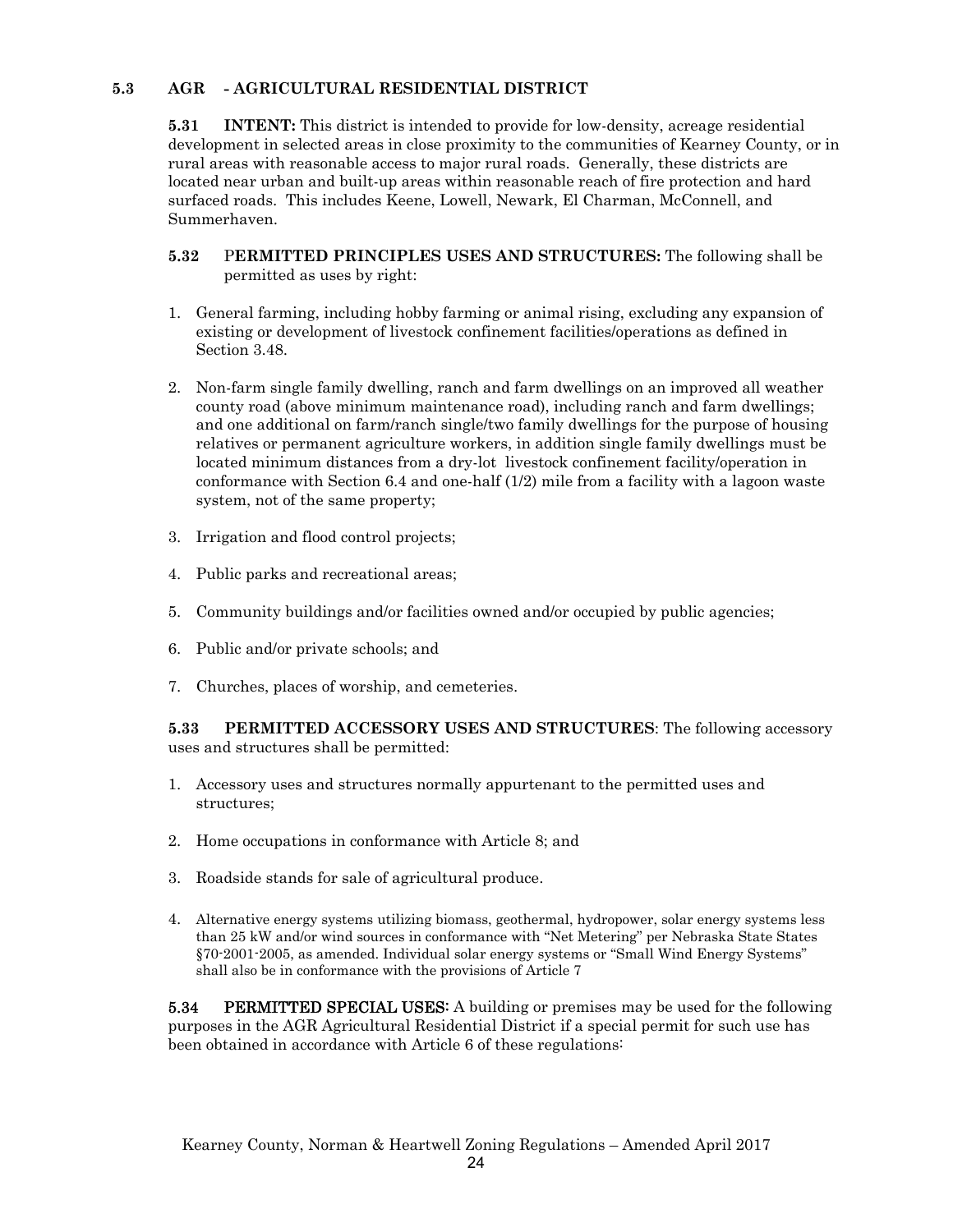- 1. Agricultural service establishments primarily engaged in performing agricultural, animal husbandry or horticultural services;
- 2. Cemeteries, crematories, mausoleums and columbarium;
- 3. Pre-school and child care centers;
- 4. Radio and television towers and transmitters;
- 5. Camp grounds;
- 6. Wind generating systems;
- 7. Solar energy systems 25 kW or larger;
- 8. Commercial kennels;
- 9. Public and private charitable institutions;
- 10. Greenhouses and nurseries;
- 11. Animal clinics, animal hospitals and veterinarian services;
- 12. Rural subdivisions with individual parcels may be reduced to one acre if they are in accordance with the Nebraska Environmental Quality - Title 124 and Department of Health and Human Services Regulations.

**5.35 PROHIBITED USES AND STRUCTURES:** All other uses and structures which are not specifically permitted or not permissible as exceptions shall be prohibited from AGR Agricultural Residential District.

#### 5.36 MINIMUM LOT REQUIREMENTS:

All improved uses, other than general farming, ranching, pasturing, etc, shall be adjacent to an improved all weather county road (above minimum maintenance road).

Single Family Dwellings Lot Size:

 2.5 acres, with the placement of a maximum of four (4) single family dwellings per quarter section (160 acres), adjacent to an improved all weather county road (above minimum maintenance road). And must be able to meet all NDEQ regulations

Any dwelling existing as of August 7th, 2001, the date of the adoption of zoning in Kearney County, that has had continuous use as a dwelling to date of lot size exemption application, on a parcel of land that did not have a lot previously created and platted prior to August  $7<sup>th</sup>$ , 2001, may apply for an exemption from the 2.5 acres minimum lot size under the following conditions

- Lot shall not be less than one(1) acre in size
- Lot shall be sufficient enough in size to ensure compliance with the Nebraska Department of Environmental Quality standards and regulations.

 To obtain this Zoning exception, an application for Lot Size Exemption must be filed prior to surveying the lot and verified with documents to confirm eligibility and shall be provided by applicant for approval by the Planning and Zoning Administrator.

Verifying documents shall include but not be limited to the following:

- Proof of dwelling lot size as use as of 2001
- Proof of continuous accommodations to support a family
- Proof of compliance of NDEQ regulations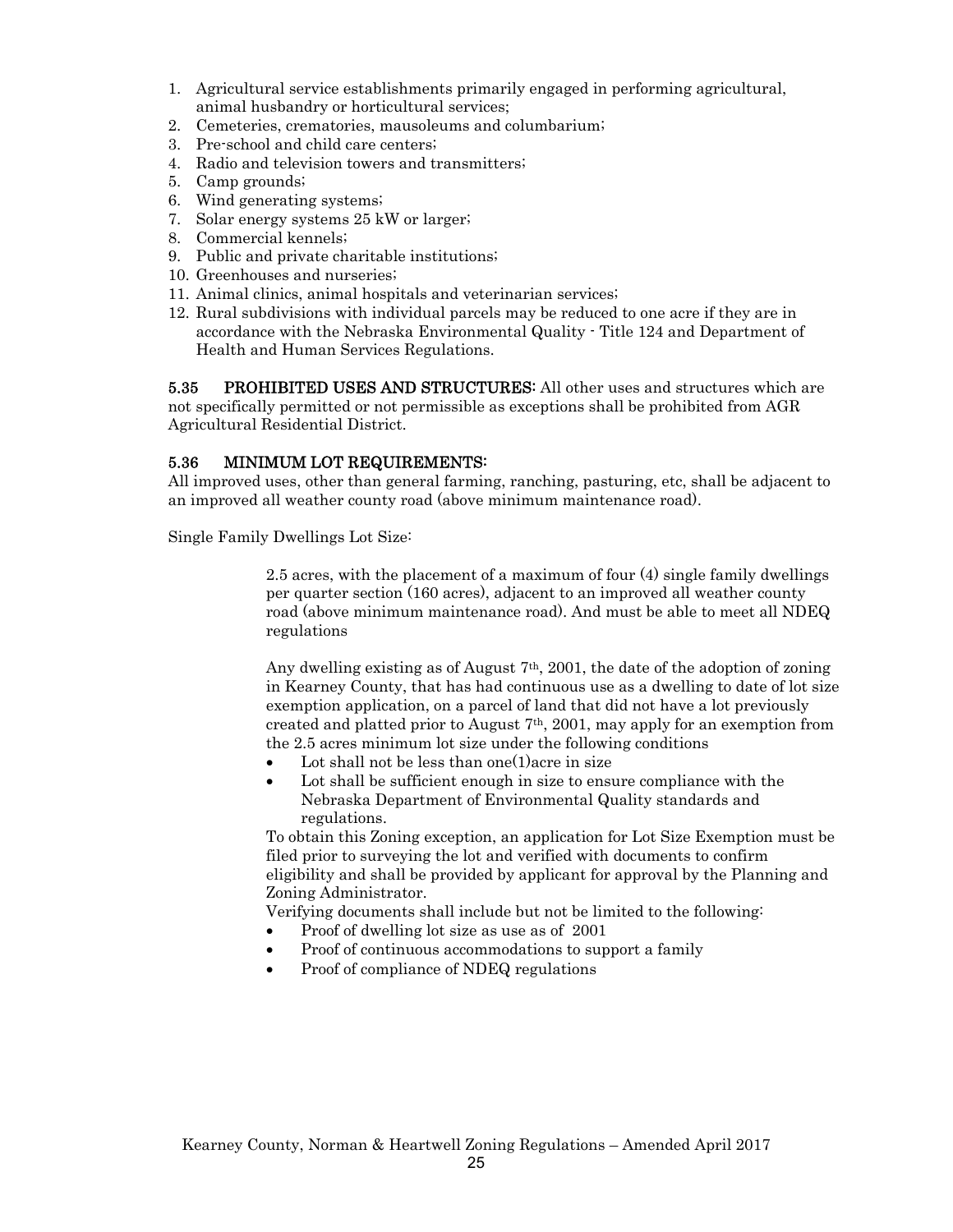#### 5.37 MINIMUM YARD REQUIREMENTS:

- 1. No structure shall be placed within the high water mark of waterways in designated district, as identified by the Flood Insurance Rate Map (FIRM) dated as Special Flood Hazard Areas unless the base or footings to such structure are at least one (1) foot above such high water mark.
- 2. Yard requirements:
	- Front Yard: There shall be a minimum front yard of not less than a depth of twenty-five (25) feet measured from the road right-of-way line. And in conformance with Article 8
	- Rear Yard: There shall be a minimum rear yard of fifteen (15) feet or unless abutting an improved county road, state or federal highway, then the minimum rear yard shall be twenty-five (25) feet. And in conformance with Article 8
	- Side Yard: There shall be a minimum side yard of ten (10) feet or unless abutting an improved county road, state or federal highway, then the minimum side yard shall be twenty-five (25) feet. And in conformance with Article 8
- 5.38 MAXIMUM HEIGHT: In accordance with Article 14.

**5.39** PARKING & SIGN REGULATIONS: Parking shall be in conformance with the provisions of Article 7 of these regulations.

5.310 FENCES, WALLS, HEDGES AND SHELTER BELTS: See Section 8.7.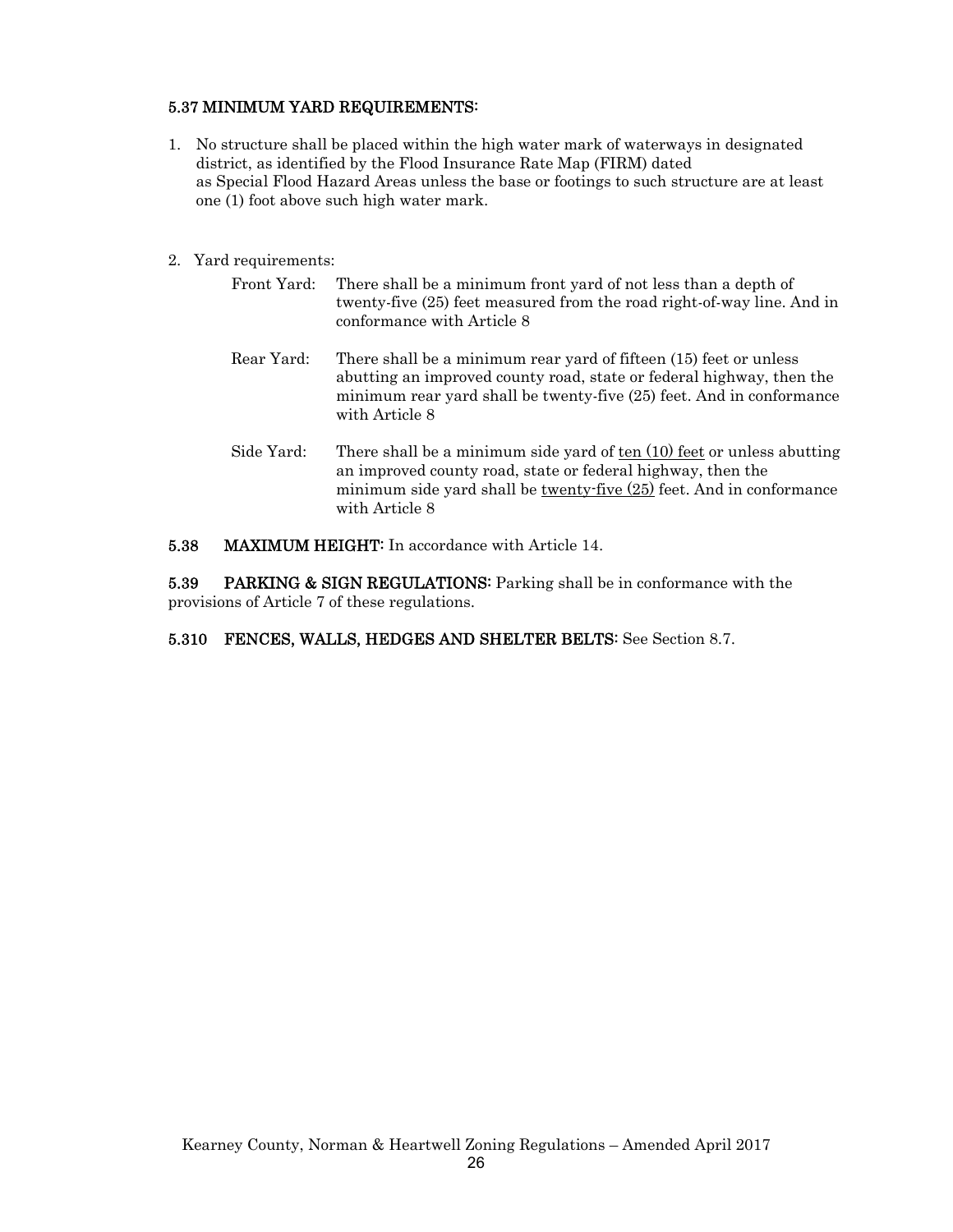#### **5.4 R-1 - RESIDENTIAL DISTRICT**

**5.41** INTENT: This district is intended for use in un-incorporated communities, the Villages of Norman and Heartwell, and residential developments in the county along hard surfaced roads to provide for low density residential uses consisting of single family and twofamily detached dwelling units and accessory structures.

**5.42** PERMITTED PRINCIPLE USES AND STRUCTURES: The following shall be permitted as uses by right:

- 1. Single family dwellings;
- 2. Manufactured homes which comply with the provisions of Article 8;
- 3. Two-family dwellings;
- 4. Nursery, primary and secondary education;
- 5. Public parks, buildings and grounds;
- 6. Child care homes;
- 7. Public uses: Including but not limited to public parks, playgrounds, recreational uses, fire stations, public elementary and high schools, public utilities and utility distribution systems; and
- 8. Places of worship such as churches and synagogues.

#### **5.43** PERMITTED ACCESSORY USES AND STRUCTURES: The following accessory uses and structures shall be permitted:

1. Home occupations in accordance with Article 8; and

- 2. Accessory uses and structures normally appurtenant to permitted uses and structures.
- 3. Alternative energy systems utilizing biomass, geothermal, hydropower, solar energy systems less than 25 kW and/or wind sources in conformance with "Net Metering" per Nebraska State States §70-2001-2005, as amended. Individual solar energy systems or "Small Wind Energy Systems" shall also be in conformance with the provisions of Article 7
- **5.44 PERMITTED SPECIAL USES:** A building or premises may be used for the following purpose in the R-1 Residential District if a special permit for such use has been obtained in accordance with Article 6 of these regulations.
	- 1. Medical clinics;
	- 2. Mortuaries;
	- 3. Child care center;
	- 4. Museum and art galleries;
	- 5. Nursing homes;
	- 6. Public and private golf courses;
	- 7. Retirement homes;
	- 8. Bed and breakfast homes;
	- 9. Multifamily dwellings.

**5.45 PROHIBITED USES AND STRUCTURES:** All other uses and structures which are not specifically permitted or not permissible as special uses shall be prohibited from the R-1 Residential District.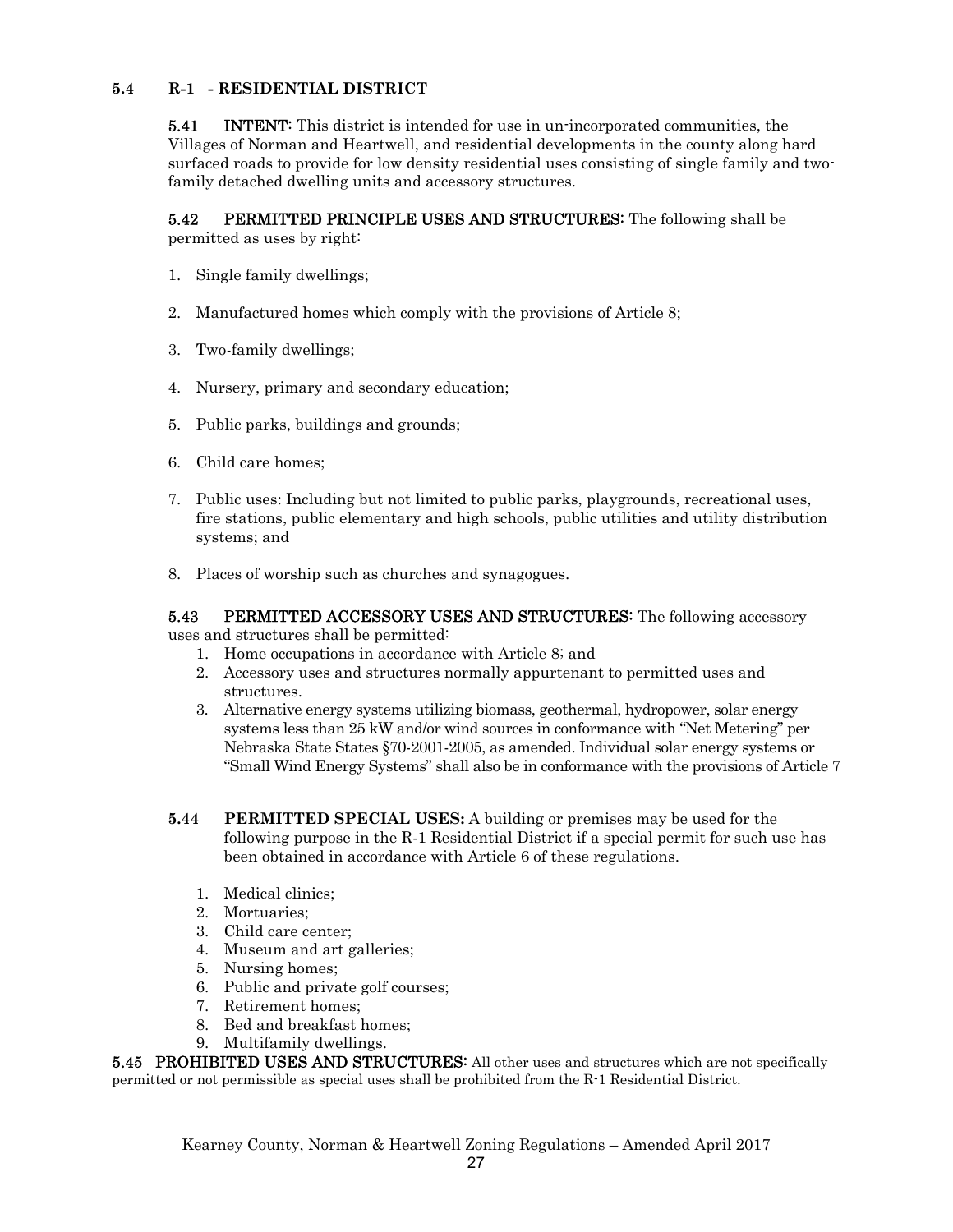5.46 HEIGHT AND AREA REGULATIONS: The minimum area regulations shall be as follows:

#### 1. General Requirements:

|                           | Lot Area<br>(Sq. Ft.) | $_{\rm Lot}$<br>Width | Required<br>Front Yard | Required<br>Side Yard        | Required<br>Rear Yard |
|---------------------------|-----------------------|-----------------------|------------------------|------------------------------|-----------------------|
| Single Family<br>Dwelling | 7,000                 | 50'                   | 25'                    | 7'                           | $20^{\circ}$          |
| Two Family<br>Dwelling    | 3.750<br>per family   | 25'<br>per family     | 25'                    | $7'$ , $0'$ of<br>party wall | $20^{\circ}$          |
| Other<br>Permitted Uses   | 10.000                | 75'                   | 25'                    | 7'                           | $20^{\circ}$          |

\* Unless more regulated by state or federal authorities Height Regulations in accordance with Article 14.

- 2. There shall be a required front yard setback of twenty-five (25) feet on each street side of a corner lot;
- 3. Building on corner lots shall provide front yard setbacks of twenty-five (25) feet on both street frontages; and designate remaining yards as one rear and one side yard; and
- 4. The side yard setback between individual units of two-family dwellings may be reduced to zero, if a one (1) hour fire rated constructed common wall between units starting at the basement level and continuing through to the roof line is maintained.

**5.47 PARKING & SIGN REGULATIONS:** Parking within the R-1 Residential Ordinance District shall be in conformance with the provisions of Article 7 of this ordinance.

**5.48 FENCES, WALLS, HEDGES AND SHELTER BELTS**: See Section 8.7.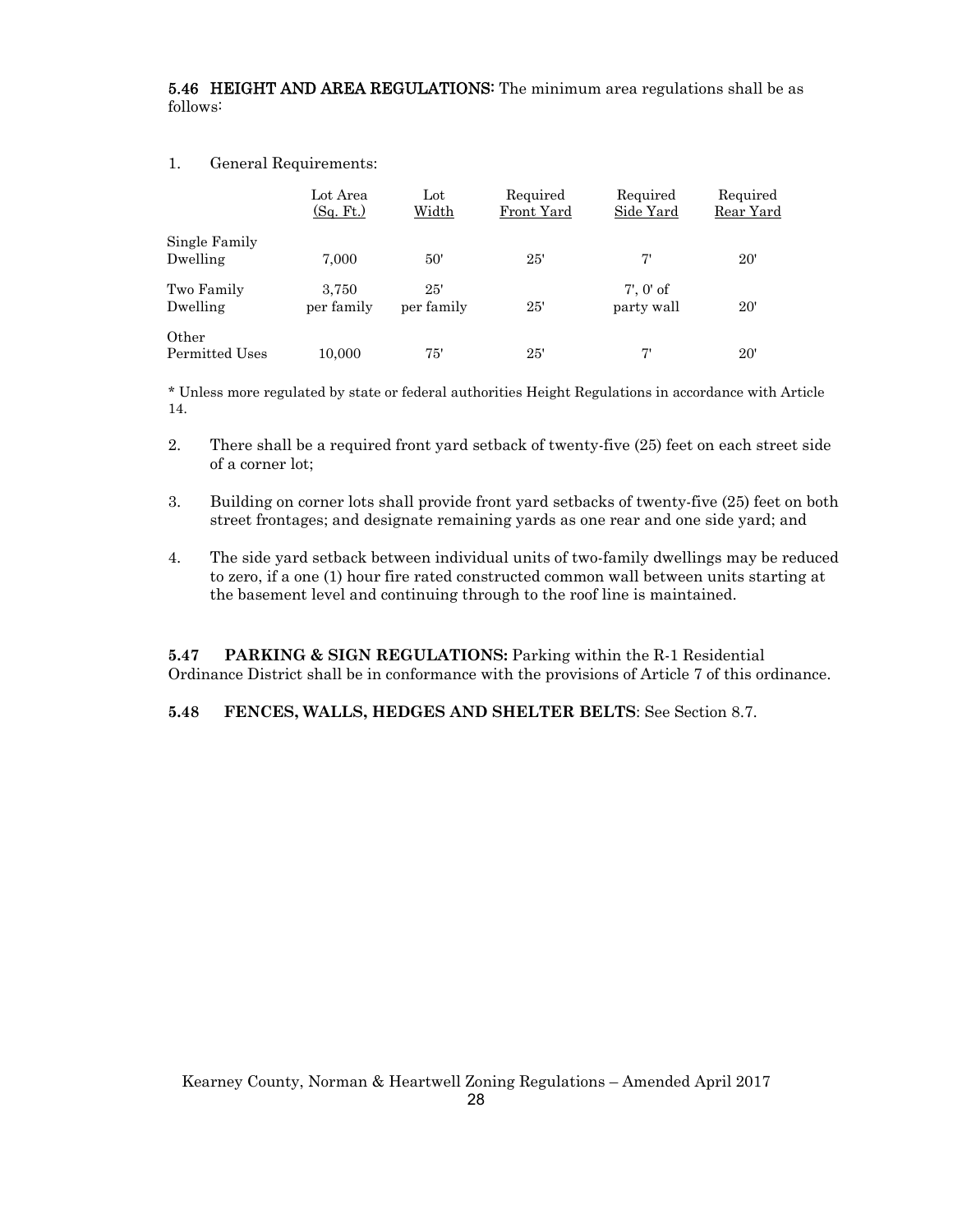#### **5.5 C - COMMERCIAL DISTRICT**

**5.51 INTENT:** The Commercial District is intended for the purpose of providing limited commercial services. Off-street parking is required in order to reduce adverse effects on adjacent properties.

**5.52 PERMITTED PRINCIPLE USES AND STRUCTURES:** The following shall be permitted as uses by right:

- 1. Automobile wash facilities;
- 2. Churches and other religious institutions;
- 3. Construction sales and services;
- 4. Convenience store or filling station;
- 5. Detached banking facilities (ATM);
- 6. Electric and telephone substations;
- 7. Farm implement sales and services;
- 8. Garden centers and nurseries;
- 9. Irrigation equipment sales and services;
- 10. Mini storage facilities;
- 11. Motels, including accessory service uses, such as swimming pools, liquor stores and restaurants;
- 12. Restaurants and cafes;
- 13. Service stations;
- 14. Stores or shops for sale of goods or services at retail;
- 15. Transportation warehousing;
- 16. Trucks and freight terminals;
- 17. Utilities, including shops and offices; and
- 18. Medical clinics.

5.53 PERMITTED ACCESSORY USES AND STRUCTURES: The following accessory uses and structures shall be permitted:

1. Accessory uses and structures normally appurtenant to the permitted uses and structures and to uses and structures permitted as special uses.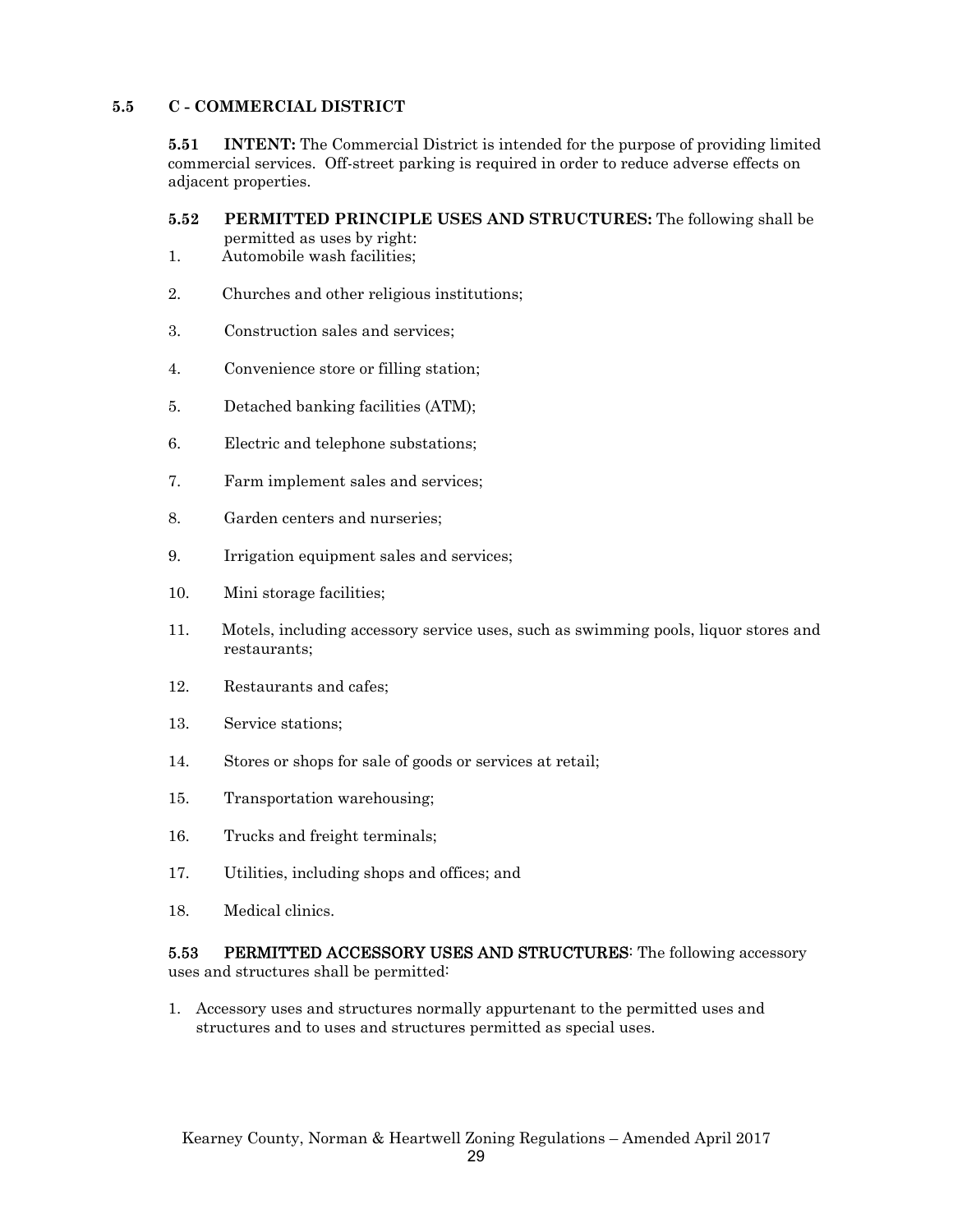**5.54 PERMITTED SPECIAL USES:** A building or premises may be used for the following purposes in the C Commercial District if a special use permit for such use has been obtained in accordance with Article 6 of these regulations.

- 1. Private clubs and lodges;
- 2. Facilities for the commercial storage or sale of fertilizer or toxic or flammable agriculture chemicals;
- 3. Radio studios, transmitters and antenna;
- 4. Recycling centers;
- 5. Campgrounds.
- 6. Alternative energy systems utilizing biomass, geothermal, hydropower, solar energy systems less than 25 kW and/or wind sources in conformance with "Net Metering" per Nebraska State States §70-2001-2005, as amended. Individual solar energy systems or "Small Wind Energy Systems" shall also be in conformance with the provisions of Article 7
- 7. Adult Entertainment Establishment or Adult Cabarets.

#### **5.55 SCREENING REQUIREMENTS:**

- 1. Where a site adjoins a R-1 Residential District, a solid wall or fence or compact evergreen hedge six (6) feet in height may be required on the property line common to such districts, except in a required front yard.
- 2. Open storage of materials attendant to a permitted use or special permit use shall be permitted only within an area surrounded or screened by a solid wall or fence.
- **5.56 PROHIBITED USES:** All other uses and structures which are not specifically permitted or permissible as special uses shall be prohibited from the C Commercial District.
- **5.57 HEIGHT AND AREAS REGULATIONS:** The minimum area regulations shall be as follows:

General Requirements:

|                | Lot Area  | $_{\rm Lot}$ | Required   | Required        | Required  |
|----------------|-----------|--------------|------------|-----------------|-----------|
|                | (Sq. Ft.) | Width        | Front Yard | Side Yard       | Rear Yard |
|                |           |              |            | $7'$ , $15'$    |           |
|                |           |              |            | when abutting a |           |
| Permitted Uses |           |              |            | residential     |           |
|                | 7.500     | 50'          | $75*$      | property        | 20'       |
|                |           |              |            |                 |           |

Measured from the road right-of-way line.

\*\* Unless more regulated by state or federal authorities. Height Regulations in accordance with Article 14.

**5.58 PARKING & SIGN REGULATIONS:** Parking within the C Commercial District shall be in conformance with the provisions of Article 7 of these regulations.

#### 5.59 FENCES, WALLS, HEDGES AND SHELTER BELTS: See Section 8.7.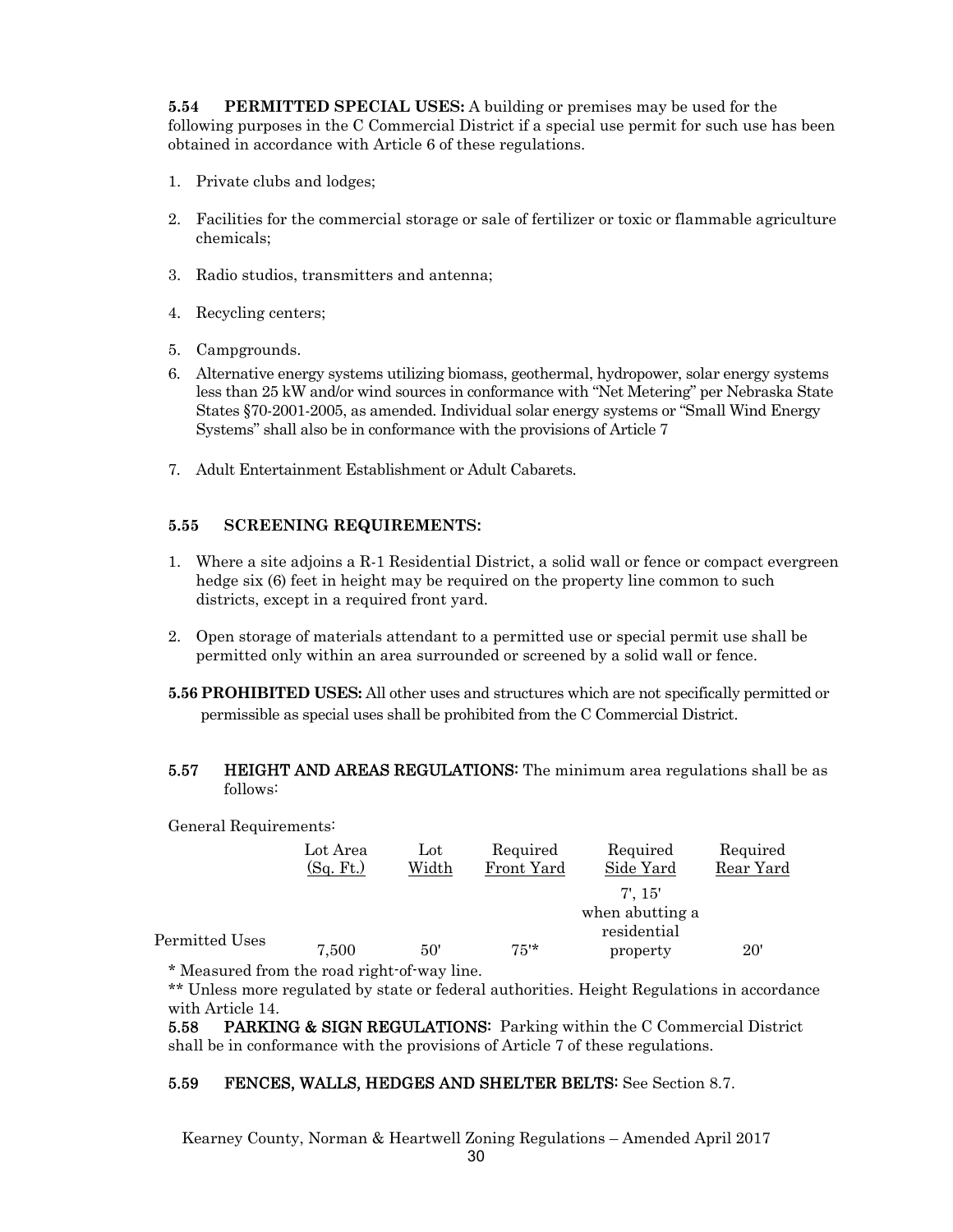#### **5.6 I - INDUSTRIAL**

**5.61** INTENT: This district is designed to provide for a wide range of light industrial and related uses.

#### 5.62 PERMITTED PRINCIPAL USES AND STRUCTURES:

- 1. Animal hospitals;
- 2. Automobile sales and services;
- 3. Automotive wash facilities;
- 4. Bottling works;
- 5. Building material sales and ready-mix concrete plants;
- 6. Carpenter, cabinet, plumbing or sheet metal shops;
- 7. Carpet and rug cleaning and repair services;
- 8. Disinfecting and exterminating services;
- 9. Dry cleaning, laundering and dyeing services;
- 10. Dyeing and finishing of textiles;
- 11. Educational and scientific research services;
- 12. Electrical sales and services;
- 13. Equipment rental and leasing services;
- 14. Farm machinery and equipment retail;
- 15. Farm supplies retail;
- 16. Feeds, grains and hay retail;
- 17. Food lockers and storage services;
- 18. Freight forwarding services;
- 19. Furniture repair and reupholster services;
- 20. Fur trading services;
- 21. Garden centers and nurseries;
- 22. Gas utility maintenance yard;
- 23. Manufacturing operation;
- 24. Landscape sales and services;
- 25. Mobile and modular home sales and manufacturing;
- 26. Newspaper publishing plants and commercial printing;
- 27. Photoengraving;
- 28. Photo finishing services;
- 29. Public utility and public service uses;
- 30. Radios, televisions, phonographs, recorders, tape players and other similar devices repair services;
- 31. Service stations;
- 32. Stores or shops for the sale of industry goods at retail;
- 33. Telephone services;
- 34. Transportation warehousing;
- 35. Truck wash services;
- 36. Veterinarian services;
- 37. Warehousing and storage except for products of a highly explosive, combustible or volatile nature;
- 38. Wholesale establishments except those which handle products of a highly explosive, combustible or volatile nature; and
- 39. Mini-warehouse
- 40. Alternative energy systems utilizing biomass, geothermal, hydropower, solar energy systems less than 25 kW and/or wind sources in conformance with "Net Metering" per Nebraska State States §70-2001-2005, as amended. Individual solar energy systems or "Small Wind Energy Systems" shall also be in conformance with the provisions of Article 7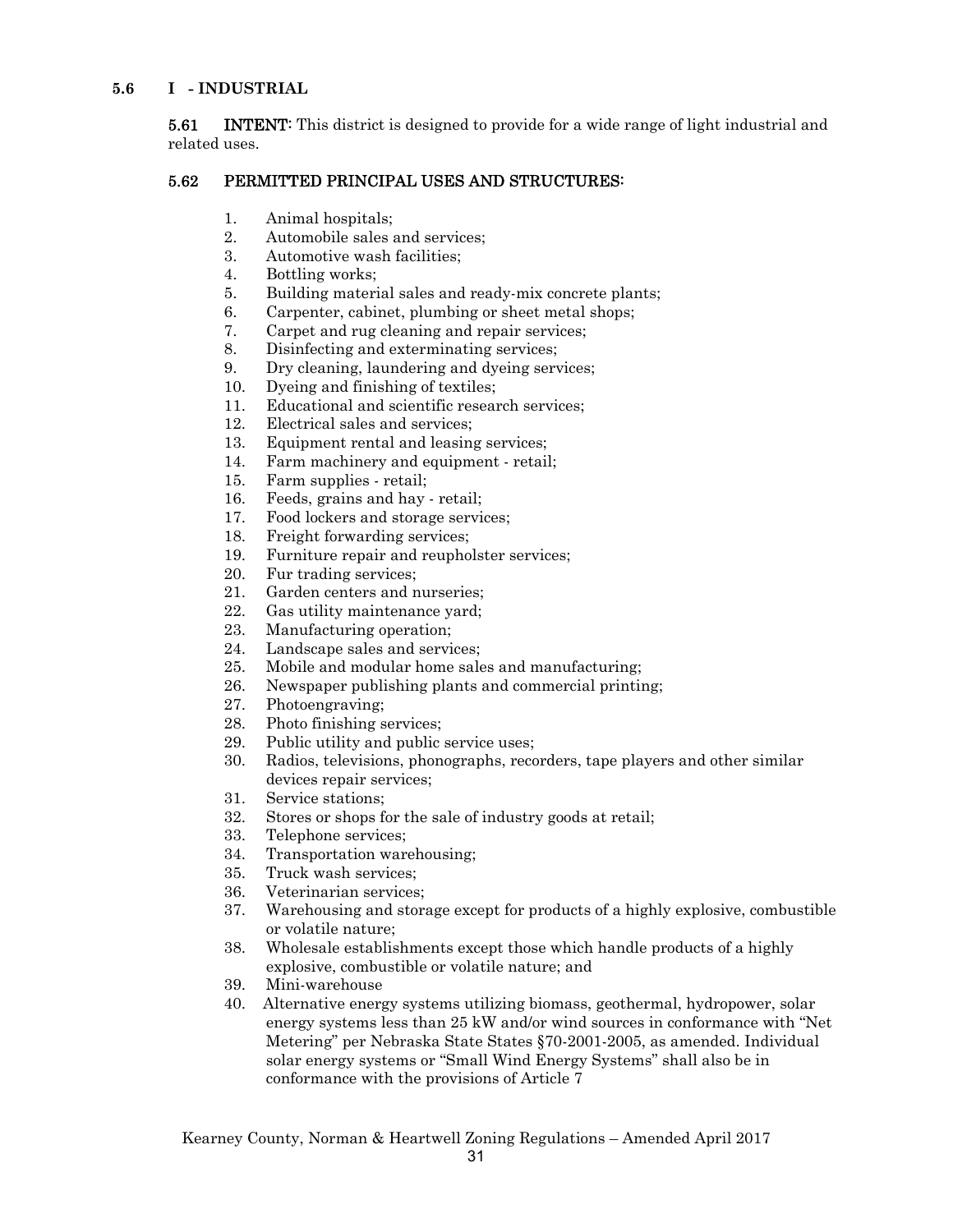**5.63 PERMITTED ACCESSORY USES:** Accessory uses and structures normally appurtenant to permitted uses and structures.

**5.64 PERMITTED SPECIAL USES:** A building or premises may be used for the following purposes in the I Industrial District if a special permit for such use has been obtained in accordance with Article 6 of these regulations.

- 1. Salvage or junk yard in accordance with Section 6.3;
- 2. Recycling center;
- 3. Mineral extraction, which shall include oil wells, sand and gravel extraction and strip mine operations and quarries; and
- 4. Airport.
- 5. Commercial/Utility Grade Wind Energy Systems utilizing a single tower application or multiple tower applications or "Wind Farm," in conformance with the provisions of Article 7, Section 7.32 of these Regulations.
- 6. Solar Energy System 25 kW or larger;
- 7. Adult Entertainment Establishment or Adult Cabaret.

5.65 PROHIBITED USES AND STRUCTURES: All other uses and structures which are not specifically permitted or not permissible as special uses shall be prohibited from the I Industrial District.

5.66 HEIGHT AND AREA REGULATIONS: The maximum height and minimum area regulations shall be as follows:

1. General Requirements:

|                | Lot Area<br>(Sg. Ft.) | $_{\rm Lot}$<br>Width | Required<br>Front Yard | Required<br>Side Yard                                 | Required<br>Rear Yard | Height |
|----------------|-----------------------|-----------------------|------------------------|-------------------------------------------------------|-----------------------|--------|
| Permitted Uses | None                  | 100'                  | 75'                    | $0'$ , 15'<br>when abutting a<br>residential property | 15'                   | None*  |

\* Unless more regulated by state or federal authorities.

**5.67** PARKING & SIGN REGULATIONS: Parking within the I Industrial District shall be in conformance with the provisions of Article 7 of these regulations.

5.68 FENCES, WALLS, HEDGES AND SHELTER BELTS: See Section 8.7.

5.69 HEIGHT REGULATIONS IN ACCORDANCE WITH ARTICLE 14.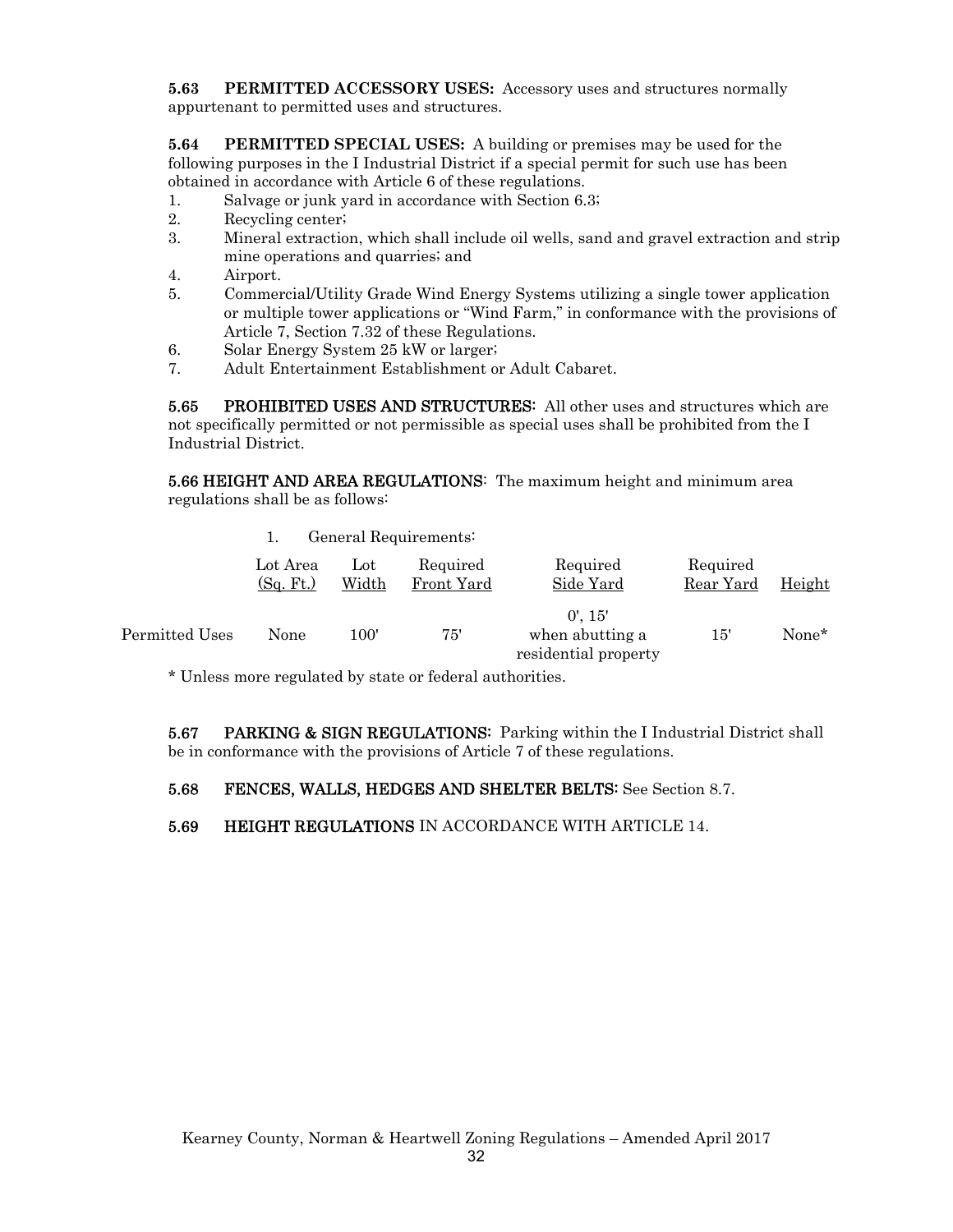#### **5.7 FS - FLEX SPACE DISTRICT**

**5.71** INTENT: This district is established to provide space for a range of commercial, office, light industrial, and production facilities. The Flex Space District is also intended to provide support uses, including complimentary office and retail use complementing the general land use pattern of the county and assisting the implementation of the adopted goals and policies of Kearney County.

#### 5.72 PERMITTED USES.

The following principal uses are permitted in the FS District:

- 1. Commercial use.
	- a. Commercial uses include: gas stations, general retail, restaurants, malls, lodges, motels, farm equipment sales, automobile sales, seed dealerships.
- 2. Office buildings.
	- a. Office building uses include: medical, veterinary, professional, and service.
- 3. Technology Parks.
- 4. Public Schools and Community colleges, colleges, or other post-secondary education facilities.
- 5. Private schools.
- 6. Nonprofit religious, educational and philanthropic institutions.
- 7. Farming and the sale of farm produce.

#### 5.73 SPECIAL USES.

The following uses are subject to any conditions listed in these regulations and are subject to other conditions relating to the placement of said use on a specific tract of ground in the FS District as recommended and approved by the Planning Commission:

- 1. Commercial uses, including shops, nightclubs, and commercial recreational activities.
- 2. Warehouse and distribution.
- 3. Storage facilities.
	- a. Self-storage and storage of recreational vehicles, automobiles, boats;
- 4. Truck stop facilities with complete truck services.
- 5. Trucking terminals.
- 6. Recreation Vehicle Park and campground.
- 7. Heliports and airports.
- 8. Production, manufacturing, assembly, processing, or transportation of goods and materials, except:
	- a. The refining, distillation, or manufacture of:
		- i. Acids or alcohols.
		- ii. Chemicals.
		- iii. Petroleum products.
		- iv. Cement, lime, gypsum, or plaster of paris.
		- v. Fertilizer.
	- b. The operation of:
		- i. Blast furnaces, coke ovens, smelting or ore reduction works.
		- ii. Boiler works.
		- iii. Forges.
		- iv. Rolling mills.
		- v. Yeast plants.
	- c. Production, manufacture, processing, or transportation of toxic, radioactive, flammable, or explosive materials.
	- d. Tanning, curing, or storage of raw hides or skins; stockyards or slaughter of animals or fowl rendering fat; distillation of bones, coals, or wood.
	- e. Dumping or reduction of garbage, offal, or dead animals.
	- f. Mining, quarrying, stone willing, or rock crushing.
	- g. Extraction of sand, gravel, or soil.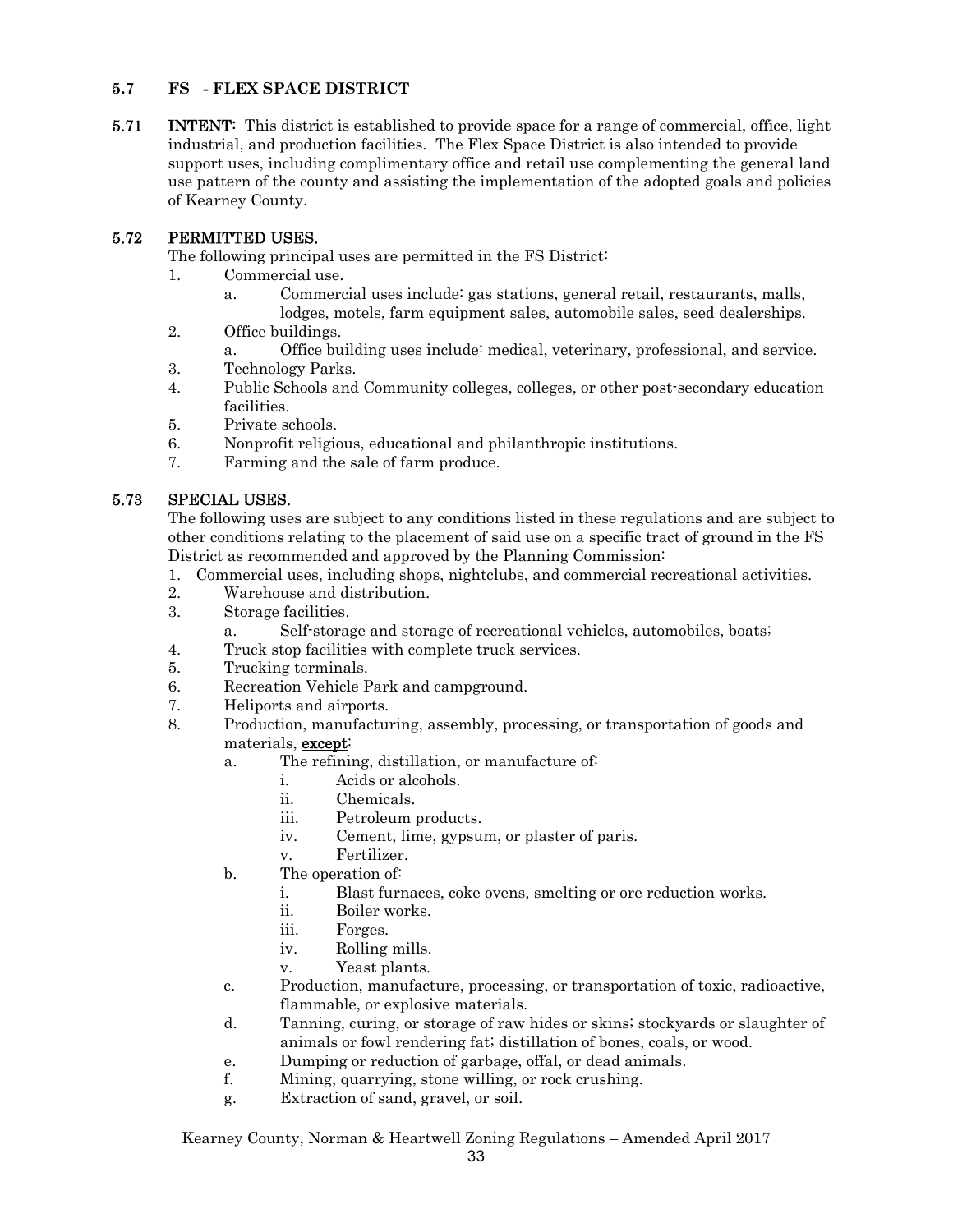h. Alternative energy systems utilizing biomass, geothermal, hydropower, solar and/or wind sources in conformance with "Net Metering" per Nebraska State States §70-2001-2005, as amended. Individual or "Small Wind Energy Systems" shall also be in conformance with the provisions of Article 7, Section 7.31 of these Regulations.

#### 5.74 PERMITTED TEMPORARY USES:

 Temporary Uses require a zoning permit from Kearney County and shall be valid only for a specific amount of time as indicated on said permit. All platted lots or tracts of land may have a maximum number of four (4) temporary uses per calendar year. Such uses shall not last more than two weeks per use, except as provided for hereafter.

- 1. Temporary greenhouses.
- 2. Temporary structures as needed for outdoor sales events.
- 3. Buildings and uses incidental to construction work are permitted to remain until completion or abandonment of the construction work, at which time they shall be removed.
- 4. Temporary structure for festivals or commercial events.

#### 5.75 PERMITTED ACCESSORY USES:

- 1. Buildings and uses customarily incidental to the permitted uses.
- 2. Parking, Signs, and Landscaping.

#### 5.76 HEIGHT AND LOT REQUIREMENTS:

The height and minimum lot requirements shall be as follows:

| <b>Uses</b>            | Lot<br>Area<br>(SF) | Lot<br>Width  | Front<br>Yard | Side<br>Yard | Rear<br>Yard | Max.<br>Height | Max. Lot<br>Coverage |
|------------------------|---------------------|---------------|---------------|--------------|--------------|----------------|----------------------|
| Permitted Uses         | 7.500               | 100'          |               |              |              | 45'            | 70%                  |
| Permitted Special Uses | 7.500               | $100^{\circ}$ |               |              |              | 45'            | 70%                  |

- <sup>1.</sup> There shall be a minimum front yard of not less than 75 feet from property line along a state highway and at least 75 feet from the road right-of-way along a county road.
- <sup>2</sup> The side yard shall be seven (7) feet and rear yard shall be twenty (20) feet where the lot line abuts other flex space, commercial or industrial district lot lines. In any instance where a side or rear lot line abuts a residential district, the minimum side yard shall be 15 feet and rear yard 20 feet. In addition, a landscape screen as defined in these regulations shall be provided. Such landscape screen shall be located no closer than ten feet to any residential structure.

#### 5.77 USE LIMITATIONS:

- 1. When adjacent to residentially zoned land, no parking drives or signs shall be allowed in any required yard within 15 feet of such district. Furthermore, permanent screening shall be provided in this area in order to minimize impacts on residentially zoned property.
- 2. A landscape buffer of at least 15 feet in depth shall be provided adjacent to the front property line along a highway or a road classified as an arterial. When a lot frontage abuts a road that is classified as a collector, county road, or private road, a landscape buffer at least ten feet in depth shall be provided at the front property line.
- 3. No outdoor storage, except the display of merchandise for sale to the public, shall be permitted.
- 4. Exterior lighting fixtures shall be shaded so that no direct light is cast upon any residential property and so that no glare is visible to any traffic on any public road.

#### 5.78 PERFORMANCE STANDARDS FOR INDUSTRIAL USES:

#### 1. Physical Appearance

All operations shall be carried on within an enclosed building except that new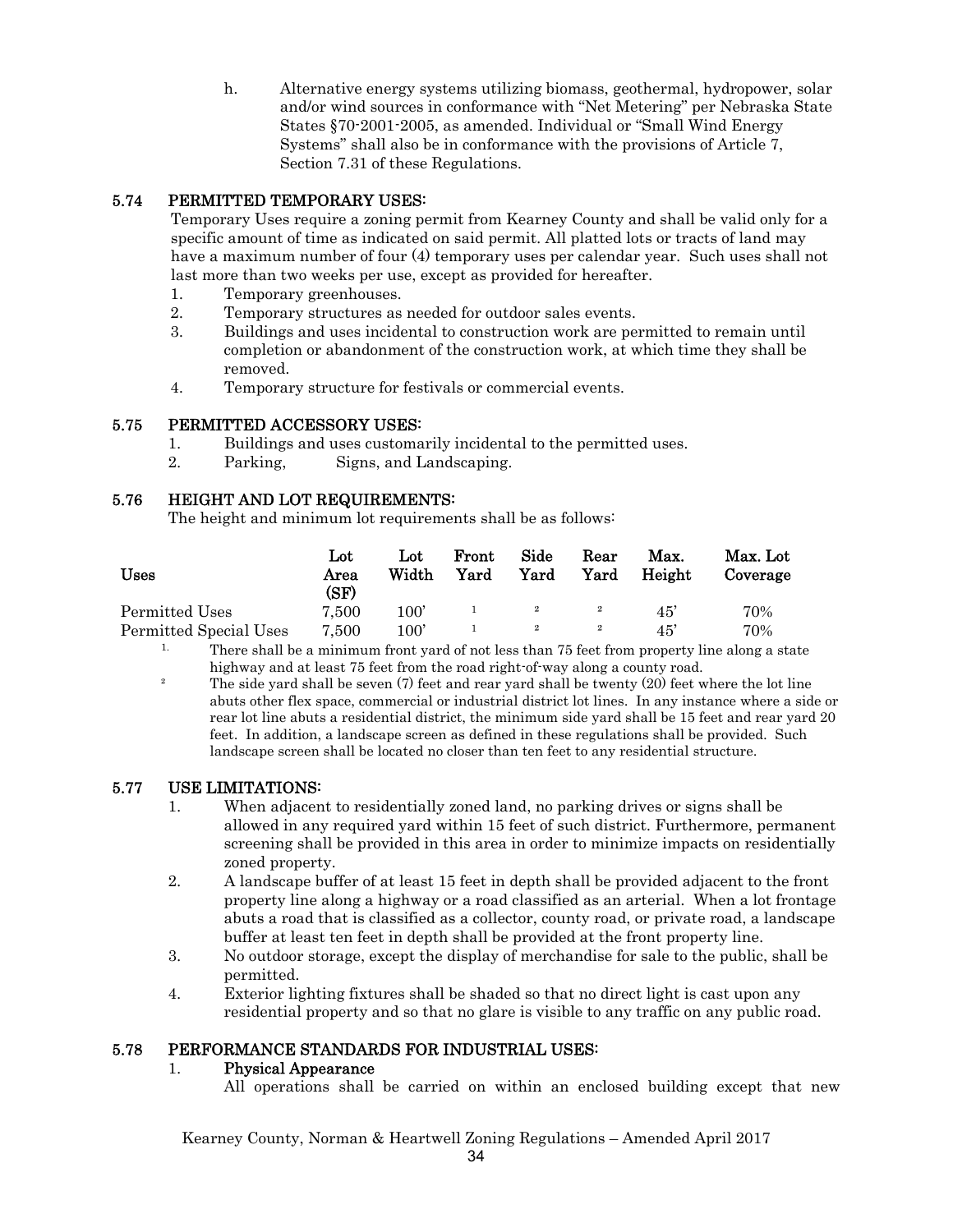materials or equipment in operable condition may be stored in the open. Normal daily wastes of an inorganic nature may be stored in containers not in a building when such containers are not readily visible from a road. The provisions of this paragraph shall not be construed to prohibit the display of merchandise or vehicles for sale or the storage of vehicles, boats, farm machinery, trailers, mobile homes, or similar equipment when in operable condition.

#### 2. Fire hazard

No operation shall involve the use of highly flammable gasses, acid, liquids, grinding processes, or other inherent fire hazards. This provision shall not be construed to prohibit the use of normal heating fuels, motor fuels and welding gasses when handled in accordance with other regulations of the Kearney County.

#### 3. Noise

No operation shall be carried on which involves noise in excess of the normal traffic noise of the adjacent road at the time of the daily peak hour of traffic volume. Noise shall be measured at the property line or right-of-way line and when the level of such noise cannot be determined by observation with the natural senses, a suitable instrument may be used and measurement may include breakdowns into a reasonable number of frequency ranges.

#### 4. Sewage and Liquid Wastes

No operation shall be carried on which involves the discharge into a sewer, water course, or the ground, liquid waste of any radioactive or poisonous nature or chemical waste which are detrimental to normal sewage plant operation or corrosive and damaging to sewer pipes and installations.

#### 5. Air Contaminants

- a. Air Contaminants and smoke shall be less dark than designated Number One on the Ringleman Chart as published by the United States Bureau of Mines, except that smoke of a density designated as Number One shall be permitted for one four minute period in each one-half hour. Light colored contaminants of such a capacity as to obscure an observer's view to a degree equal to or greater than the aforesaid shall not be permitted
- b. Particulate matter of dust as measured at the point of emission by any generally accepted method shall not be emitted in excess of two tenths (0.2) grains per cubic foot as corrected to a temperature of 500 degrees Fahrenheit, except for a period of four minutes in any one-half hour, at which time it may equal but not exceed six tenths (0.6) grains per cubic foot as corrected to a temperature of 500 degrees Fahrenheit.
- c. Due to the fact that the possibilities of air contamination cannot reasonably be comprehensively covered in this section, there shall be applied the general rule that there shall not be discharged from any sources whatsoever such quantities of air contaminants or other material in such quantity as to cause injury, detriment, nuisance, or annoyance to any considerable number of persons or to the public in general; or to endanger the comfort, repose, health, or safety of any such considerable number of persons or to the public in general, or to cause, or have a natural tendency to cause injury or damage to business, vegetation, or property.

#### 6. Gasses

The gasses Sulphur dioxide and hydrogen sulphide shall not exceed five parts per million, carbon monoxide shall not exceed five parts per million. All measurements shall be taken at the zoning lot line.

#### 7. Vibration

All machines including punch presses and stamping machines shall be so mounted as to minimize vibration and in no case shall such vibration exceed a displacement of three thousands (0.003) of an inch measured at the zoning lot line. The use of steam or broad hammers shall not be permitted in this zoning district.

#### 8. Glare and heat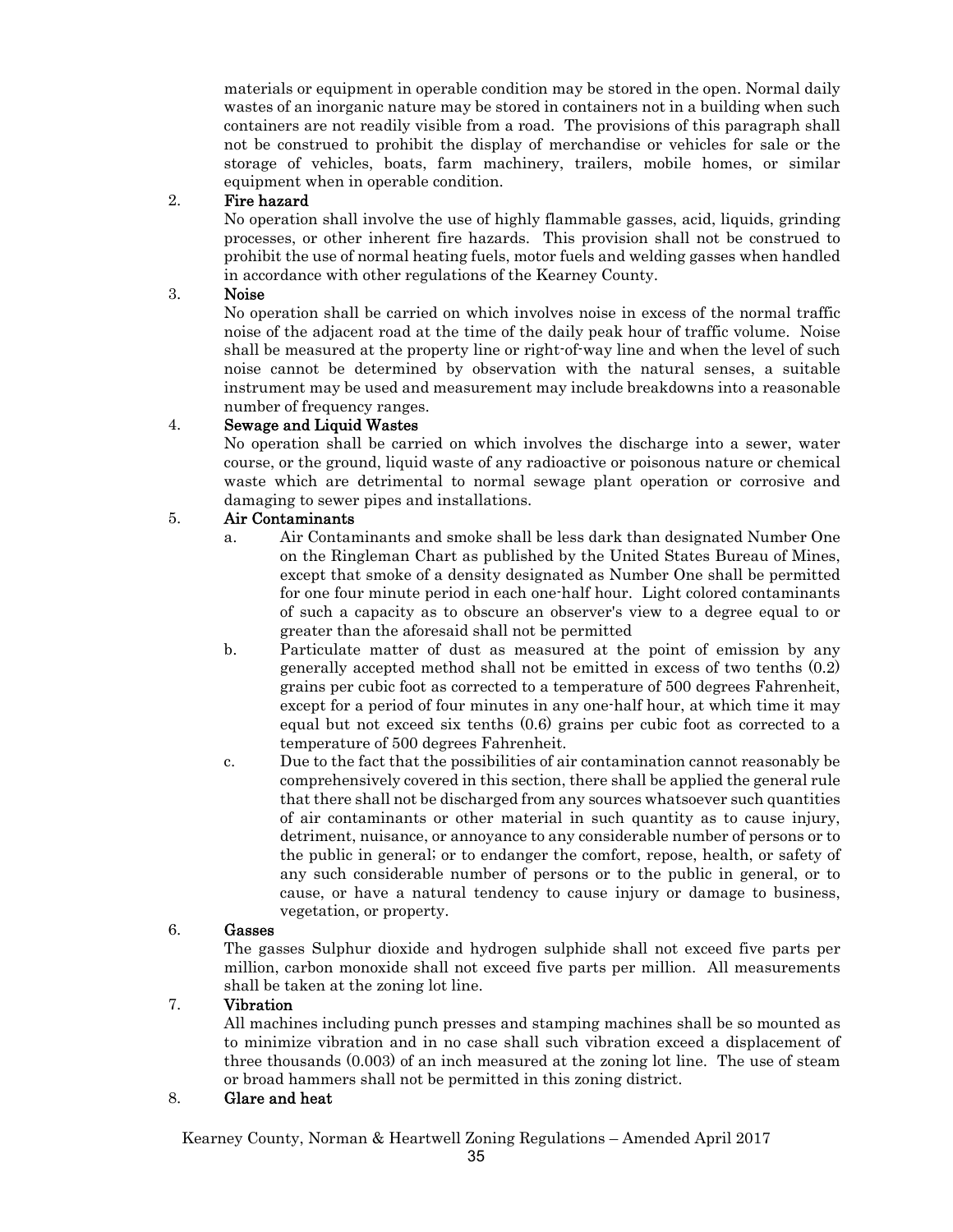All glare, such as welding arcs and open furnaces shall be shielded so that they shall not be visible from the zoning lot line. No heat from furnaces or processing equipment shall be sensed at the zoning lot line to the extent of raising the temperature of air or materials more than five degrees Fahrenheit.

5.79 PARKING & SIGN REGULATIONS: Parking within the I Industrial District shall be in conformance with the provisions of Article 7 of these regulations.

#### 5.710 FENCES, WALLS, HEDGES AND SHELTER BELTS: See Section 8.7.

#### 5.711 HEIGHT REGULATIONS IN ACCORDANCE WITH ARTICLE 14.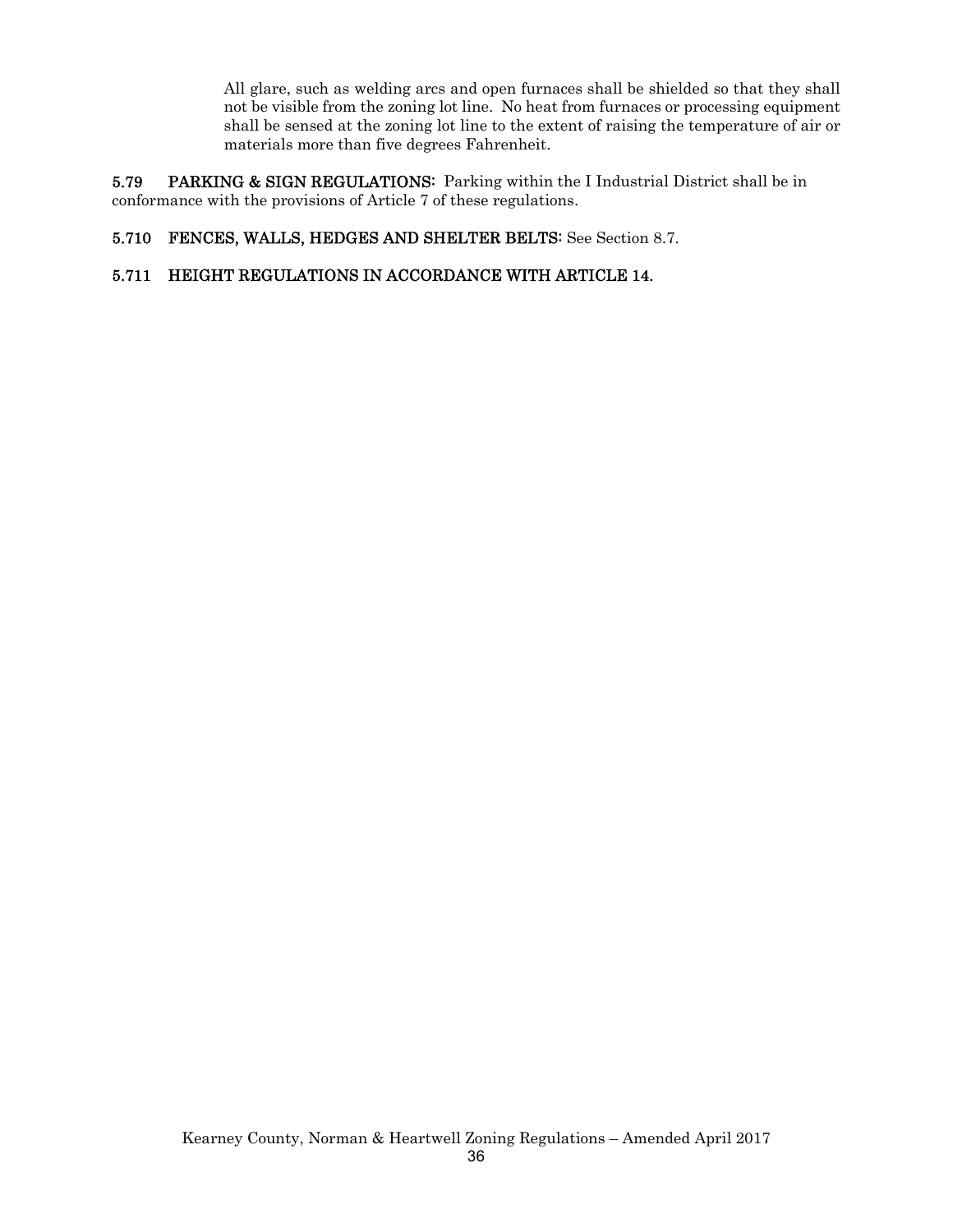## **5.8 R-M - MOBILE HOME RESIDENTIAL DISTRICT**

**5.81** INTENT: THE intent of the Mobile Home Residential District shall be to provide for mobile home dwellings on leased or owned property in areas where a mobile home court is appropriate, where such development is recognized as being in the best interests of the citizens and taxpayers of Kearney County.

## 5.82 PERMITTED USES

The following principal uses are permitted in the R-M Mobile Home Residential District.

- 1. Mobile home dwellings.
- 2. Single family dwelling.
- 3. Public school.
- 4. Private and public park, playground and recreational facilities.
- 5. Church, educational facilities and parish house.
- 6. Multi-unit dwellings provided such use is part of a Clustered/Mixed Use District.

## 5.83 SPECIAL USES

The following uses are subject to any conditions listed in these regulations and are subject to conditions relating to the placement of said use on a specific tract of ground in the R-M Mobile Home Residential **District** 

- 1. Buildings and uses customarily incidental to the permitted uses.
- 2. Mobile Home Park, subject to regulations in Sections 5.95
- 3. Nursery or daycare schools.
- 4. Utility installations such as electric substations, sewer lift stations, telephone exchanges, gas regulators and major transmission lines (not including utility office, repair, storage or production facilities).
- 5. Sewage disposal and water supply and treatment facilities.
- 6. Campgrounds.
- 7. Public buildings not including schools, parks and recreation facilities.
- 8. Alternative energy systems utilizing biomass, geothermal, hydropower, solar energy systems less than 25 kW and/or wind sources in conformance with "Net Metering" per Nebraska State States §70-2001-2005, as amended. Individual solar energy systems or "Small Wind Energy Systems" shall also be in conformance with the provisions of Article 7

## 5.84 ACCESSORY USES

The following accessory buildings and uses are permitted in the R-M District.

- 1. Accessory uses and structures normally appurtenant to the permitted uses and structures and to uses and structures permitted as conditional uses including decks and gazeboes. And in conformance with Article 8
- 2. Private swimming pools (above or below ground), tennis courts, and other recreational facilities in conjunction with a residence.
- 3. Temporary buildings incidental to construction work where such buildings or structures are removed upon completion of work.
- 4. Home occupation or business.
- 5. Signs.
- 6. Parking.
- 7. Gardens and greenhouses.

## 5.85 AREA AND LOT REQUIREMENTS

1. A mobile home park shall have an area of not less than five acres. No mobile homes or other structures shall be located less than 75 feet from the road right-of-way when contiguous to or having frontage to a County road and 120 feet from the right-of-way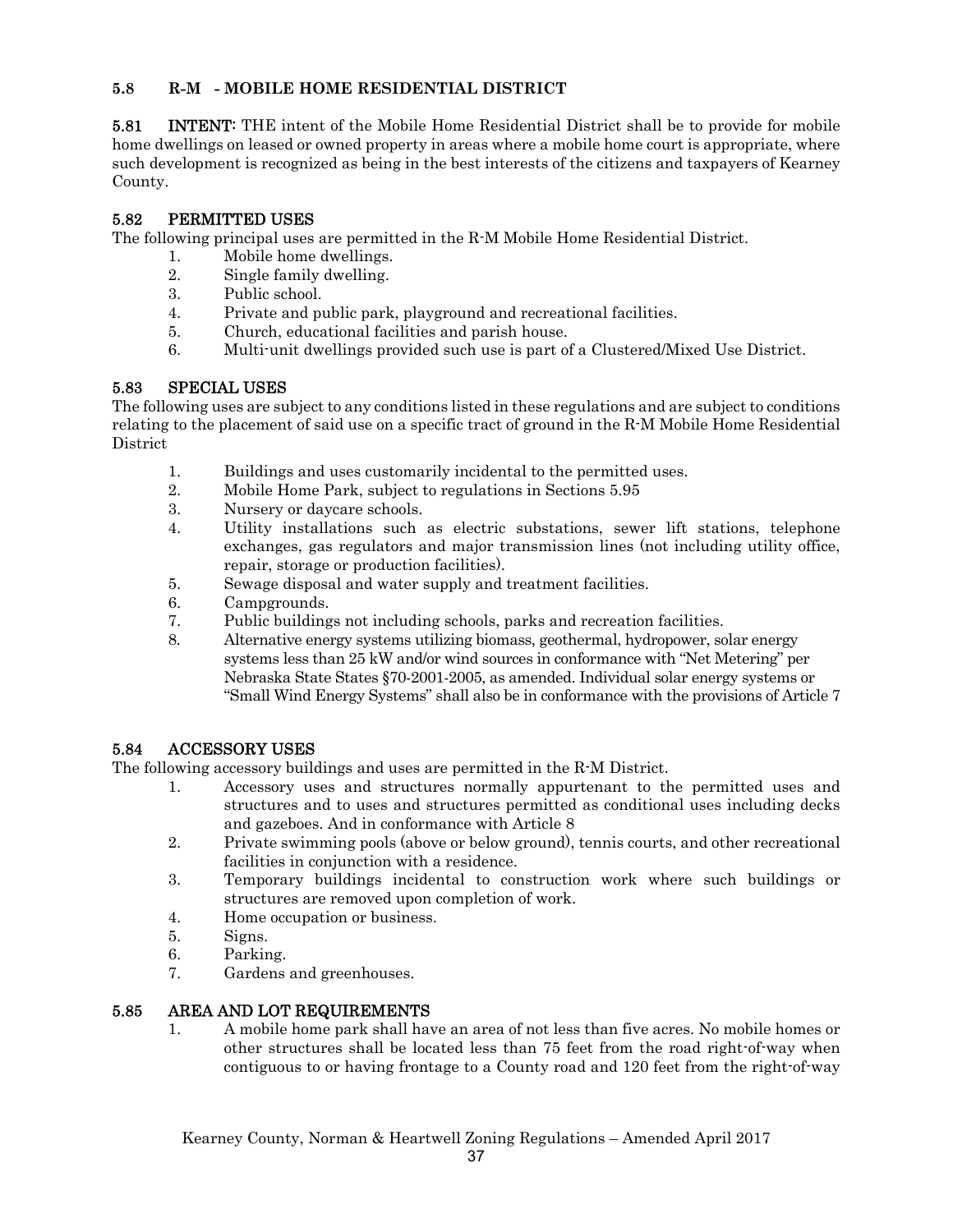line when contiguous to or having frontage along a federal or state highway. The setbacks internally are listed below.

- 2. Open areas along entrances and contiguous to county road, federal highways, or state highways shall be landscaped.
- 3. The minimum lot width for a mobile home court shall be 200 feet.
- 4. Each lot provided for occupancy of a single mobile home shall meet the following minimum standards:

|                     |                                  |                             | <b>Setbacks</b>         |                        |                        |                                         |                                             |
|---------------------|----------------------------------|-----------------------------|-------------------------|------------------------|------------------------|-----------------------------------------|---------------------------------------------|
| <b>Uses</b>         | Min.<br>Lot<br>Area<br>(sq. ft.) | Min. Lot<br>Width<br>(feet) | Front<br>Yard<br>(feet) | Rear<br>Yard<br>(feet) | Side<br>Yard<br>(feet) | Max.<br>$_{\rm Lot}$<br>Coverag<br>e(%) | Max.<br><b>Building</b><br>Height<br>(feet) |
| Permitted           | 7,500                            | 70 <sup>1</sup>             | 30                      | 25                     | 8                      | 25                                      | 35                                          |
| <b>Uses</b>         |                                  |                             |                         |                        |                        |                                         |                                             |
| <b>Special Uses</b> | 7,500                            | 70 <sup>1</sup>             | 30                      | 25                     | 8                      | 25                                      | 35                                          |
| Accessory           | ۰                                |                             | 30                      | 5                      | 8                      | 10                                      | 20                                          |
| Uses                |                                  |                             |                         |                        |                        |                                         |                                             |

1 When a lot is located on a cul-de-sac the minimum frontage shall be 45 feet at the property line.

5. There shall be a minimum livable floor area of 500 square feet in each mobile home.

#### 5.86 COMMUNITY FACILITIES

- 1. Each lot shall have access to a hard surfaced private interior drive not less than 22 feet in width excluding parking.
- 2. Community water and community sewage disposal facilities shall be provided with connections to each lot. The water supply shall be sufficient for domestic use and for fire protection.
- 3. Service buildings including adequate laundry and drying facilities and toilet facilities for mobile homes which do not have these facilities within each unit.
- 4. Not less than 8% of the total court area shall be designated and used for park, playground, and recreational purposes.
- 5. Storm shelters shall be required and shall meet the following criteria:
	- a. Shelter space equivalent to two persons per mobile home lot,
	- b. Designed in conformance with "National Performance Criteria for Tornado Shelters" by FEMA and any other referenced material by FEMA,
	- c. Shelters shall be sited in order to provide maximum protection to park occupants and so that residents may reach a shelter within the maximum safe time frame as directed by FEMA.

## 5.87 PLAN REQUIREMENTS

A complete plan of the mobile home court shall be submitted showing:

- 1. A development plan and grading plan of the court.
	- 2. The area and dimensions of the tract of land.
	- 3. The number, location, and size of all mobile home spaces.
	- 4. The area and dimensions of the park, playground and recreation areas.
	- 5. The location and width of roadways and walkways.
	- 6. The location of service buildings and any other proposed structures.
	- 7. The location of water and sewer lines and sewage disposal facilities.
	- 8. Plans and specifications of all buildings and other improvements constructed or to be constructed within the mobile home court.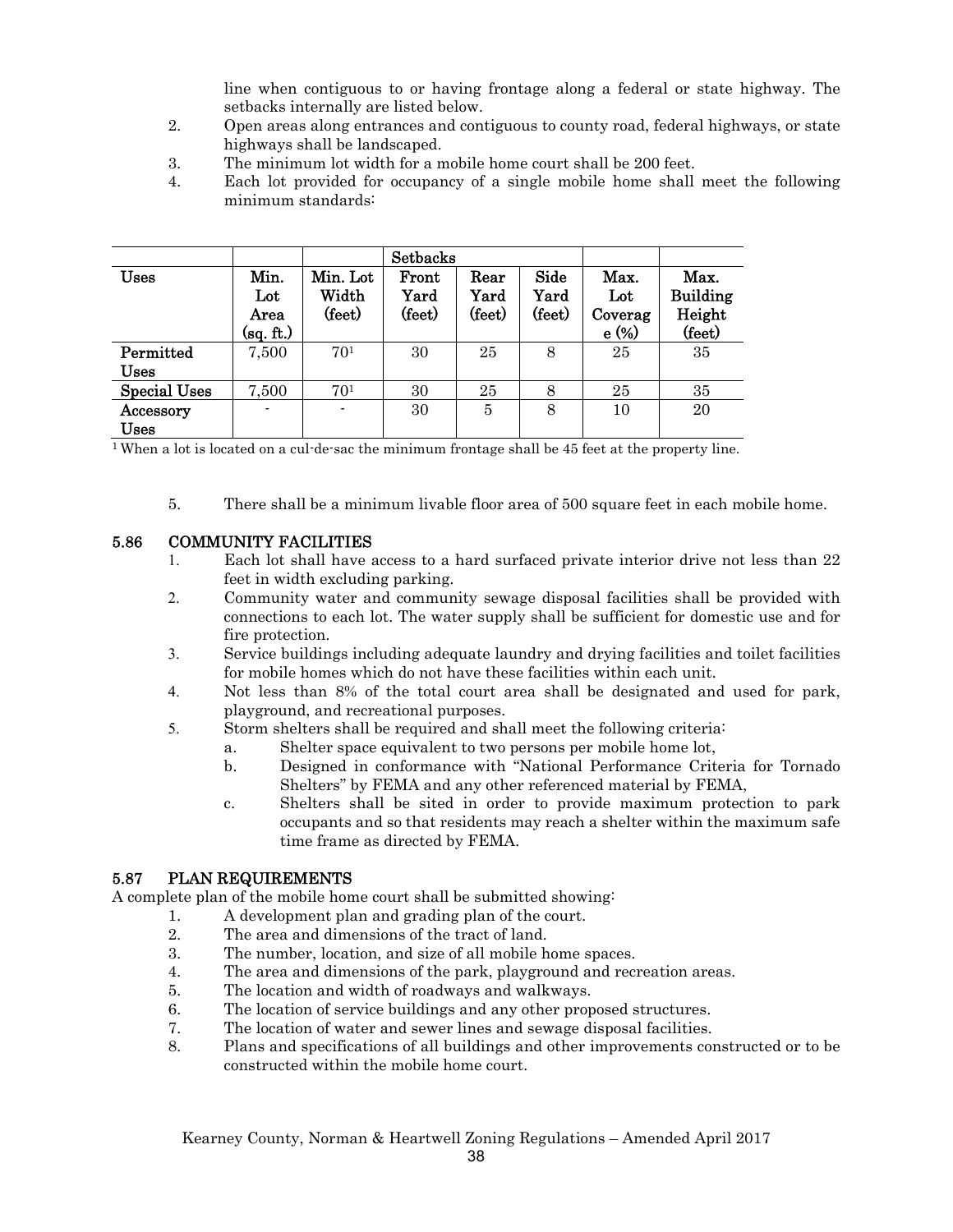## 5.88 OTHER APPLICABLE PROVISIONS

No new building shall be hereafter erected or any existing building structurally altered with any portion of said building nearer than 120 feet from the R.O.W. line of a U. S. or State designated highway, and not nearer than 75 feet from the R.O.W. of a County road.

5.89 PARKING & SIGN REGULATIONS: Parking within the I Industrial District shall be in conformance with the provisions of Article 7 of these regulations.

## 5.810 FENCES, WALLS, HEDGES AND SHELTER BELTS: See Section 8.7.

## 5.811 HEIGHT REGULATIONS IN ACCORDANCE WITH ARTICLE 14.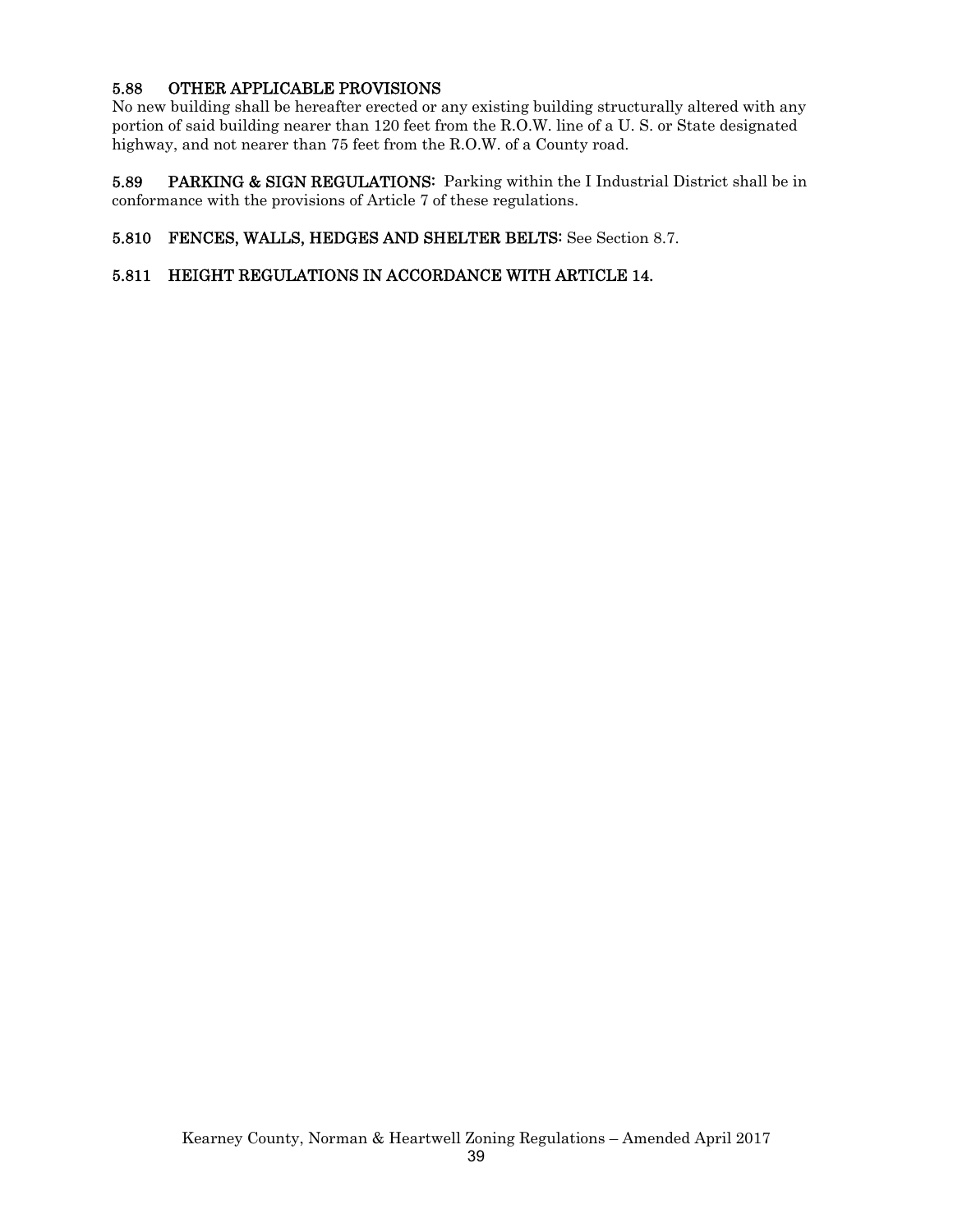### **5.9 HIGHWAY CORRIDOR OVERLAY DISTRICT**

**5.91** INTENT: Kearney County has established basic site and building development criteria to be implemented within the boundaries of this overlay district. The Highway Corridor Overlay District has been established in order to implement the policies developed in the Comprehensive Development Plan. These criteria include, but are not limited to the following: landscaping, building material selection, lighting, and road development. The purpose for regulating these issues is to provide for a cohesive and properly developed corridors and entrance into the Kearney County from the north (Interstate-80). Guiding development in this manner promotes the general health, safety and welfare of the residents within the zoning jurisdiction of the county, by providing quality design and construction which will also aid in the protection of past and future investment in the corridor. The regulations in the overlay district are in addition to those of the underlying zoning district for the property.

## 5.92 PURPOSE:

The purpose of these criteria is to establish a checklist of those items that affect the physical aspect of Kearney County. Pertinent to appearance is the design of the site, building and structures, planting, signs, and miscellaneous other objects that are observed by the public.

The criteria contained herein are not intended to restrict imagination, innovation or variety, but rather to assist in focusing on design principles that can result in creative solutions that will develop a satisfactory visual appearance within the county, preserve taxable values, and promote the public health, safety and welfare.

## 5.93 GEOGRAPHIC AREA:

The Highway Corridor Overlay District extends generally 660 feet (1/8 mile) from the rightof-way line on either side of U.S. Highway 6 east and west of Minden, State Highway 44 north of Highway 6, State Highway 10 north of Minden and along Highway L50A between Highways 10 and 44; and outside the jurisdictions of the individual communities. Entrance nodes should also be recognized at the intersection of Highways 10 and L50A and near the intersection of Highways 44 and L50A. If a site is partially covered by said overlay district, then the entire portion of the site facing the Highway Corridor is to be covered by these regulations. For a graphically defined area, see the Official Zoning Map.

## 5.94 CRITERIA FOR APPLICATION:

- 1. All developments consisting of one principal building with single or mixed uses shall comply with the design criteria of this section. This does not apply to farm buildings or single family dwellings.
- 2. All developments consisting of more than one principal building, mixed-uses, multiple-pad development and/or similar developments.

## 5.95 CRITERIA FOR APPEARANCE

- 1. Relationship of Buildings to Site. The site shall be planned to accomplish a desirable transition with the roadway and to provide for adequate planting and parking areas.
	- a. Site planning in which setbacks and yards are in excess of standard commercial or industrial zoning restrictions is encouraged to provide an interesting relationship between buildings.
	- b. Parking areas shall be treated with building wall extensions, plantings, berms, or other innovative means so as to screen parking areas from view from public ways.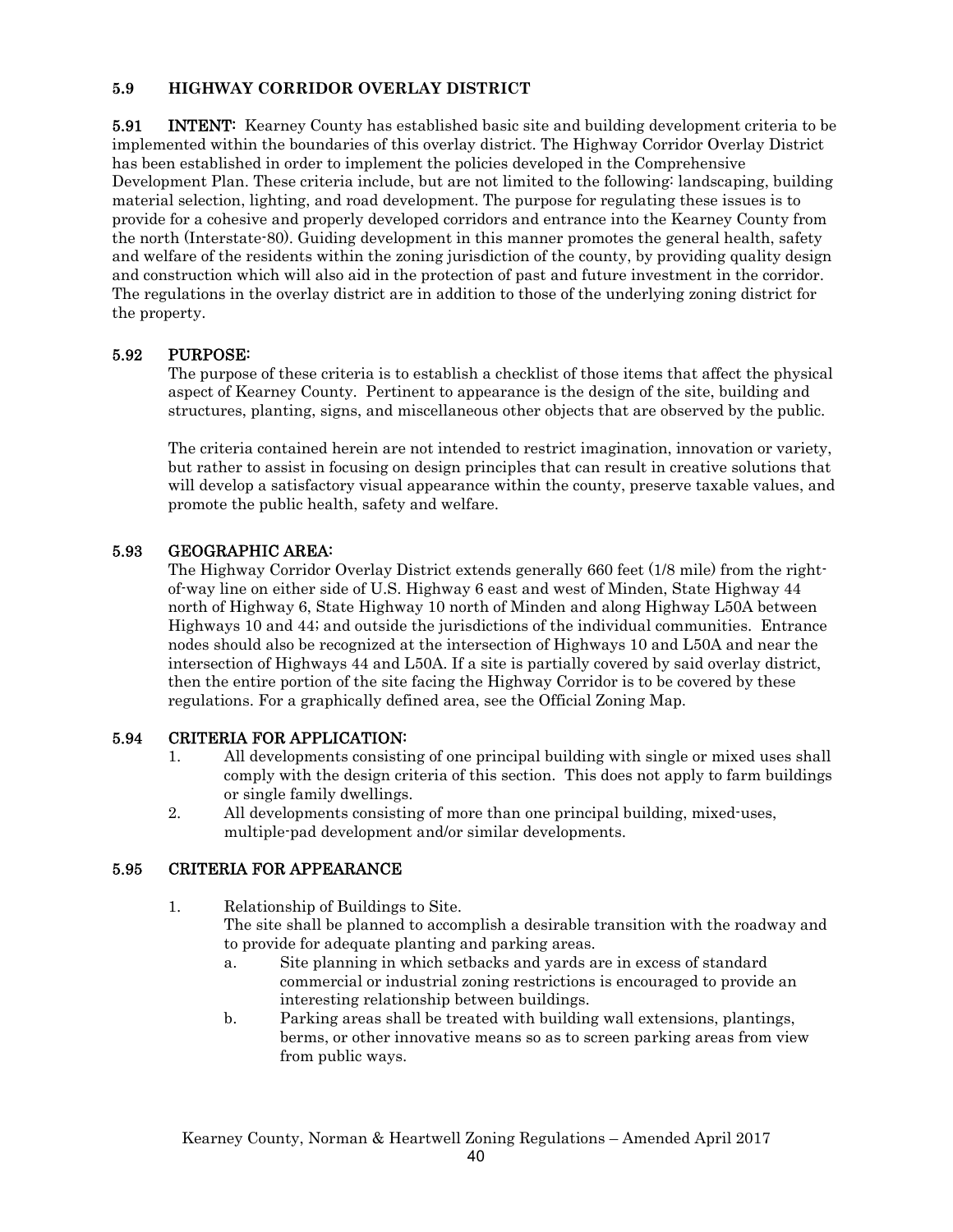- c. Without restricting the permissible limits of the applicable zoning district, the height and scale of each building shall be compatible with its site and existing (or anticipated) adjoining buildings.
- d. Newly installed utility services, and service revisions necessitated by exterior alterations, shall be underground where feasible.

2. Relationship of Buildings and Site to Adjoining Area (Outside Of Subdivision or developments).

- a. Adjacent buildings of different architectural styles shall be made compatible by such means as screens, sight breaks, and materials.
- b. Attractive landscape transitions shall be designed to be compatible to adjoining properties.
- c. Harmony in texture, lines, and masses is required. Monotony shall be avoided.
- 3. Landscape and Site Treatment.

Landscape elements included in these criteria consist of all forms of planting and vegetation, ground forms, rock groupings, water patterns, and all visible construction except buildings and utilitarian structures.

- a. Where natural or existing topographic patterns contribute to beauty and utility of a development, they shall be preserved and developed. Modification to topography will be permitted where it contributes to good site design and development.
- b. Landscape treatments shall be provided to enhance architectural features, strengthen vistas and important axis, and provide shade. Spectacular effects shall be reserved for special locations only.
- c. Unity of design shall be achieved by repetition of certain plant varieties and other materials and by correlation with adjacent developments.
- d. Plant material shall be selected for interest in its structure, texture, and color and for its ultimate growth. Plants that are indigenous to the area and others that will be hardy, harmonious to the design, and of good appearance shall be used.
- e. Parking areas and road ways shall be enhanced with landscaped spaces containing trees or tree groupings.
- f. Screening of service yards and other places that tend to be unsightly shall be accomplished by use of walls, fencing, planting, or combinations of those. Screening shall be equally effective in winter and summer.
- g. Exterior lighting, when used, shall enhance the building design and the adjoining landscape. Building fixtures shall be of a design and size compatible with the building and adjacent areas. Lighting shall be restrained in design and excessive brightness avoided. Lighting shall be designed to a standard that does not impact adjoining properties, especially residential areas.
- h. All fencing within this Overlay shall not exceed six (6) feet in height.
- i. Fencing within the District and as part of an Industrial Development may be required to be a solid fence.
- 4. Building Design.
	- a. Architectural design and style are not restricted, however architectural style should be consistent throughout the development and/or subdivision. Evaluation of the appearance of a project shall be based on the quality of its design and relationship to surroundings.
	- b. Buildings shall have good scale and be in harmonious conformance with any permanent neighboring development.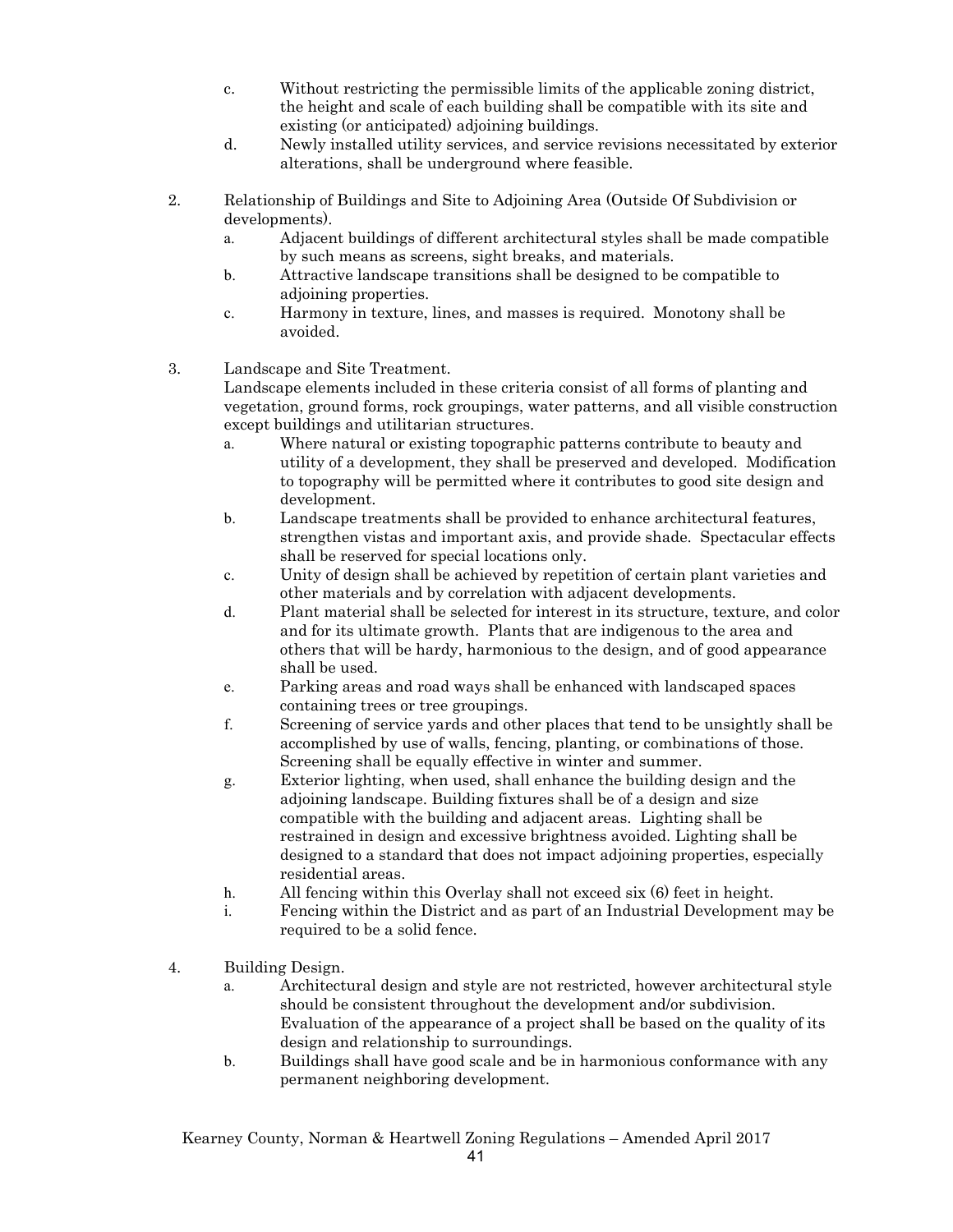- c. The primary building material of all portions of the structures shall be negotiated with the county, and include but not be limited to materials of high quality, such as brick (clay), stucco, wood, glass, split faced concrete masonry units (CMU) with integrated color pigmentation and stone material native to Nebraska. The materials shall be similar and compatible throughout the entire development. The county staff may allow other primary building designs (of good architectural character i.e. CMU, pouredin-place concrete, vinyl) for portions of the building not visible from public areas. Other secondary building materials shall have good architectural character and shall be selected for harmony of the building with adjoining buildings.
- d. Materials shall be selected for suitability to the type of buildings and the design in which they are used. Buildings shall have the same materials, or those that are architecturally harmonious, used for all building walls and other exterior building components wholly or partly visible from public ways.
- e. Materials shall be of durable quality.
- f. In any design in which the structural frame is exposed to view, the structural materials shall be compatible within themselves and harmonious with their surroundings.
- g. Building components, such as windows, doors, eaves and parapets, shall have good proportions and relationships to one another.
- h. Colors shall be harmonious and shall use only compatible accents.
- i. Colors shall be of "low reflectance, subtle, neutral, or earth tones" and shall not be of high-intensity or metallic colors unless the colors are true to the materials beings used.
- j. Mechanical equipment or other utility hardware on roof, ground, or buildings shall be screened from public view with materials harmonious with the building, or they shall be so located as not to be visible from any public ways.
- k. Exterior lighting shall be part of the architectural concept. Fixtures, standards, and all exposed accessories shall be harmonious with building design.
- l. Refuse and waste removal areas, service yards, storage yards, loading areas, and exterior work areas shall be oriented to the rear of the building away from public right-of-way or properly screened from view from public ways, using materials as stated in criteria for equipment screening.
- m. Monotony of design in single or multiple building projects shall be avoided. Variation of detail, form, and sitting shall be used to provide visual interest. In multiple building projects, variable sitting of individual buildings may be used to prevent a monotonous appearance.
- n. Building orientation shall be toward the highway, unless it is demonstrated that this would not be feasible.
- 5. Factors for Evaluation.

The following factors and characteristics, which affect the appearance of a development, will govern the evaluation of a design submission:

- a. Conformance of regulations and the Building Design Criteria.
- b. Logic of design.
- c. Exterior space utilization.
- d. Architectural character.
- e. Attractiveness Material selection.
- f. Harmony and compatibility.
- g. Circulation-vehicular (and pedestrian).
- h. Maintenance aspects.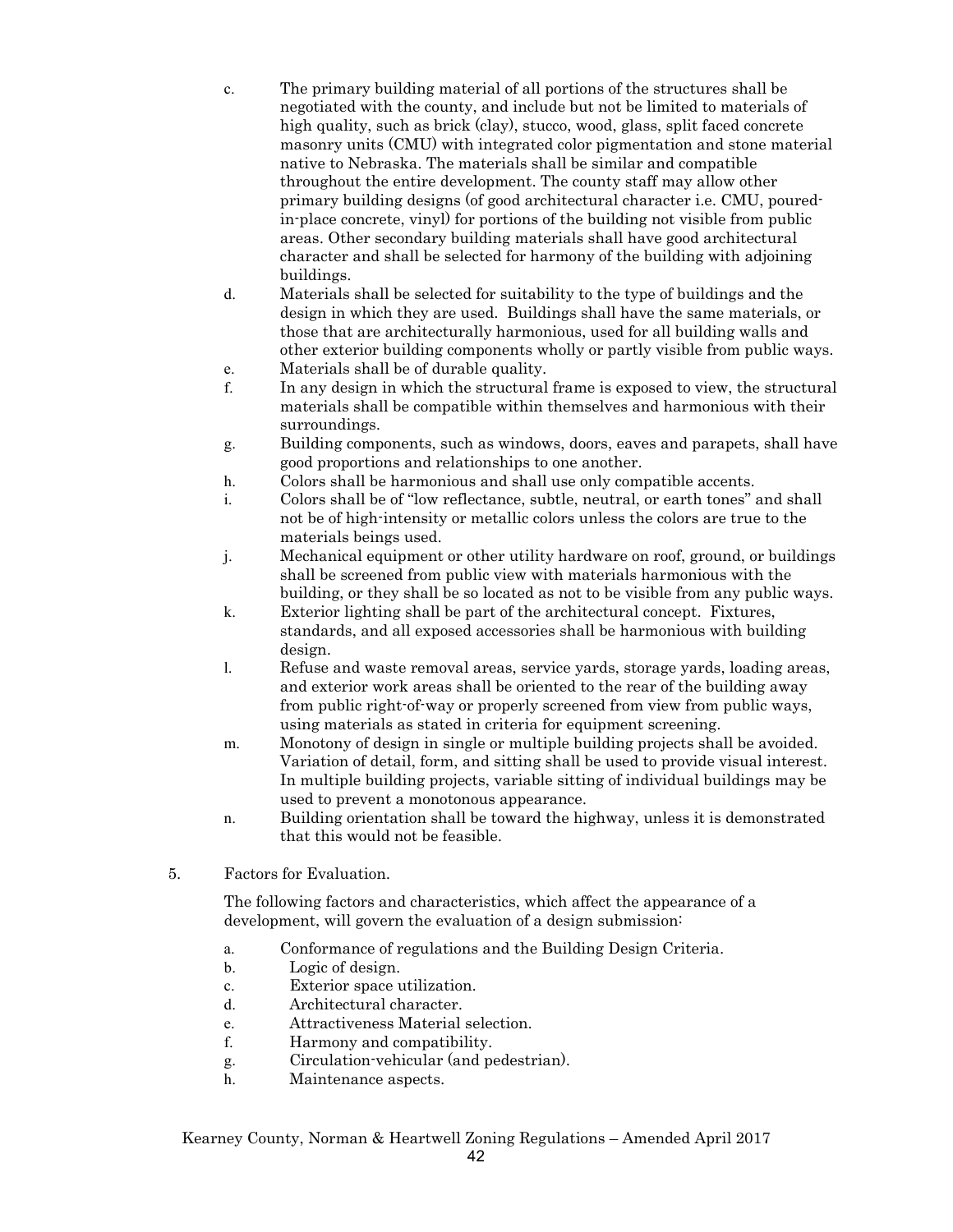- 6. Process.
	- a. Pre-application Conference: A pre-application conference with county staff to give the applicant an opportunity to discuss plans before a great deal of time or money is expended.
	- b. Design Review: Kearney County staff will review the submittal documents for compliance with regulations and intent of the overlay district.
	- c. Certificate of Occupancy Permit: After the zoning permit is issued, all design requirements must be completed as approved in order for a Certificate of Occupancy to be issued.
	- d. Maintenance of Design requirements: The Applicant needs to maintain the design requirements for the life of the project. In the event that they fail to do so the county may revoke the Occupancy Permit.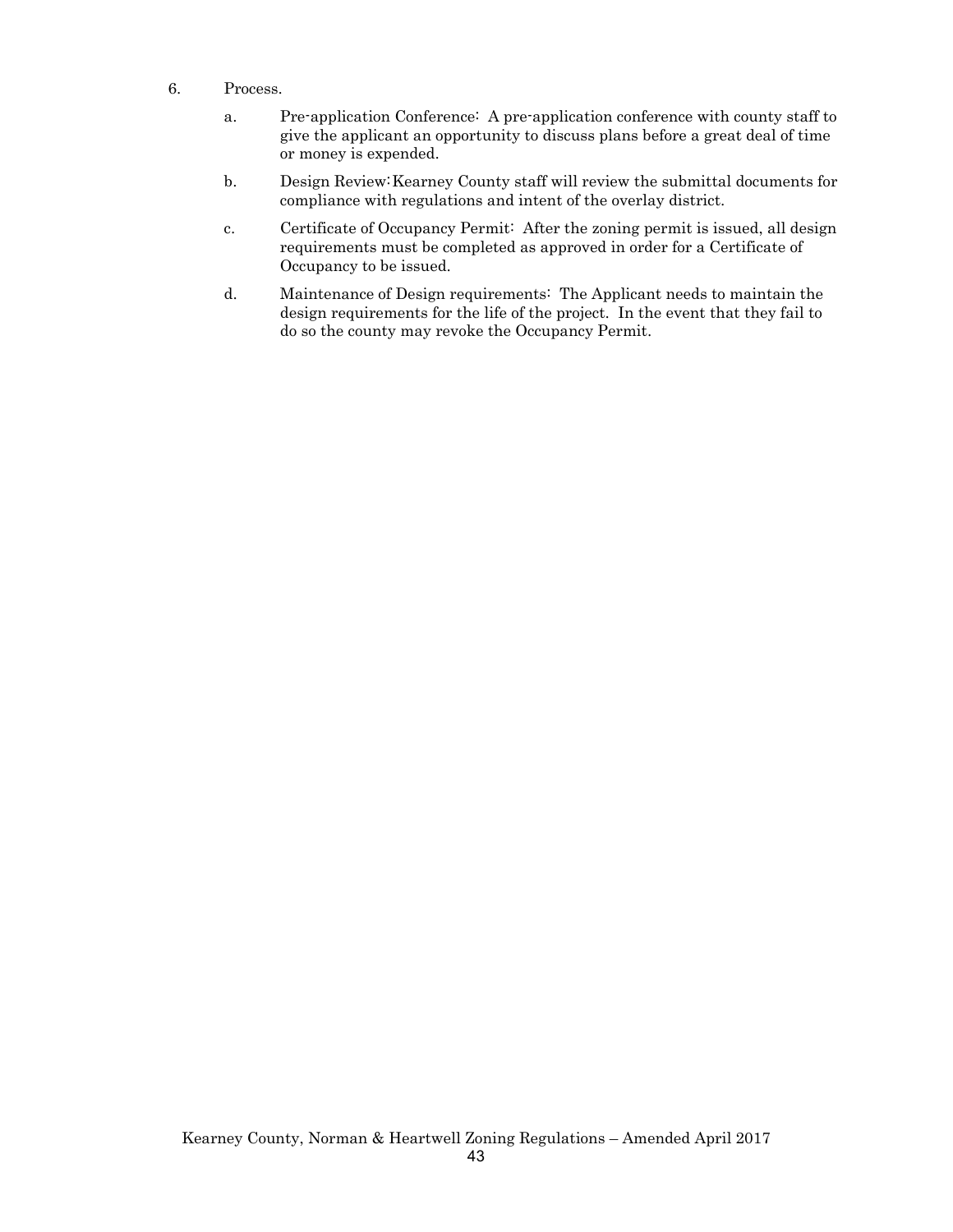## SPECIAL USE PERMIT

## **6.1 GENERAL**

The County or Village may authorize by special permit after public hearing, any of the buildings or uses designated in these regulations as permitted special uses.

## **6.2 PROCEDURES**

Such application shall be in writing, filed in the Office of the County or Village Clerk, state the proposed location and use of the property, and such other relevant matters as may be requested by the County or Village. Upon receipt of such application, the Zoning Administrator shall forward the application to the Planning Commission for its recommendation. Upon hearing, the Planning Commission shall forward its recommendation to the County or Village Board, within thirty (30) days. Upon hearing, the County or Village Board may allow or deny the application in whole or in part, or prescribe conditions for such use of the property. No special use permit shall become effective until after separate public hearings are held by both the Planning Commission and the County or Village Board in relation thereto, at which parties in interest and citizens shall have an opportunity to be heard. Notice of the purpose, time, and place of such hearing shall be given by publication thereof in a paper of general circulation in the County or Village and in the local newspaper of any county/village/city which has territory within three miles of the property affected by such action of the County or Village Board, one time at least ten (10) days prior to such hearing. (Ref. 23-164 R.S. Neb.). Appeals of any County Board decision must be made within 15 days after the decision.

In addition to the publication of the notice herein prescribed, a notice of the purpose, time, and place of the hearing shall be given in writing to the Chairperson of the County or Village Board, or Planning Commission which has jurisdiction over land within three miles of the property affected by such action. In the absence of a Planning Commission, such notice shall be given to the clerks of units of local government having jurisdiction over land within three miles of the property affected by such action. A written notice of such hearing shall be distributed to record owners of property located within one hundred (100) feet of the property line of the property requesting the special use permit in incorporated areas and within one (1) mile of the property line of the property requesting the special use permit in unincorporated areas. Addresses will be obtained from the County Assessor's Office.

Except as otherwise provided herein, no special use permit shall be granted by the County or Village Board, without an affirmative vote of a majority of all members of the County or Village Board and providing the proposed use is found to comply with the following guidelines:

- 1. Not be a matter which should require re-zoning of the property, and
- 2. Be compatible with the stated intended and permitted uses of the district, and
- 3. Not change the character of the district, and
- 4. Be in accordance with the Comprehensive Plan.

In case of protest against such special use permit, signed by the owners of twenty (20) percent or more either of the area of the lots included in such proposed change, or of those immediately adjacent to the parcel on the side and in the rear thereof extending one hundred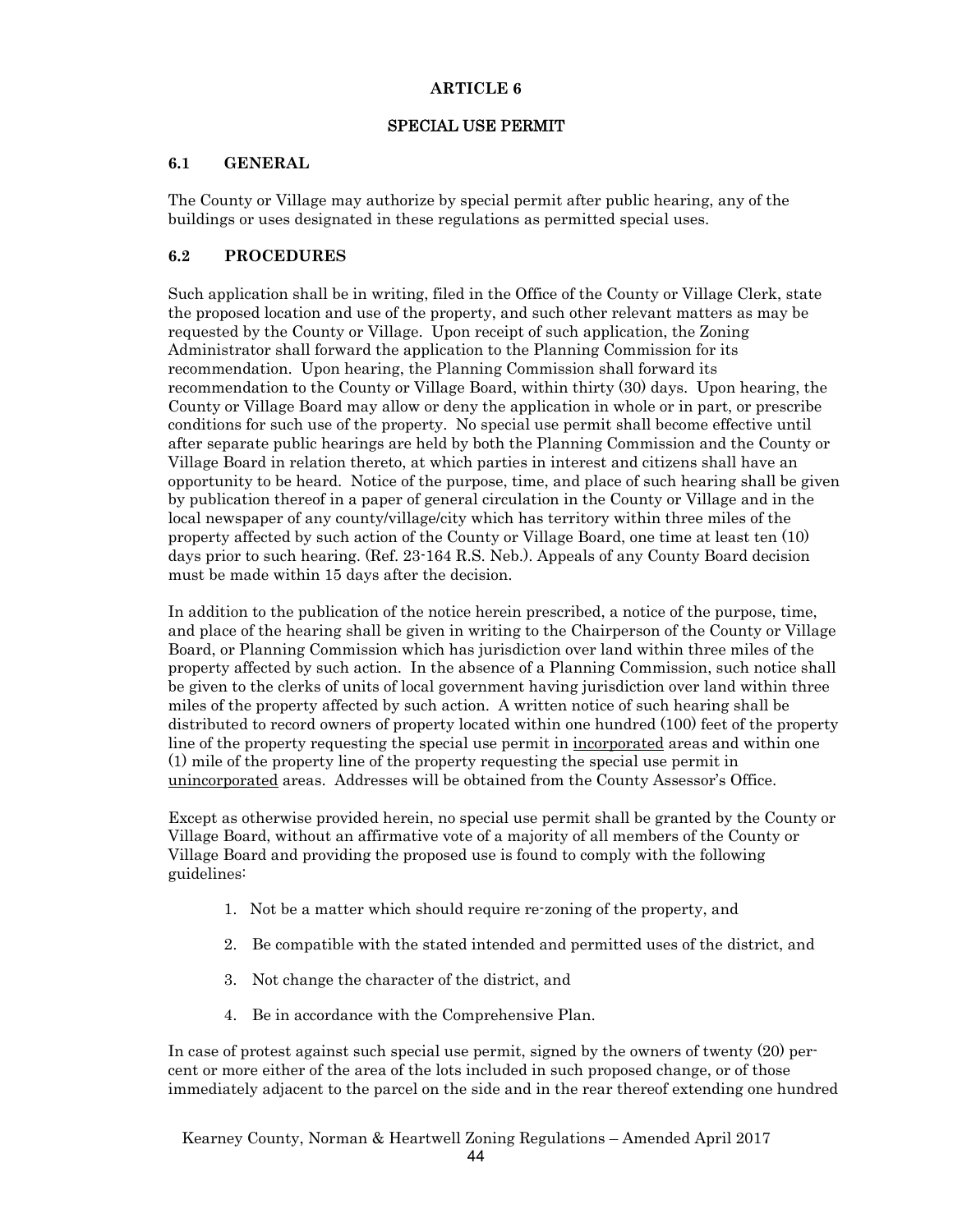(100) feet, there from, and of those directly opposite thereto extending one hundred (100) feet from the street frontage of such opposite lots, such special use permit shall not become effective except by the favorable vote of two-thirds of all members of the governing Board.

If an approved conditional use is not begun within a period of twelve (12) months following approval, the conditional use permit shall become null and void.

#### **6.3 SALVAGE OR JUNK YARD**

Salvage or junk yard operations and related facilities shall only be allowed by special permit in the Industrial zoning district under the following conditions:

1. Located on a tract of land at least one (1) mile from a residential or agricultural farm residence.

2. A remediation fund or bond shall be posted for cleanup of facility in the event of abandonment.

3. The operation shall be conducted wholly within a noncombustible building or within an area completely surrounded on all sides by a visual obscuring fence, wall or hedge. The fence, wall or hedge shall be of uniform height (at least eight  $(8)$  feet high) and uniform texture and color shall be so maintained by the proprietor as to insure maximum safety to the public and preserve the general welfare of the neighborhood. The fence, wall or hedge shall be installed in such a manner as to retain all scrap, junk or other material within the yard and no scrap, junk or other material shall protrude above the fence.

4. No junk shall be loaded, unloaded or otherwise placed, either temporarily or permanently, outside the enclosed building, hedge fence or wall, or within the public right-of-way.

5. Any other requirement deemed appropriate and necessary by the County or Village Board for the protection of the general health and welfare.

6. Special use permits granted under this section may be subject to annual review by the County or Village Board with written notice of hearing of such review given to permit holder at last known address.

In making any decision granting a special use permit, the County or Village Board shall impose such restrictions, terms, time limitations, landscaping, improvement of off-street parking lots, and other appropriate safeguards as required to protect adjoining property.

#### **6.4 LIVESTOCK CONFINEMENT FACILITIES/OPERATIONS**

Any new or expanding livestock confinement facilities/operations as defined by Section 3.48 shall only be allowed by special use permit in the AG-1 and RC under the following conditions:

1. Distance requirements: Any new or expanding livestock facilities/operation, as defined in Section 3.48, shall be a minimum distance from any residence, commercial or industrial facility, or church, school or any other facility operated and/or utilized by the general public other than the residence of the confinement facilities/operations owner and/or operator, Commercial/Industrial/residences that are inside the minimum distance requirements of the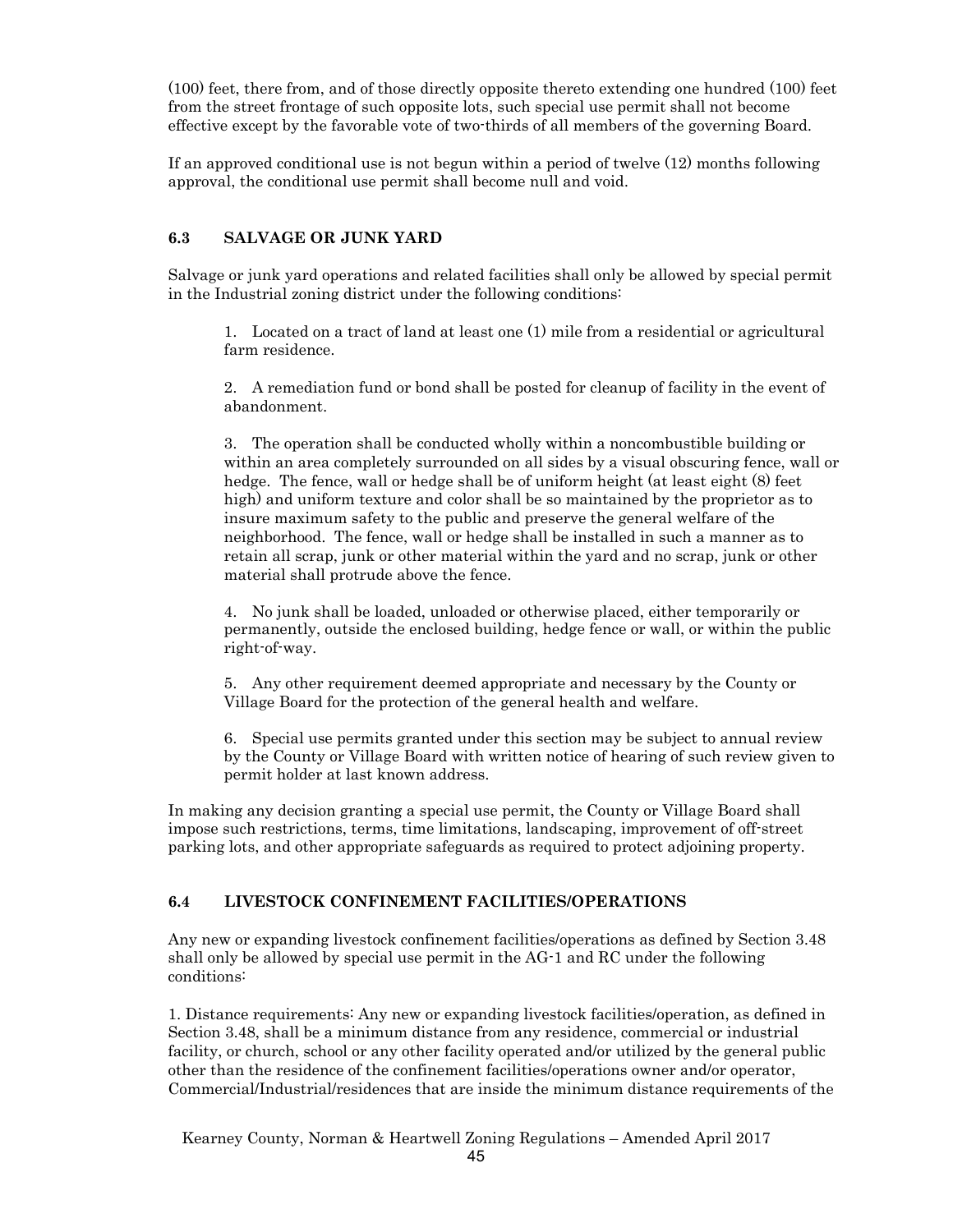LCF at the time of adoption of these regulations (January 2016) are exempt from the distance requirements for the LCF setback of that facility size.

 Expansion of an existing livestock facility/operation is defined as such when capacity of the facility is increased to the point where the total animal units is defined as a larger class. Any increase in the number of animal units as licensed by the Nebraska Department of Environmental Quality in Confinement Facility F requires a special use permit. See minimum distance requirements in the following table.

| MINIMUS DISTANCE REQUIRMENTS                    |                           |                           |                           |                           |                           |                           |
|-------------------------------------------------|---------------------------|---------------------------|---------------------------|---------------------------|---------------------------|---------------------------|
|                                                 | Confinement<br>Facility A | Confinement<br>Facility B | Confinement<br>Facility C | Confinement<br>Facility D | Confinement<br>Facility E | Confinement<br>Facility F |
| Total Animal<br>Units Allowed<br>(Section 3.48) | $500$ to<br>1,000         | $1,001$ to<br>2,500       | $2,501$ to<br>5,000       | $5,001$ to<br>7,500       | $7,501$ to<br>10,000      | $10,001$ and<br>Above     |
| Minimum<br>Distance<br>Required                 | $1/2$ Mile                | $1/2$ Mile                | $1/2$ Mile                | $3/4$ Mile                | $3/4$ Mile                | 1 Mile                    |

The Setback will be measured from the furthest protruding eve of the residence closest to the pen of the confined feeding operation.

2. Facilities with a lagoon liquid waste management system. Lagoon(s) shall meet same minimum setback requirement as the LCF; from any dwelling or commercial or industrial facility, or church or school, or any other facility operated and/or utilized by the general public other than the residence of the confinement facilities/operations owner and/or operator. However, the minimum distance may be increased as determined by the County. All lagoons existing inside the minimum distance requirements at the time of adoption of this regulation are exempt from the distance requirements.

3. Applicants must comply with all NDEQ, EPA and other licensing requirements after a special use permit is obtained.

4. Paunch waste disposal shall only be allowed in AG-1 District in conformance with a Special Use Permit process.

5. Any other requirement deemed appropriate and necessary by the County Board for the protection of the general health, safety and welfare of the residents of Kearney County.

6. All existing nonconforming structures and uses may be continued (are grandfathered) as long as they are lawful as of the date of this regulation and may be expanded through the special use permit.

## 6.5 ADULT ENTERTAINMENT ESTABLISMENT

Adult Entertainment establishments as defined in Section 3.32 and Adult Cabarets as defined in Section 3.33 shall only be allowed by special use permit in Commercial and Industrial zoning districts under the following conditions:

1. An Adult Entertainment Establishment or Adult Cabaret shall not be located within 1,000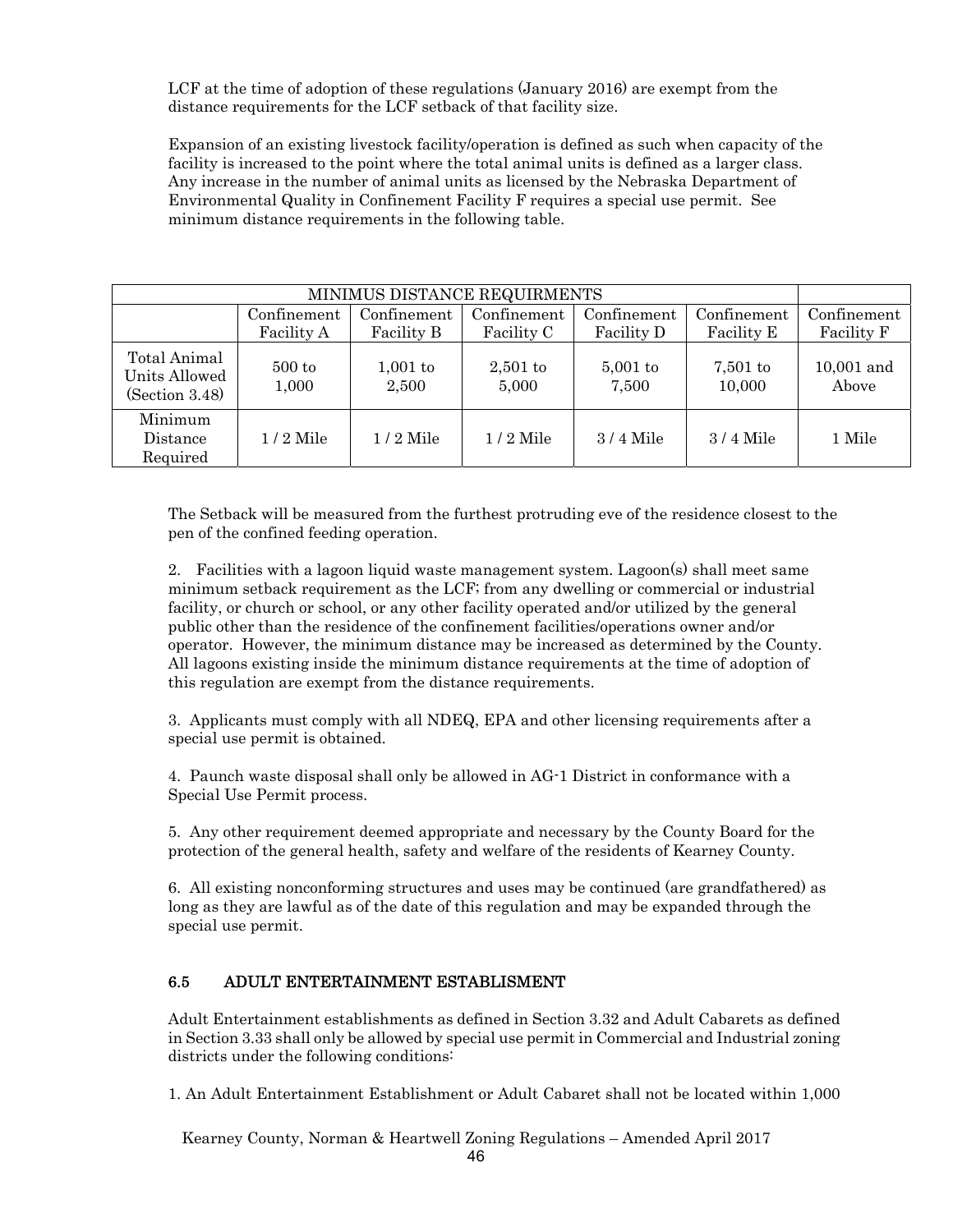feet of any other similar use, or within 1,000 feet of any, residential district/use, religious use, school or educational use, park or playground, educational or recreational building. Measurements shall be made in a straight line, without regard to intervening structures or objects, from the nearest point on the property lines of applicant's premises to the nearest point on the property line of other adult businesses, residential use, religious use, school or educational use, and any park or playground, educational or recreational building.

2. No adult entertainment establishment shall be open for business between the hours of 1 a.m. and 8:00 a.m.

3. The proposed location, design, construction, and operation of the particular use adequately safeguard the health, safety, and general welfare of persons residing or working in adjoining or surrounding property, and shall comply with all local, state, and federal regulations.

4. No adult entertainment business shall be conducted in any manner that permits the observation of models or any material depicting, describing or relating to specified sexual activities or specified anatomical areas by display, decoration, sign, show window or other opening from any public way or from any property not licensed as an adult use. No operator of an adult entertainment business or any officer, associate, member, representative, agent, owner, or employee of such business shall engage in any activity or conduct or permit any other person to engage in any activity or conduct in or about the premises which is prohibited by this code or any laws of the state or the United States.

5. An adult entertainment business shall post a sign at the entrance of the premises which shall state the nature of the business and shall state that no one under the age of eighteen (18) years of age is allowed on the premises. This section shall not be construed to prohibit the owner from establishing an older age limitation for entering the premises.

6. Such use shall not diminish or impair established property values in adjoining or surrounding property.

7. Such use shall be in accord with the intent, purpose, and spirit of these Regulations and the Comprehensive Development Plan of Kearney County, Nebraska.

8. All off-street parking areas and buildings entries serving the adult entertainment business shall be illuminated during all hours of operation.

9. All interior portions of the adult entertainment business shall be illuminated during all hours of operation.

10. All indoor areas of an adult entertainment business within which patrons are permitted, except restrooms, shall be open to view by the management at all times. Individual viewing booths for public use in adult oriented businesses may be enclosed on three sides only and the open side shall be 100 percent open. The visibility of the inside of the booths shall not be obstructed. Not more than one person shall occupy any individual booth at one time.

11. Applications for adult entertainment businesses under the terms of this Section shall be accompanied by evidence concerning the feasibility of the proposed request and its effect on surrounding property and shall include a site plan defining the areas to be developed for buildings and structure, the areas to be developed for parking, driveways and points of ingress and egress, the location and height of walls, the location and type of landscaping, and the location, size and number of signs.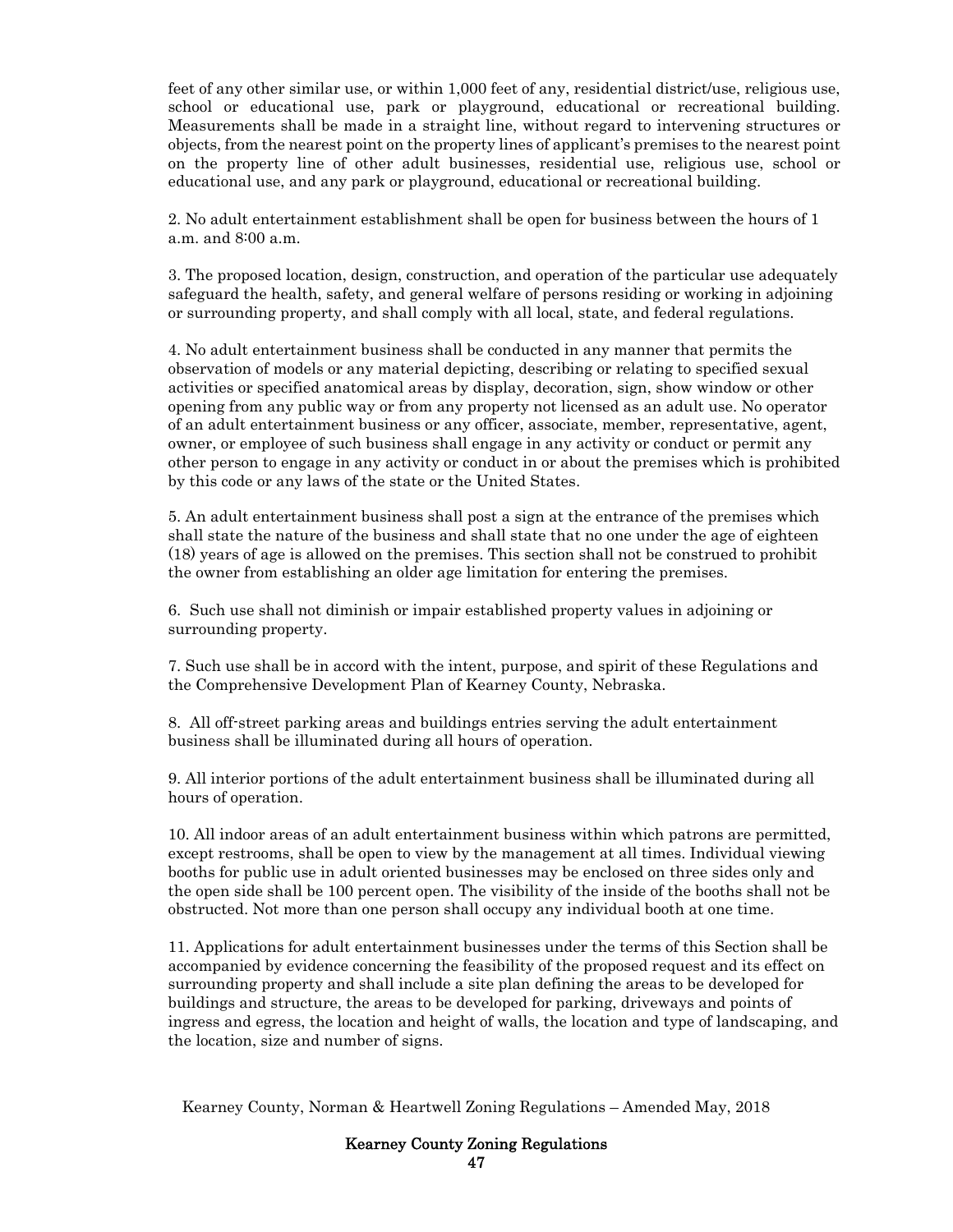12. Prohibited Activities of Adult Businesses are as follows:

a. No adult business shall employ any person less than eighteen (18) years of age.

b. No Adult business shall furnish any merchandise or services to any person who is under eighteen (18) years of age.

c. No part of the interior of the adult business shall be visible from the pedestrian sidewalk, walkway, street, or other public or semi-public area.

Kearney County, Norman & Heartwell Zoning Regulations – Amended May, 2018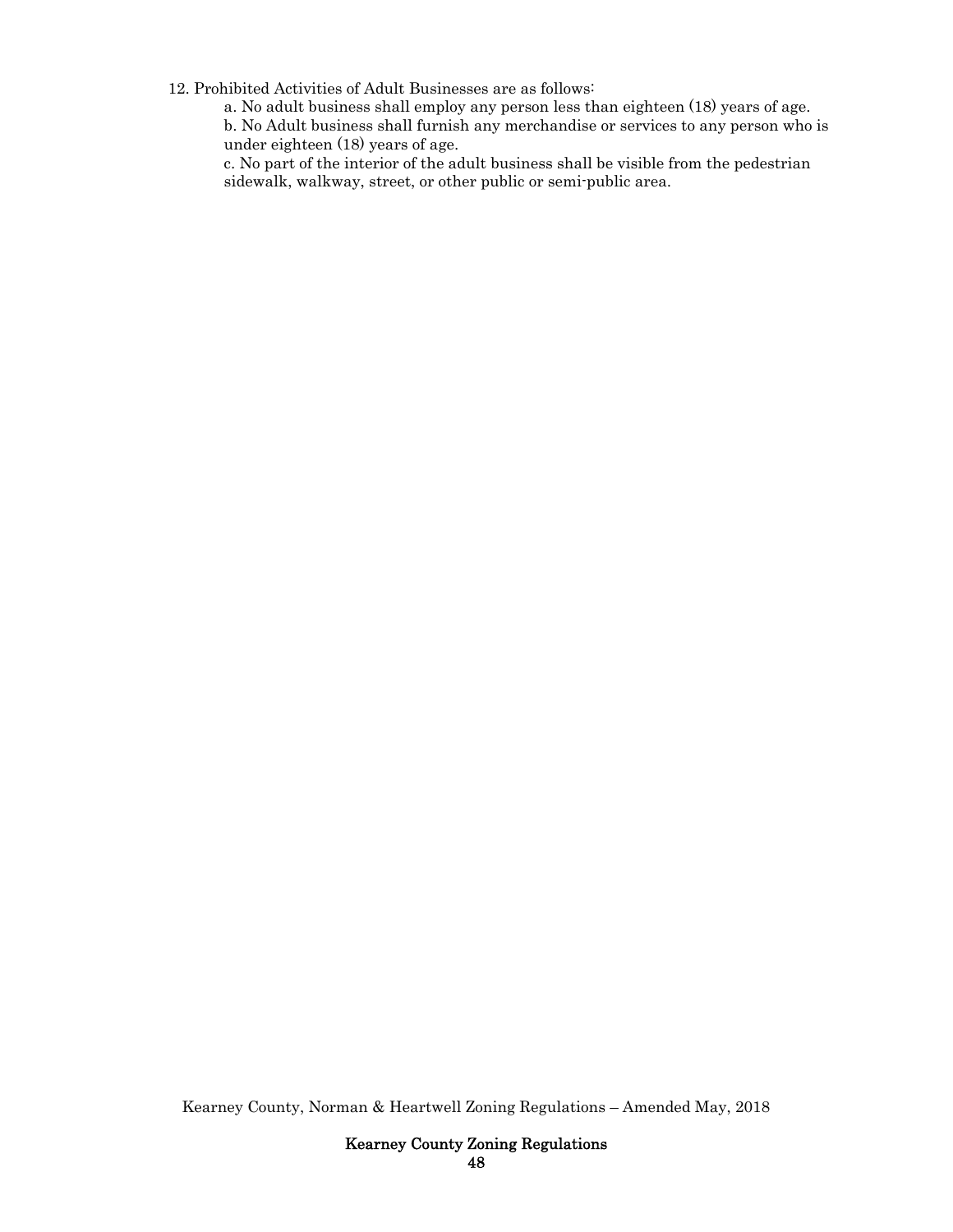## **ARTICLE 7**  SUPPLEMENTAL REGULATIONS

### **7.1 PARKING**

## 7.11 GENERAL PROVISIONS

- 1. All buildings and structures erected and all uses of land in all districts established after the effective date of this Regulation shall provide accessory parking and loading facilities as required under this section.
- 2. All off-street parking spaces required by this Regulation shall be located on the same lots as the use it serves.
- 3. Owners of two or more uses or parcels of land may agree to jointly utilize the same parking spaces provided that satisfactory legal evidence is presented in the form of deeds, leases, or contract documents to establish such a joint area of use.
- 4. All yard area including driveways, except the required front yard for residential uses may be used for off-street parking. Garages and driveways may be considered as offstreet parking spaces.
- 5. A plan, drawn to scale, indicated how the off-street parking and loading requirements are to be met, shall accompany an application for a zoning permit. The plan shall show all elements necessary to indicate that the requirements are being fulfilled.

## 7.12 OFF-STREET PARKING REQUIREMENTS

At the time of construction, alteration or enlargement of a structure or building or change in the use of land, off-street parking spaces and loading areas shall be provided, constructed, and maintained for all uses as follows:

|    | Use                                                                                                                                         | Minimum Number<br>of Parking Spaces                                                                |
|----|---------------------------------------------------------------------------------------------------------------------------------------------|----------------------------------------------------------------------------------------------------|
| 1. | Residential<br>Single family, two-family dwelling                                                                                           | 1 per dwelling unit                                                                                |
| 2. | Mobile Home Trailer Park                                                                                                                    | 1 per trailer unit                                                                                 |
| 3. | Hotel and Motel                                                                                                                             | 1 per rental unit plus<br>1 for every 4 employees                                                  |
|    | Hospitals, nursing homes, rest homes,<br>4. or similar uses                                                                                 | 1 for every 2 $\frac{1}{2}$ patient beds and 1 for each<br>staff and employee on the largest shift |
| 5. | Places of public assembly such as auditoriums,<br>theaters, stadiums, community halls, churches,<br>Adult entertainment establishment, etc. | 1 per every four persons                                                                           |
|    | 6. Bowling Alley                                                                                                                            | 2 for each alley                                                                                   |
|    | Retails sales department stores, restaurants,<br>7. taverns, grocery stores, etc.                                                           | 1 per 200 square feet of floor area as<br>determined by exterior wall dimensions                   |
| 8. | Professional office establishments                                                                                                          | 1 per 500 square feet of floor area as<br>determined by exterior wall dimensions                   |
| 9. | Manufacturing, wholesale warehouse and similar<br>uses                                                                                      | 1 for every 2 employees on the largest<br>working shift                                            |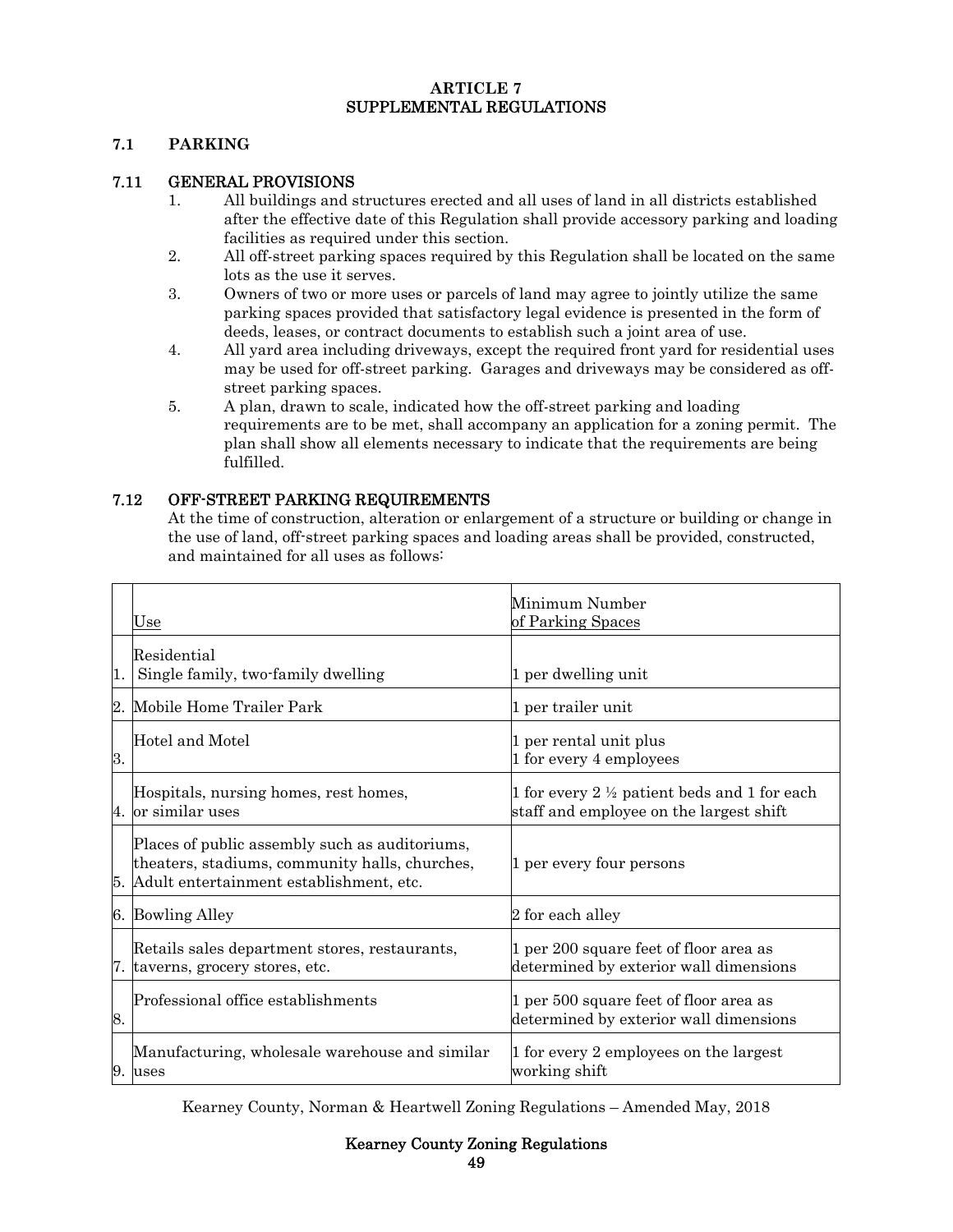## 7.13 OFF-STREET LOADING REQUIREMENTS

At the time of construction, alteration or enlargement of any structure or building except residences and farms having an aggregate gross floor area of 500 square feet or more, offstreet loading areas shall be provided and maintained for all uses as follows:

|    | Number | Loading Area Gross Floor Area |                                           |
|----|--------|-------------------------------|-------------------------------------------|
|    | Dne:   | 500 square feet               | for every $5,000$ to $20,000$ square feet |
| 2. | .)ne   | 500 square feet               | for every 20,000 square feet or fraction  |
|    |        |                               | thereof                                   |

### **7.2 SIGNS**

### 7.21 SIGNS, GENERAL

- 1. All signs and sign structures shall be kept in good repair and in proper state of presentation. Signs which are abandoned shall be removed within 30 days following abandonment and restored to a condition free from refuse and rubbish.
- 2. Flashing, animated, neon, digital, video, mechanical, and mobile signs shall be prohibited, except for time, date, temperature, or weather signs. However, they may be allowed only upon approval of the County Board, provided it is first determined that the sign will in no way create a traffic hazard or confusion with traffic lights or with lights on emergency vehicles.
- 3. If any non-conforming sign is damaged and the damage exceeds two-thirds of its replacement value, it shall not be rebuilt; provided, however, that nothing herein contained shall prevent maintenance of nonconforming signs.
- 4. Any Commercial or Industrial District may be allowed on-premise and advertising structures related to the activity conducted on the premises, but no sign area shall exceed 12 feet in the vertical direction or 50 feet in the horizontal direction and not exceed 30 feet in height and not be spaced closer than 1,000 feet.

## 7.22 SIGNS, STANDARD OF MEASUREMENT

- 1. The total area of all signs permitted on a lot shall include:
	- a. The total area of the faces of all permanent exterior signs visible from a public way, plus
	- b. The area of permanent signs placed upon the surface of windows and doors, plus
	- c. The area within the outline enclosing the lettering, modeling or insignia of signs integral with the wall and not designed as a panel.
- 2. A building or use having frontage on a second street/road may include 20% of the length of the lot facing the second street/road.

## 7.23 SIGNS, TYPE

- 1. Real Estate: Not more than two signs per lot may be used as a temporary sign no larger than six square feet (except, "AG-1" or "RC" may be up to 32 square feet and setback a minimum of five feet from the R.O.W.) and set back 20 feet from the road right of way or road easement boundary. In no case shall these signs obstruct the visibility at any intersection or driveway.
- 2. Business: Small announcement or professional signs, not over six square feet in area, except that an announcement sign or bulletin board not over 18 square feet in area, set back at least 20 feet from any highway, street, road, or roadway easement may be erected in connection with any of the permitted principal uses of a nonresidential nature.

Kearney County, Norman & Heartwell Zoning Regulations – Amended May, 2018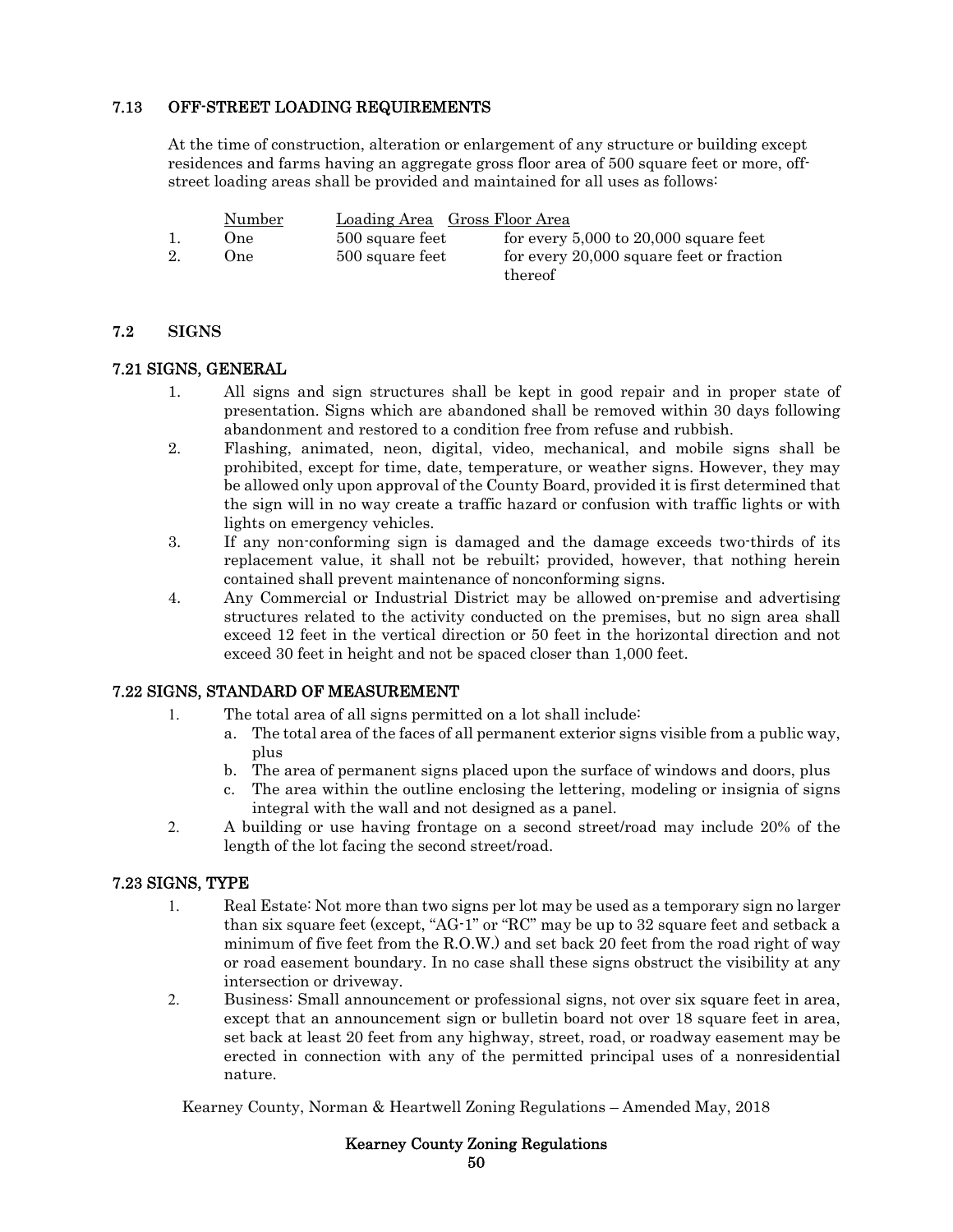- 3. Wall: A sign or sign flat against a building wall when appertaining to a nonconforming use on the premises, not exceeding in the aggregate 50 square feet in area except as may be authorized by the Board of Adjustment.
- 4. Name plate: One nameplate not exceeding two square feet for each dwelling.<br>5. Billboard: Billboards, signboards, and other similar advertising signs subjection
- 5. Billboard: Billboards, signboards, and other similar advertising signs subject to the same height and location requirements as other structures in the district and also subject to the following conditions and restrictions.
	- a. No billboard, signboard, or similar advertising signs shall be located at intersections so as to obstruct vision, hearing, or interfere with pedestrian or vehicular safety.
	- b. No billboard, signboard, or similar advertising signs shall be located within 100 feet of any lot in a residential district.
	- c. No billboard, signboard, or similar advertising signs shall exceed 500 square feet in area.
	- d. No billboard, signboard, or similar advertising signs shall be so constructed or located where it will unreasonably interfere with the use and enjoyment of adjoining property and not within 1,000 feet to another billboard.
- 6. Low Profile or Ground: Ground signs at least five feet from any lot line with a maximum height of six feet.
- 7. Projecting or Pole: One free standing or projecting sign for each enterprise on the premises of not more than 100 square feet per sign face, at no point closer to the front line or a side line than one-half of the required building setback distance, and not exceed the maximum height from the established grade level for said Zoning District. The lowest horizontal projecting feature of any post or pole mounted sign shall be eight feet above the established grade level.
- 8. Subdivision: Not more than one sign per entrance into the subdivision. No sign shall be greater than 50 square feet in size and shall not be higher than 42 inches in height. All signs shall have a six foot height maximum.
- 9. Signs hung from canopies and awnings shall be no closer than 80 inches from the bottom edge of the sign to grade below.

| <b>Zoning District</b>                                                | $AG-1$    | RC                       | AGR       | $R-1$                    | $R-M$                    | С              | FS  | I         |
|-----------------------------------------------------------------------|-----------|--------------------------|-----------|--------------------------|--------------------------|----------------|-----|-----------|
| Sign Type                                                             |           |                          |           |                          |                          |                |     |           |
| <b>Real Estate</b>                                                    | $^{+}$    | $+$                      | $\ddot{}$ | $^{+}$                   | $\ddot{}$                | $\ddot{}$      | $+$ | $^{+}$    |
| <b>Business</b>                                                       | $\ddot{}$ | $\ddot{}$                | $\ddot{}$ | ٠                        | $\overline{\phantom{0}}$ | $\ddot{}$      | $+$ | $^{+}$    |
| Wall                                                                  | $^{+}$    | $^{+}$                   | $\ddot{}$ | $\overline{\phantom{a}}$ |                          | $^{+}$         | $+$ | $^{+}$    |
| Name Plate                                                            | $^{+}$    | $^{+}$                   | $^{+}$    | $\ddot{}$                | $^{+}$                   | $^{+}$         | $+$ | $^{+}$    |
| <b>Billboard</b>                                                      |           |                          |           |                          |                          | $\overline{+}$ | $+$ | $\ddot{}$ |
| Subdivision                                                           | ۰         | $\overline{\phantom{0}}$ | S         | S                        | S                        | S              | $+$ | $+$       |
| Projecting                                                            |           |                          |           | ٠                        |                          | $^{+}$         | $+$ | $+$       |
| Pole                                                                  | ۰         |                          | ٠         | $\overline{\phantom{a}}$ | $\overline{\phantom{0}}$ | $^{+}$         | $+$ | $+$       |
| Ground or Low Profile                                                 | $^{+}$    | $^{+}$                   | $^{+}$    | $^{+}$                   | $^{+}$                   | $^{+}$         | $+$ | $^{+}$    |
| Permitted<br>$\div$<br>Prohibited<br>s<br>Special Use Permit required |           |                          |           |                          |                          |                |     |           |

# 7.24 SIGN SCHEDULE

Signs shall be permitted in the various districts according to the following schedule:

## 7.25 SIGN PERMITS

All signs, except Real Estate signs advertising the sale of property where the sign is located and up to one business sign for the authorized business being conducted on the property where the sign is located, shall require a building permit from the Zoning Administrator prior to installing any new sign. Election signs shall be exempt so long as they do not interfere with the safety and wellbeing of the public.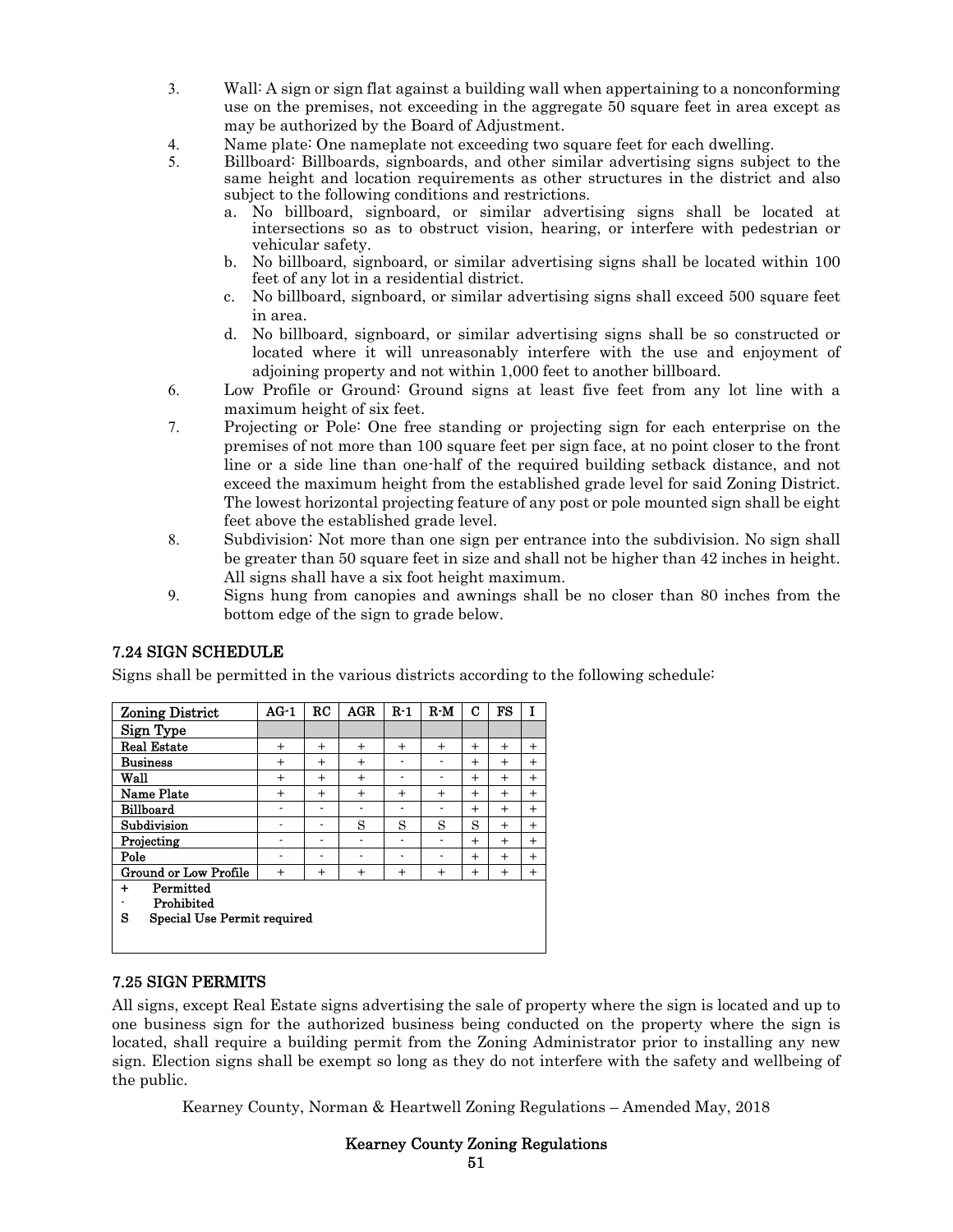#### **WIND ENGERGY SYSTEMS**

## 7.31 SMALL WIND ENERGY SYSTEMS

Purpose: It is the purpose of this regulation to promote the safe, effective and efficient use of small wind energy systems installed to reduce the on-site consumption of utility supplied electricity.

Definitions: The following are defined for the specific use of this section.

- 1. Small Wind Energy System shall mean a wind energy conversion system consisting of a wind turbine, a tower, and associated control or conversion electronics, which has a rated capacity of not more than 100 kW and which is intended to primarily reduce on-site consumption of utility power.
- 2. Tower Height shall mean the height above grade of the first fixed portion of the tower, excluding the wind turbine itself.

Requirements: Small wind energy systems shall be permitted as an Accessory Use within any district where the use is listed and allowed. Certain requirements as set forth below shall be met:

- 1. Tower Height
	- a. For property sizes between  $\frac{1}{2}$  acre and one acre the tower height shall be limited to 80 feet.
	- b. For property sizes of one acre or more, there is no limitation on tower height, except as imposed by FAA regulations.
- 2. Noise
	- a. Small wind energy systems shall not exceed 60 dBA, as measured at the closest neighboring inhabited dwelling unit.
	- b. The noise level may be exceeded during short term events such as utility outages and/or severe wind storms.
- 3. Approved Wind Turbines
	- a. Small wind turbines must have been approved under the Emerging Technologies program of the California Energy Commission or any other small wind certification program recognized by the American Wind Energy Association.
- 4. Compliance with Building and Zoning Codes
	- a. Applications for small wind energy systems shall be accomplished by standard drawings of the wind turbine structure, including the tower base, and footings.
	- b. An engineering analysis of the tower showing compliance with official building code of the governing body and/or the State of Nebraska and certified by a licensed professional engineer shall also be submitted.
	- c. Wet stamps shall not be required.
- 5. Compliance with FAA Regulations
	- a. Small wind energy systems must comply with applicable FAA regulations, including any necessary approvals for installations close to airports.
- 6. Compliance with National Electrical Code
	- a. Permit applications for small wind energy systems shall be accompanied by a line drawing of the electrical components in sufficient detail to allow for a determination that the manner of installation conforms to the National Electrical Code.
	- b. The manufacturer frequently supplies this analysis.
- 7. Utility Notification
	- a. No small wind energy system shall be installed until evidence has been given that the utility company has been informed of the customer's intent to install an interconnected customer-owned generator.
	- b. Off-grid systems shall be exempt from this requirement.
- 8. Setbacks
	- a. No part of the wind system structure, including guy-wire anchors, may extend closer than 10 feet to the property lines of the installation site.
- 9. All towers shall adhere to the setbacks established in the following table:

Kearney County, Norman & Heartwell Zoning Regulations – Amended May, 2018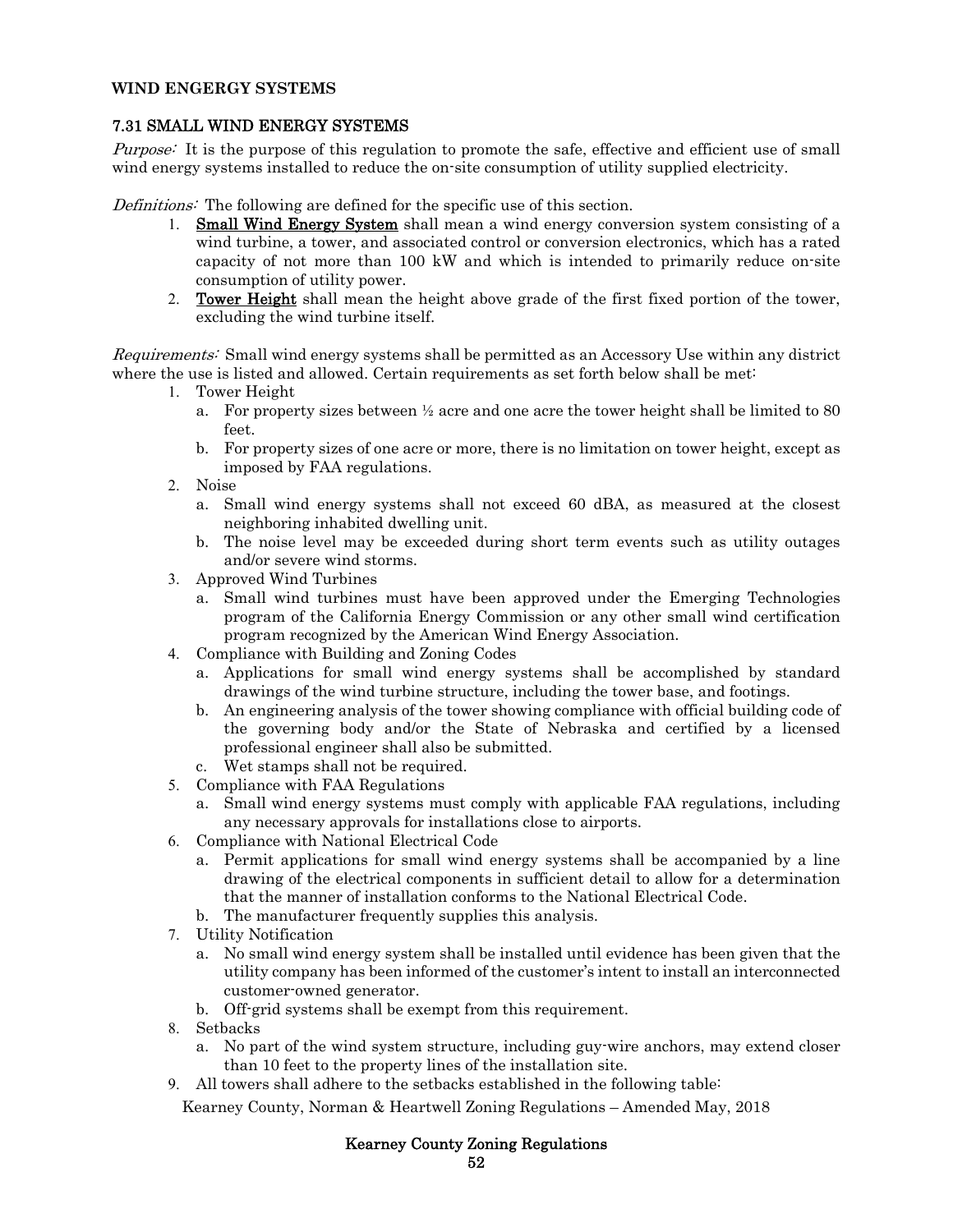|                       | Wind Turbine -              | Meteorological Towers       |
|-----------------------|-----------------------------|-----------------------------|
|                       | Non Commercial WECS         |                             |
| <b>Property Lines</b> | One times the total height  | One times the tower height. |
| Neighboring           |                             | One times the tower height. |
| Dwelling Units*       |                             |                             |
| Road                  | One times the tower height. | One times the tower height. |
| Rights of Way**       |                             |                             |
| Other Rights of       | One times the tower height. | One times the tower height. |
| Way                   |                             |                             |
| Wildlife              | <b>NA</b>                   | 600 feet                    |
| Management            |                             |                             |
| Areas and State       |                             |                             |
| Recreational          |                             |                             |
| Areas                 |                             |                             |
| Wetlands, USFW        | NA                          | 600 feet                    |
| Types III, IV, and    |                             |                             |
| V                     |                             |                             |
| Other structures      | <b>NA</b>                   | One times the tower height. |
| adjacent to the       |                             |                             |
| applicant's sites     |                             |                             |
| Other existing        | <b>NA</b>                   |                             |
| WECS not owned        |                             |                             |
| by the applicant.     |                             |                             |
| River Bluffs          |                             |                             |

\* The setback for dwelling units shall be reciprocal in that no dwelling unit shall be constructed within the same distance required for a commercial/utility Wind Energy Conversion System.

\*\* The setback shall be measured from any future Rights-of-Way if a planned change or expanded right-of-Way is known.

## 7.32 COMMERCIAL/UTILITY GRADE WIND ENERGY SYSTEMS

Purpose: It is the purpose of this regulation to promote the safe, effective and efficient use of commercial/utility grade wind energy conversion systems within Kearney County.

Definitions: The following are defined for the specific use of this section.

- 1. AGGREGATE PROJECT shall mean projects that are developed and operated in a coordinated fashion, but which have multiple entities separately owning one or more of the individual WECS within the larger project. Associated infrastructure such as power lines and transformers that service the facility may be owned by a separate entity but are also part of the aggregated project.
- 2. **COMMERCIAL WECS** shall mean a wind energy conversion system of equal to or greater than 100 kW in total name plate generating capacity.
- 3. HUB HEIGHT shall mean the distance from ground level as measured to the centerline of the rotor.
- 4. FALL ZONE shall mean the area, defined as the furthest distance from the tower base, in which a guyed or tubular tower will collapse in the event of a structural failure. This area may be less than the total height of the structure.
- 5. FEEDER LINE shall mean any power line that carries electrical power from one or more wind turbines to the point of interconnection with the project distribution system, in the case of interconnection with the high voltage transmission systems the point of interconnection shall be the substation serving the wind energy conversion system.
- 6. METEOROLOGICAL TOWER shall mean, for purposes of this regulation, a tower which is erected primarily to measure wind speed and directions plus other data relevant to sitting a Wind Energy Conversion System. Meteorological towers do not include towers and equipment used by airports, the Nebraska Department of Roads, or other applications to monitor weather conditions.
- 7. PROPERTY LINE shall mean the boundary line of the area over which the entity applying for a Wind Energy Conversion System permit has legal control for the purpose of installing, maintaining and operating a Wind Energy Conversion System.

Kearney County, Norman & Heartwell Zoning Regulations – Amended May, 2018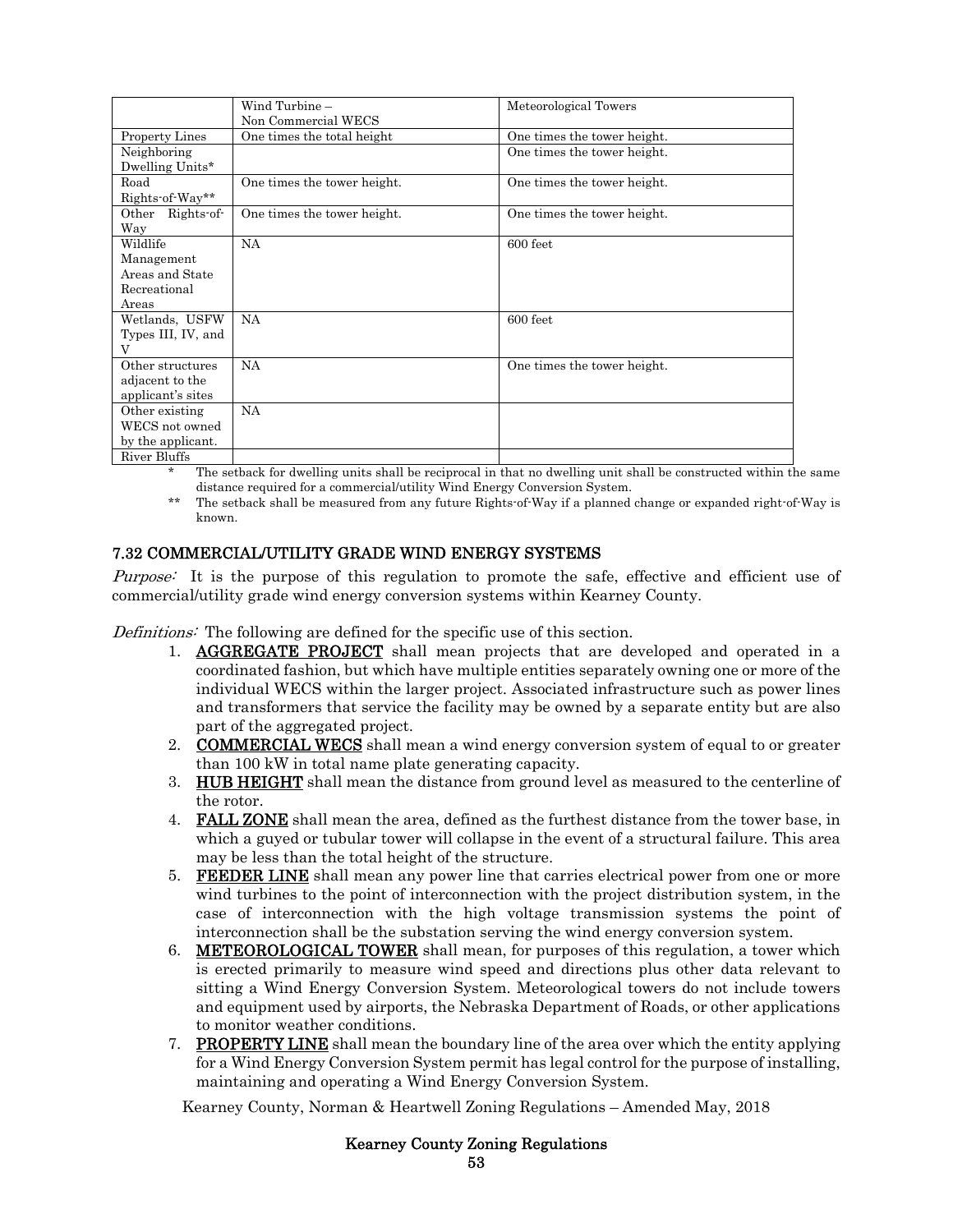- 8. PUBLIC CONSERVATION LANDS shall mean land owned in fee title by State or Federal agencies and managed specifically for conservation purposes, including but not limited to State Wildlife Management Areas, State Parks, federal Wildlife Refuges and Waterfowl Production Areas. For purposes of this regulation, public conservation lands will also include lands owned in fee title by non-profit conservation organizations, Public conservation lands will also include private lands upon which conservation easements have been sold to public agencies or non-profit conservation organizations.
- 9. **ROTOR DIAMETER** shall mean the diameter of the circle described by the moving rotor blades.
- 10. **SMALL WIND ENERGY SYSTEM** shall mean a wind energy conversion system consisting of a wind turbine, a tower, and associated control or conversion electronics, which has a rated capacity of not more than 100 kW and which is intended to primarily reduce on-site consumption of utility power.
- 11. SUBSTATIONS shall mean any electrical facility to convert electricity produced by wind turbines to a higher voltage for interconnection with high voltage transmission lines.
- 12. **TOTAL HEIGHT** shall mean the highest point, above ground level, reached by a rotor tip or any other part of the Wind Energy Conversion System.
- 13. **TOWER** shall mean the vertical structures, including the foundation, that support the electrical generator, rotor blades, or meteorological equipment.
- 14. **TOWER HEIGHT** shall mean the total height of the Wind Energy Conversion System exclusive of the rotor blades.
- 15. TRANSMISSION LINE shall mean the electrical power lines that carry voltages of at least 69,000 volts (69 KV) and are primarily used to carry electric energy over medium to long distances rather than directly interconnecting and supplying electric energy to retail customers.
- 16. WIND ENERGY CONVERSION SYSTEM shall mean an electrical generating facility comprised of one or more wind turbines and accessory facilities, including but not limited to: power lines, transformers, substations and meteorological towers that operate by converting the kinetic energy of wind into electrical energy. The energy may be used onsite or distributed into the electrical grid.
- 17. WIND TURBINES shall mean any piece of electrical generating equipment that converts the kinetic energy of blowing wind into electrical energy using airfoils or similar devices to capture the wind.

Requirements: Commercial/Utility Grade wind energy systems shall be permitted as a Special Use within any district where the use is listed and allowed. The following requirements and information shall be met and supplied:

- 1. The name(s) of project applicant.
- 2. The name of the project owner.
- 3. The legal description and address of the project.
- 4. A description of the project of the project including: number, type, nameplate generating capacity, tower height, rotor diameter, and total height of all wind turbines and means of interconnecting with the electrical grid.
- 5. Site layout, including the location of property lines, easements, wetlands, protected areas, wind turbines, feeder lines, and all related accessory structures. This site layout shall include distances and be drawn to scale.
- 6. Certification by an Engineer competent in disciplines of WEC's.
- 7. Documentation of land ownership or legal control of the property.
- 8. The latitude and longitude of individual wind turbines; included with this shall be an area or zone in close proximity that meets all setbacks; where actual WEC will be considered.
- 9. A USGS topographical map, or map with similar data, of the property and surrounding area, including any other Wind Energy Conversion System, within 10 rotor distances of the proposed Wind Energy Conversion System not owned by the applicant.

Kearney County, Norman & Heartwell Zoning Regulations – Amended May, 2018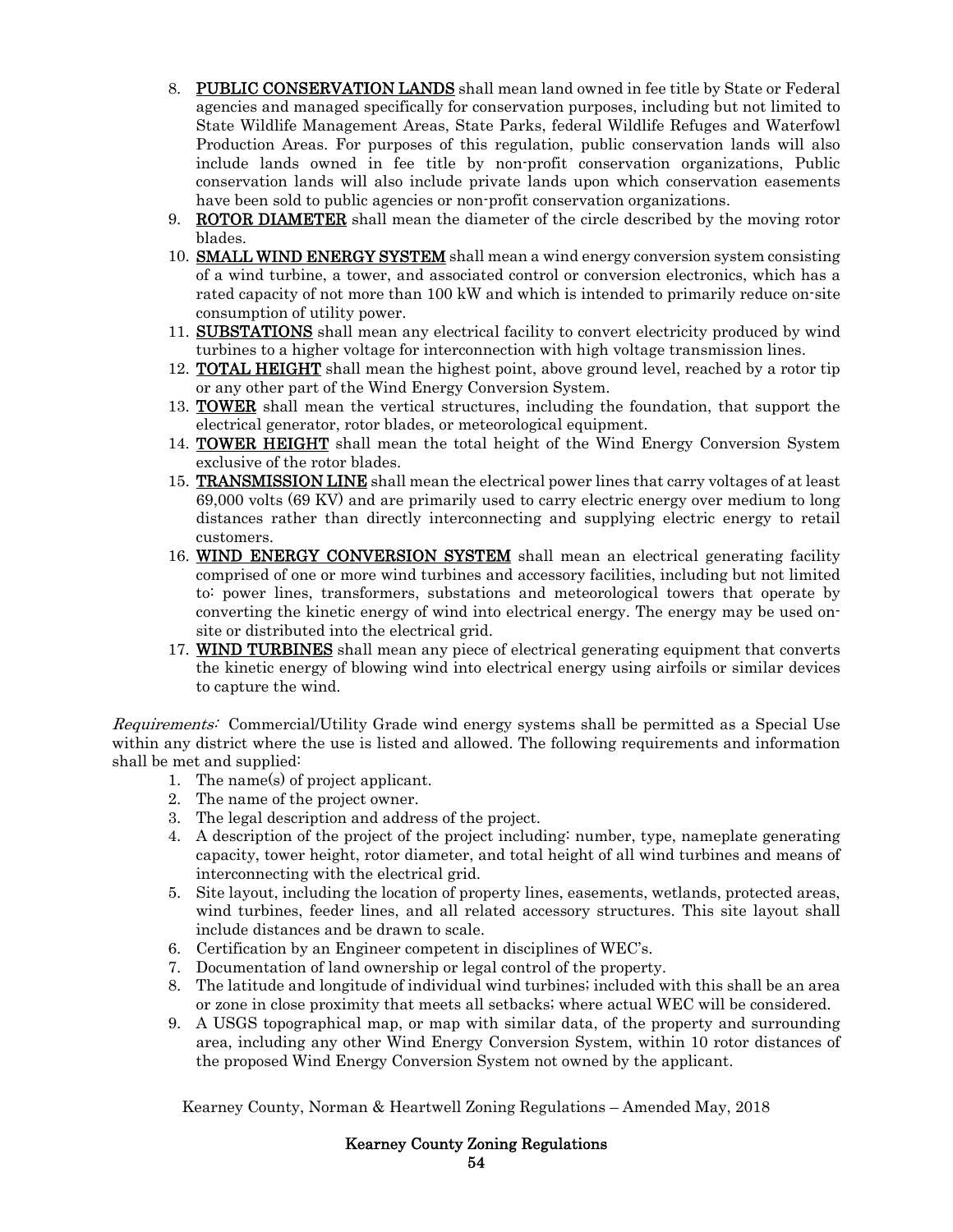- 10. Location of wetlands, Designated scenic area, and natural areas  $\frac{1}{2}$  buffation within 1,320 feet of the proposed Wind Energy Conversion System.
- 11. An Acoustical Analysis that certifies that the noise requirements within this regulation can be met
- 12. The applicant shall supply the Kearney County Emergency Management Agency and local Fire Departments with a basic emergency response plan and a map showing all shut offs, disconnects, valves, etc.
- 13. FAA and FCC permit, if necessary. Applicant shall submit permit or evidence that the permit has been filed with the appropriate agency.
- 14. Evidence provided by Engineer / Architect, or equivalent that there will be no inference with any commercial and/or public safety communication towers.
- 15. Decommissioning Plan including the financial mean to implement the plan.

### Aggregated Projects:

- 1. Aggregated projects may jointly submit a single application and be reviewed under joint proceedings, including notices, public hearings, reviews and as appropriate approvals.
- 2. Permits may be issued and recorded separately.
- 3. Joint projects will be assessed fees as one project.

#### Setbacks:

All towers shall adhere to the setbacks established in the following table:

|                                                                            | Wind Turbine -<br>Commercial/Utility WECS                                                                                                 | Meteorological Towers       |
|----------------------------------------------------------------------------|-------------------------------------------------------------------------------------------------------------------------------------------|-----------------------------|
| Property Lines                                                             | 150 feet from property lines; however, the setback<br>may be less when two adjoining property owners<br>are within the aggregate project. | One times the tower height. |
| Neighboring<br>Dwelling Units*                                             | 1,000 feet                                                                                                                                | One times the tower height. |
| Road<br>Rights of Way**                                                    | One times the tower height.                                                                                                               | One times the tower height. |
| Other Rights-of-<br>Way                                                    | One times the tower height.                                                                                                               | One times the tower height. |
| Wildlife<br>Management<br>Areas and State<br>Recreational<br>Areas         | 600 feet                                                                                                                                  | 600 feet                    |
| Wetlands, USFW<br>Types III, IV, and                                       | 600 feet                                                                                                                                  | 600 feet                    |
| Other structures<br>and cemeteries<br>adjacent to the<br>applicant's sites | One times the tower height.                                                                                                               | One times the tower height. |
| Other existing<br>WECS not owned<br>by the applicant.                      | 6,000 lineal feet                                                                                                                         |                             |
| River Bluffs                                                               | 1,320 feet                                                                                                                                |                             |

\* The setback for dwelling units shall be reciprocal in that no dwelling unit shall be constructed within the same distance required for a commercial/utility Wind Energy Conversion System.

\*\* The setback shall be measured from any future Rights-of-Way if a planned change or expanded Right-of-Way is known.

#### Special Safety and Design Standards: All towers shall adhere to the following safety and design standards:

- 1. Clearance of rotor blades or airfoils must maintain a minimum of 12 feet of clearance between their lowest point and the ground.
- 2. All Commercial/Utility WECS shall have an illuminated sign or signs posted on the tower, transformer and substation, warning of high voltage and have other emergency contact

Kearney County, Norman & Heartwell Zoning Regulations – Amended May, 2018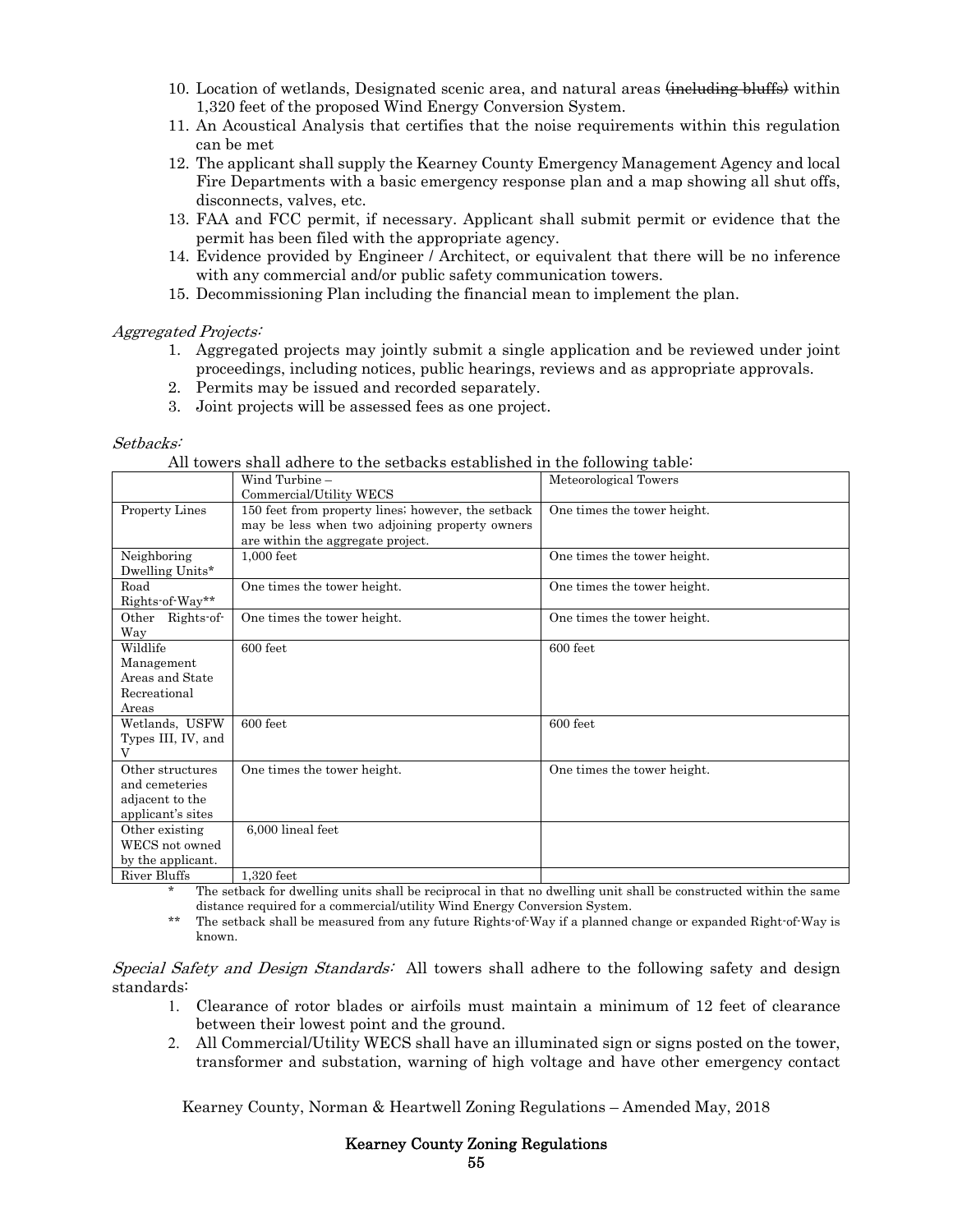information. Other signs shall be posted on the turbine with emergency contact information.

- 3. All wind turbines, which are a part of a commercial/utility WECS, shall be installed with a tubular, monopole type tower.
- 4. Consideration shall be given to painted aviation warnings on all towers less than 200 feet.
- 5. Color and finish: All wind turbines and towers that are part of a commercial/utility WECS shall be white, grey, or another non-obtrusive color. Blades may be black in order to facilitate deicing. Finishes shall be matte or non-reflective.
- 6. Lighting: Lighting, including lighting intensity and frequency of strobe, shall adhere to but not exceed requirements established by the FAA permits and regulations. Red strobe lights shall be used during nighttime illumination to reduce impacts on neighboring uses and migratory birds. Red pulsating incandescent lights should be avoided.
- 7. Other signage: All other signage shall comply with the sign regulations found in these regulations.
- 8. Feeder Lines: All communications and feeder lines associated with the project distribution system installed as part of a WECS shall be buried, where physically feasible. Where obstacles to the buried lines create a need to go above ground, these lines may be placed above ground only to miss the obstacle. All distribution and/or transmission lines outside of the project distribution system may be above ground.
- 9. Waste Disposal: Solid and Hazardous wastes, including but not limited to crates, packaging materials, damaged or worn parts, as well as used oils and lubricants, shall be removed from the site promptly and disposed of in accordance with all applicable local, state and federal regulations.
- 10. Discontinuation and Decommissioning:
	- a. A WECS shall be considered a discontinued use after one year without energy production, unless a plan is developed and submitted to the Zoning Administrator outlining the steps and schedule for returning the WECS to service. All WECS and accessory facilities shall be removed to four feet below ground level within 180 days of the discontinuation of use. The 180 days may be extended if proof of weather delays is provided.
	- b. Each Commercial/Utility WECS shall have a Decommissioning plan outlining the anticipated means and cost of removing WECS at the end of their serviceable life or upon being discontinued use. The cost estimates shall be made by a competent party; such as a Professional Engineer, a contractor capable of decommissioning or a person with suitable expertise or experience with decommissioning. The plan shall also identify the financial resources that will be available to pay for decommissioning and removal of the WECS and accessory facilities.
	- c. A bond on each WECS shall be set and issued by the  $3<sup>rd</sup>$  party of sound financial institution in a form reasonably acceptable to the County for decommissioning. The amount will be wet after Professional Engineer assesses how much it will cost to remove the WECS and restore the area to its original state.
- 11. Noise: No Commercial/Utility WECS shall exceed 50 dBA at the nearest structure or use occupied by humans.
- 12. Interference: The applicant shall minimize or mitigate interference with any commercial or public safety electromagnetic communications, such as radio, telephone, microwaves, or television signals caused by any WECS. The applicant shall notify all communication tower operators within five miles of the proposed WECS location upon application to the county for permits.
- 13. Roads: Applicants shall:
	- a. Identify all county, municipal or township roads to be used for the purpose of transporting WECS, substation parts, cement, and/or equipment for construction, operation or maintenance of the WECS and obtain applicable weight and size permits from the impacted jurisdictions prior to construction.

Kearney County, Norman & Heartwell Zoning Regulations – Amended May, 2018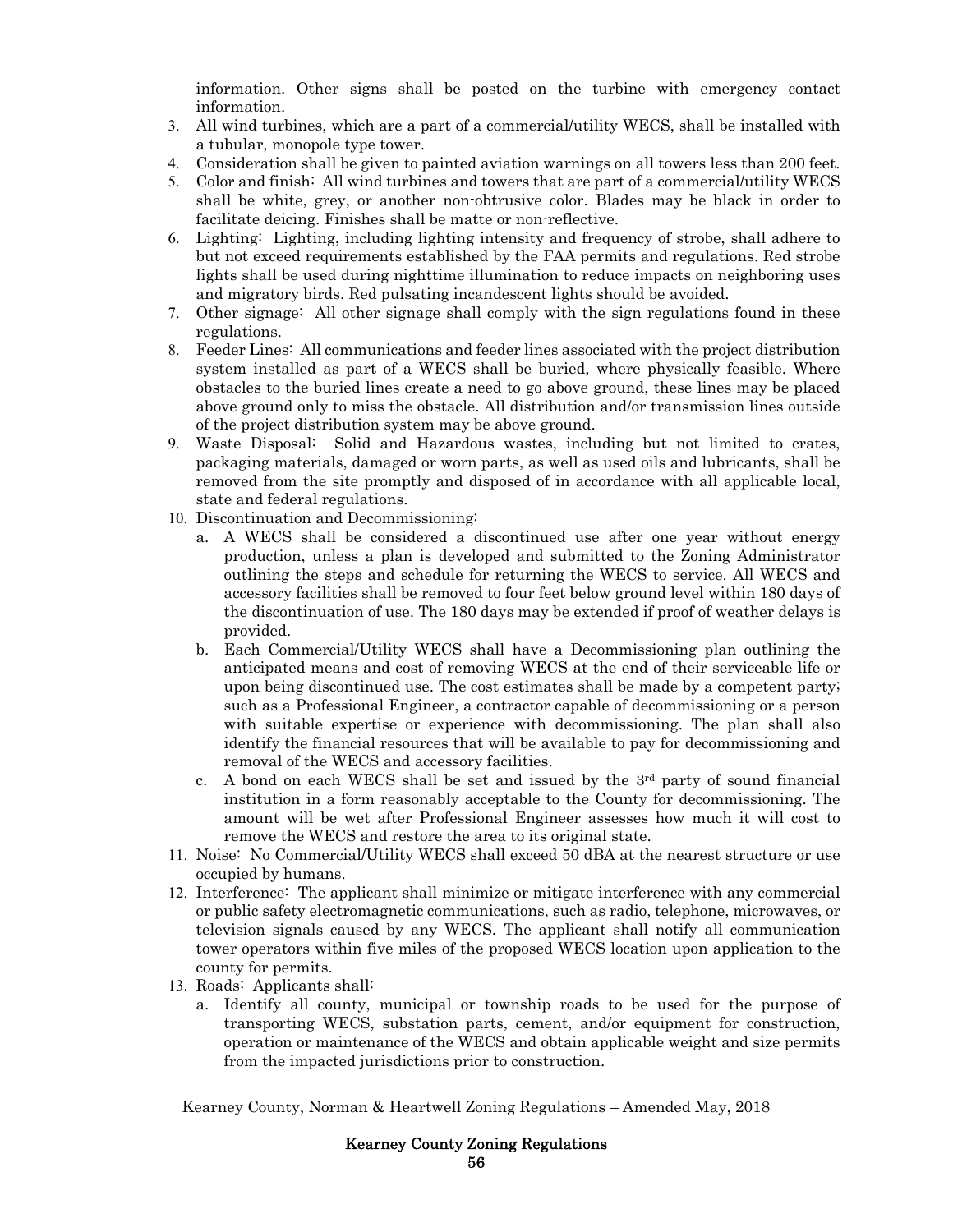- b. Conduct a pre-construction survey, in coordination with the appropriate jurisdictions to determine existing road conditions. The survey shall include photographs and a written agreement to document the condition of the public road.
- c. Be responsible for restoring the road(s) and bridges to preconstruction conditions.
- 14. Drainage System: The applicant shall be responsible for immediate repair of damage to public drainage systems stemming from construction, operation or maintenance of the WECS.
- 15. Kearney County may require other testing and safeguards such as soil testing, water testing, etc.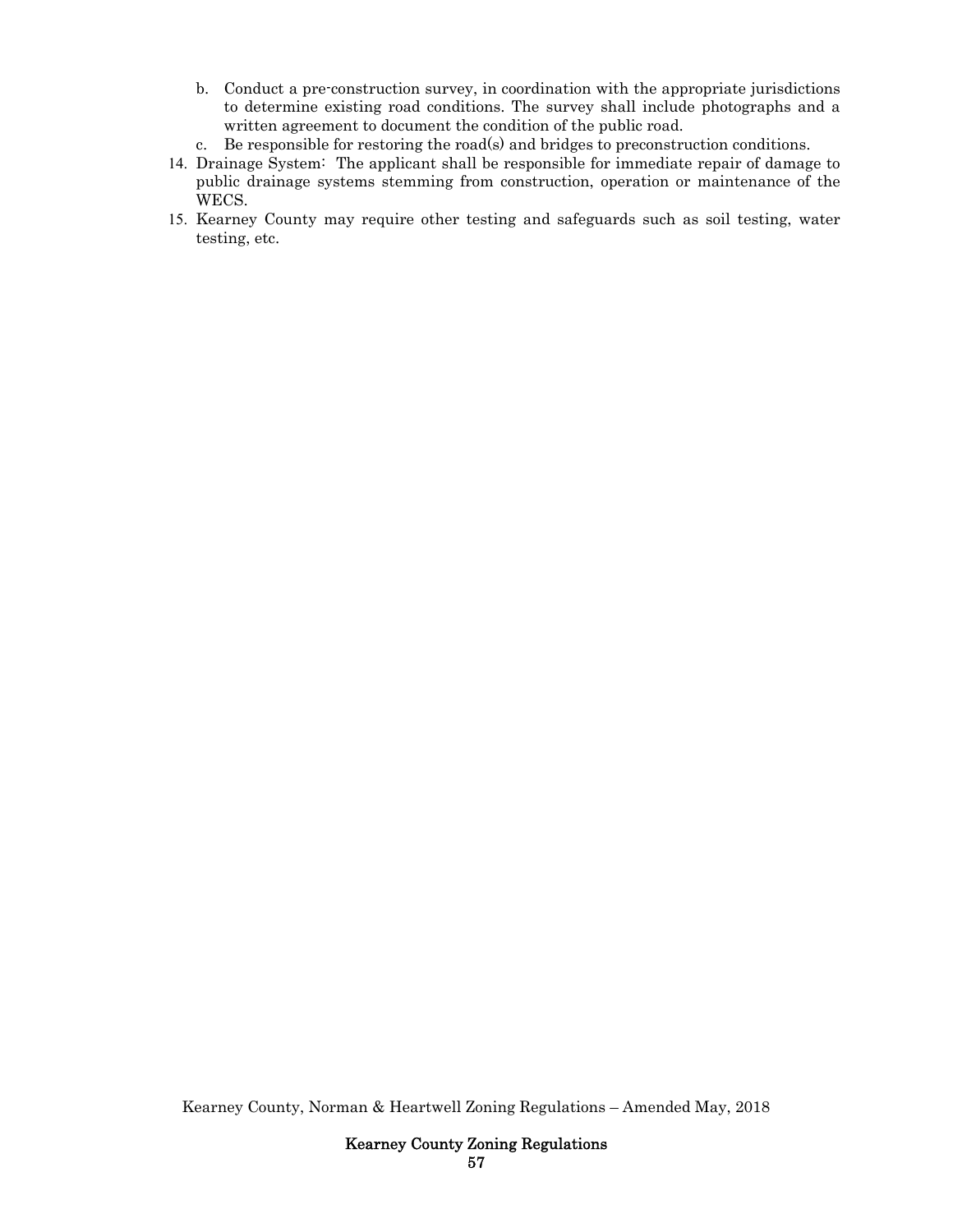## **7.4 SOLAR ENERGY SYSTEMS:**

Purpose: it is the purpose of this regulations to promote the safe, effective and efficient use of solar energy conversion systems within Kearney County

No solar panel shall be constructed within Kearney County zoning jurisdiction unless a zoning permit is approved and issued by the Planning Administrator and such panel is constructed in conformance with the state building codes and the following requirements. For those devices that include electrical, plumbing and heating components, the applicable permits shall also be obtained.

# **7.41 SOLAR ENERGY SYSTEMS LESS THAN 25 KW**

Solar energy systems less than 25 kW shall be permitted as an Accessory Use within any district where the use is listed and allowed. Certain requirements as set forth below shall be met:

- 1. A description of the project including: Generating capacity, agreement and means of interconnecting with the electrical grid unless not connected to electrical grid.
- 2. Site layout, including the location of property lines, solar panels, electrical grid, and all related accessory
- structures. This site layout shall include distances and be drawn to scale. 3. Solar panels shall conform to the required front, side and rear lot setback requirements except as provided herein:
	- 1. A solar panel which is attached to an integral part of the principal building may project two feet into the front yard: six feet into the rear yard; and two feet into the side yard.
	- 2. A solar panel which is freestanding shall be located only in the required rear or side yard provided it does not exceed 12 feet in height and not closer than five foot to any existing easement as measured from the closest point of the structure including its foundation and anchorage's nor shall the solar panel be located in the required front yard.
	- 3. The physical structure and connections to existing structures shall conform to the applicable state building and electrical codes.
	- 4. Comply with any and/or all State and Federal regulations if applicable.
- 4. Compliance with National Electrical Code: Permit applications for solar energy systems shall be accompanied by a line drawing of the electrical components in sufficient detail to allow for a determination that the manner of installation conforms to the National Electrical Code.

## **7.42 SOLAR ENERGY 25 KW OR LARGER**

*Requirements:* Commercial/Utility Grade solar energy systems shall only be permitted as a Special Use within any district where the use is listed and allowed. The following requirements and information shall be met and supplied and no later than 30 days prior to construction:

- 1. The name(s) of project applicant.
- 2. The name of the project owner.
- 3. The Legal Description and address of the project.
- 4. A description of the project including: number, type, nameplate generating capacity, agreement and means of interconnecting with the electrical grid.
- 5. Site layout, including the location of property lines, easements, wetlands, protected areas, solar panels, electrical grid, and all related accessory structures. This site layout shall include distances and be drawn to

Kearney County, Norman & Heartwell Zoning Regulations – Amended May, 2018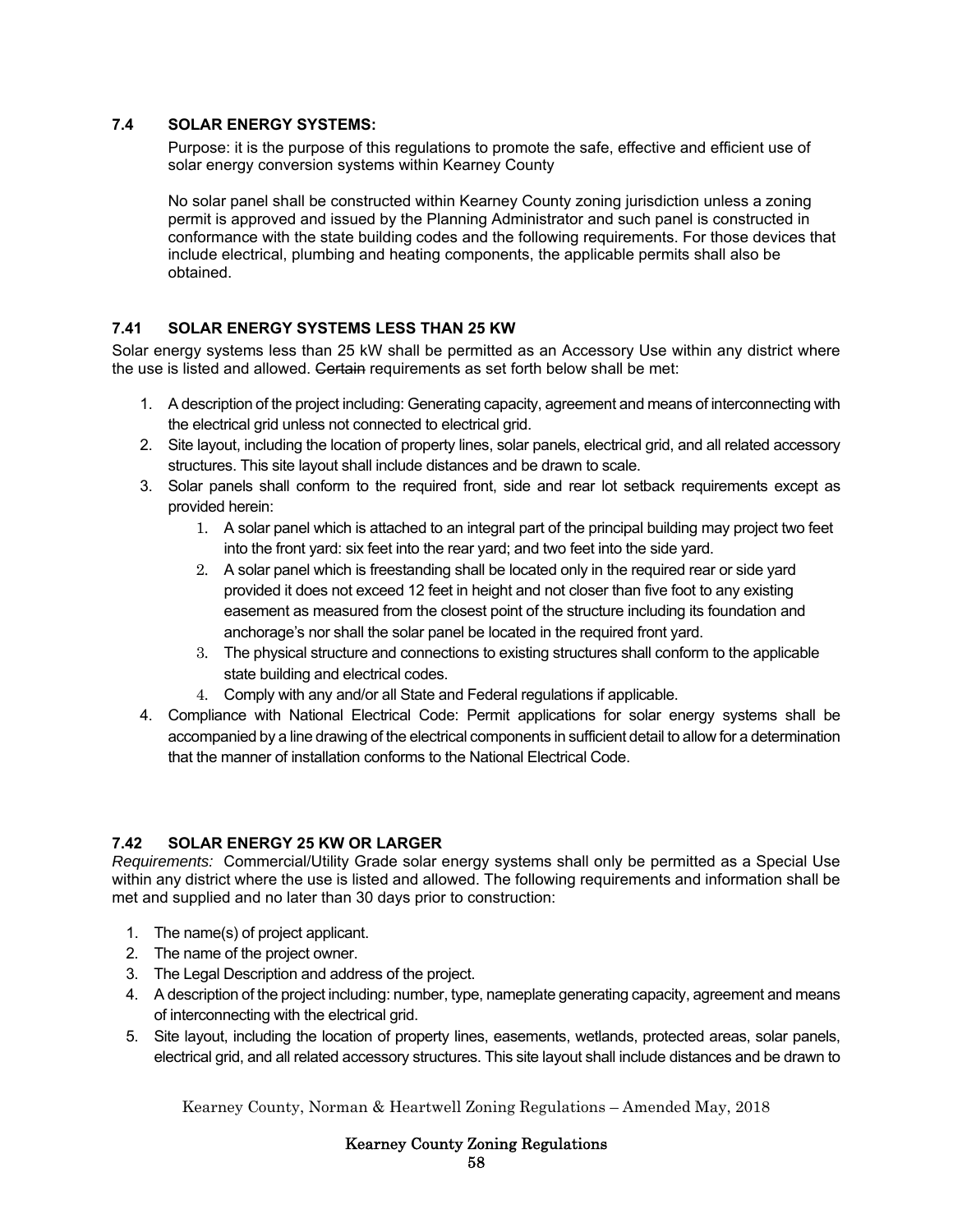scale and in sufficient detail to allow for a determination that the manner of installation conforms to the National Electrical Code.

- 6. Certification by an Engineer competent in disciplines of solar energy.
- 7. Documentation of land ownership or legal control of the property.
- 8. Location of wetlands, Designated scenic area, and natural areas within 1,320 feet of the proposed solar panels(s)
- 9. Vegetation management plan dealing with over growth and soil stabilization.
- 10. The applicant shall supply the Kearney County Emergency Management agency and local Fire Departments with a basic emergency response plan and a map showing all shut offs, disconnects, valves, etc.
- 11. Evidence provided by Engineer / Architect, or equivalent that there will be no inference with any commercial and/or public safety communication towers.
- 12. All solar panels shall adhere to the setbacks as measured from centerline of solar panel established in the following table.

|                                                  | Solar Panels    |
|--------------------------------------------------|-----------------|
| <b>Property Lines</b>                            | 150 Feet        |
| Neighboring Dwelling Units*                      | 1320 Feet       |
| Road Rights-of-Way**                             | 150 Feet        |
| Other Rights-of-Way                              | 150 Feet        |
| Wildlife Management Areas and State Recreational | 1320 Feet       |
| Areas                                            |                 |
| Wetlands, USFW Types III, IV, and V              | 1320 Feet       |
| Other structures and cemeteries adjacent to the  | <b>150 Feet</b> |
| applicant's sites                                |                 |

 \*The setback for dwelling units shall be reciprocal in that no dwelling unit shall be constructed within the same distance required for a commercial/utility solar energy system.

\*\*The setback shall be measured from any future Rights-of-Way if a planned change or expanded Right-of-Way is known.

- 13. Preexisting solar panels: Not withstanding noncompliance with the requirements of this section, a solar panel erected prior to the adoption of these regulations may continue to be utilized so long as it is continuously maintained in operational condition.
- 14. Proof of Liability insurance and/or bond.
- 15. A decommissioning plan including the financial means to implement the plan.
- 16. Aggregated Projects:
	- 4. Aggregated projects may jointly submit a single application and be reviewed under joint proceedings, including notices, public hearings, reviews and as appropriate approvals.
	- 5. Permits may be issued and recorded separately.
	- 6. Joint projects will be assessed fees as one project.

*Special Safety and Design Standards:* All Solar Energy Systems shall adhere to the following safety and design standards:

- 1. All solar energy systems 25 kW or Larger shall have an illuminated sign or signs posted, 911 address, warning of "high voltage" and have other emergency contact information. All other signage shall comply with the sign regulation found in these regulations.
- 2. All structures, building, components, etc. shall be natural or non-obtrusive in color.
- 3. Feeder Lines: All communications and feeder lines associated with the project distribution system installed as part of the solar energy system shall be buried, where physically feasible. Where obstacles to the buried lines create a need to go above ground, these lines may be placed above ground only to miss the obstacle. All distribution and/or transmission lines outside of the project distribution system may be above ground.
- 4. Waste Disposal: Solid and Hazardous wastes, including but not limited to crates, packaging materials, damaged or worn parts, as well as used oils and lubricants, shall be removed from the site promptly and disposed of in accordance with all applicable local, state and federal regulations.

Kearney County, Norman & Heartwell Zoning Regulations – Amended May, 2018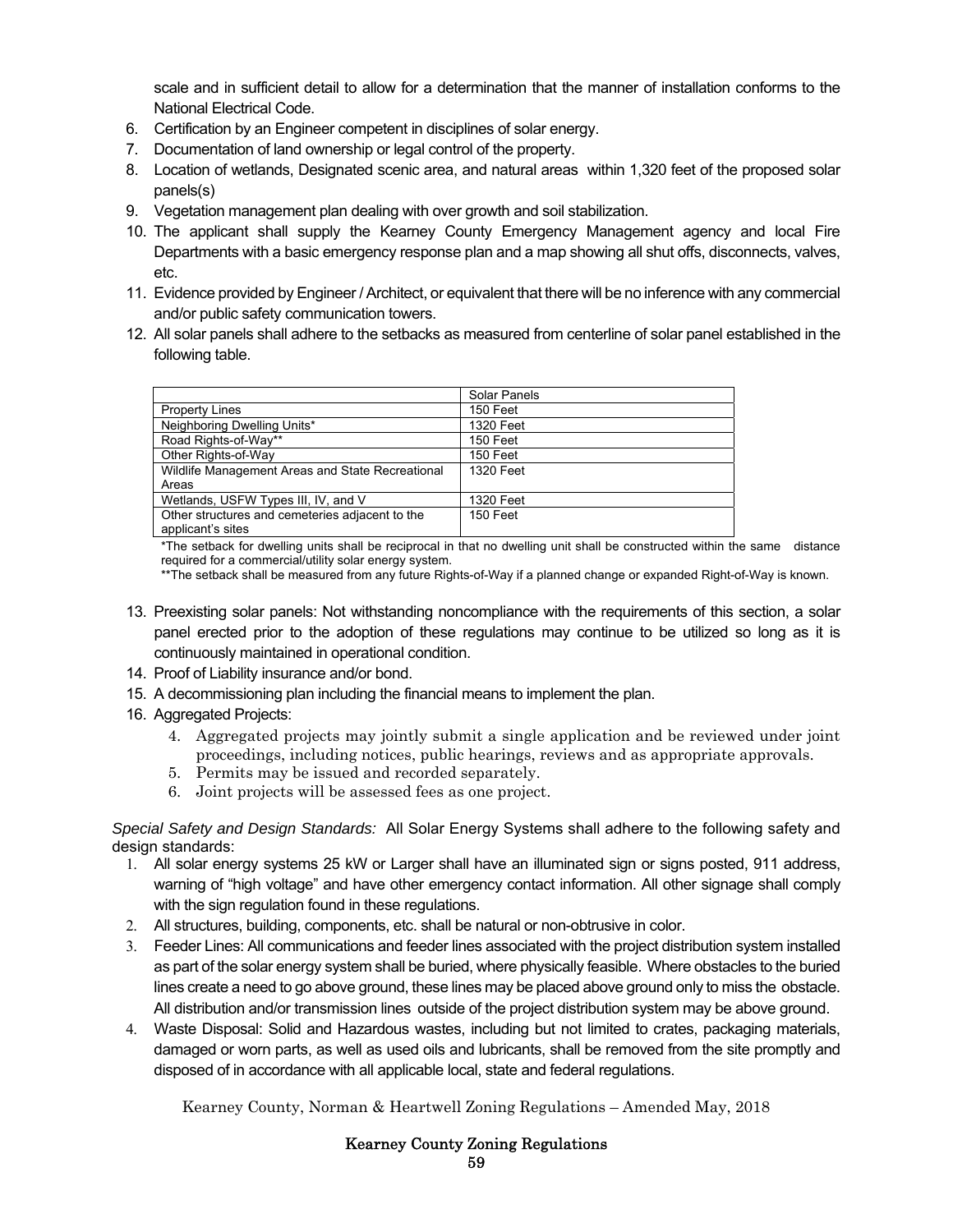- 5. Discontinuation and Decommissioning:
	- a. A solar Energy System shall be considered a discontinued use after one year without energy production, unless a plan is developed and submitted to the Zoning Administrator outlining the steps and schedule for returning the solar energy system to service. All solar energy system and accessory facilities shall be removed to four feet below ground level within 180 days of the discontinuation of use. The 180 days may be extended if proof of weather delays is provided.
	- b. Each solar energy system shall have a Decommissioning plan outlining the anticipated means and cost of removing solar energy system at the end of their serviceable life or upon being discontinued use. The cost estimates shall be made by a competent party; such as a Professional Engineer, a contractor capable of decommissioning or a person with suitable expertise or experience with decommissioning. The plan shall also identify the financial resources that will be available to pay for decommissioning and removal of the solar energy system and accessory facilities.
	- c. A Bond on each solar panel shall be set and issued by a  $3<sup>rd</sup>$  party of sound financial institution in a form reasonably acceptable to the County for decommissioning. The amount will be set after Professional Engineer assesses how much it will cost to remove the solar panel and restore the area to its original state.
- 6. Interference: The applicant shall minimize or mitigate interference with any commercial or public safety electromagnetic communications, such as radio, telephone, microwaves, or television signals caused by any solar energy system. The applicant shall notify all communication tower operators within five miles of the proposed solar energy system location upon application to the county for permits.
- 7. Roads: Applicants shall:
	- a. Identify all county, municipal or township roads to be used for the purpose of transporting solar energy systems, substation parts, cement, and/or equipment for construction, operation or maintenance of the solar energy system and obtain applicable weight and size permits from the impacted jurisdictions prior to construction.
	- b. Conduct a pre-construction survey, in coordination with the appropriate jurisdictions to determine existing road conditions. The survey shall include photographs and a written agreement to document the condition of the public road.
	- c. Be responsible for restoring the road(s) and bridges to preconstruction conditions.
- 8. Drainage System(s): The applicant shall be responsible for immediate repair of damage to public drainage systems stemming from construction, operation or maintenance of the solar energy system.
- 9. Kearney County Joint Planning Commission may require other testing and safeguards such as Soil Testing, water testing, etc.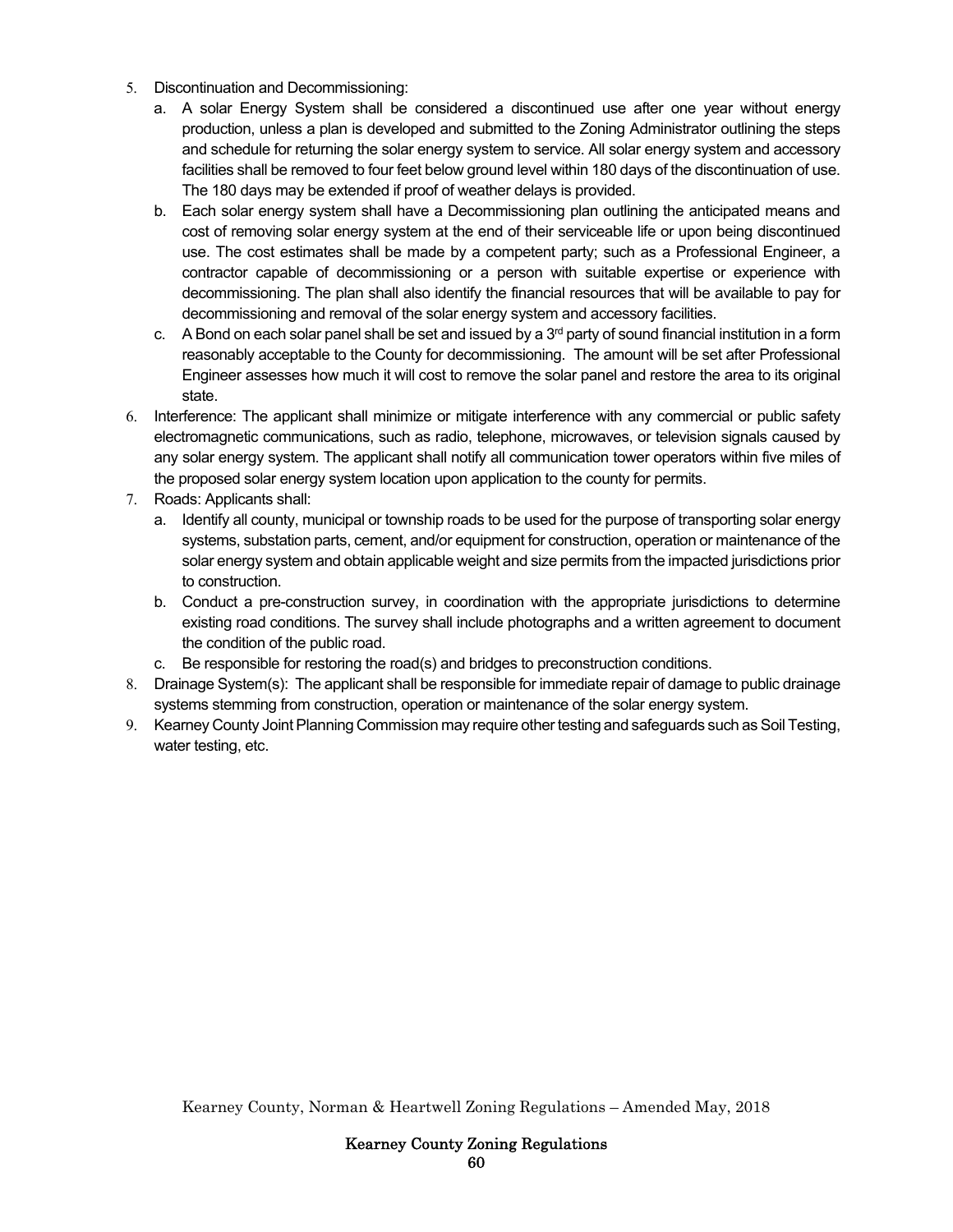## ACCESSORY USES

## **8.1 ACCESSORY BUILDING**

Buildings and structures may be erected and land may be used for purposes which are clearly incidental to, and customarily and commonly associated with the main permitted use of the premises. Such accessory buildings and uses shall be so constructed, maintained and conducted as to not produce noise, vibration, concussion, dust, dirt, fly ash, odor, noxious gases, heat or glare which is injurious, damaging, unhealthful or disturbing to adjacent property, or the users thereof, and shall be on the premises of the main use.

Accessory buildings shall not occupy more than thirty (30) percent of the required area for the rear yard. Any accessory building shall have a minimum setback of three (3) feet and all garage entrances must have ten (10) feet from the access street or alley. Attached garages are considered part of principal building.

### **8.2 HOME OCCUPATIONS**

An occupation or activity carried on within the dwelling or accessory building by a member of the family residing on the premises, which occupation or activity is incidental and secondary to the residential occupancy and does not change the residential character nor infringe upon the right of neighboring residents to enjoy a peaceful occupancy of their homes.

The following conditions and restrictions shall apply to such customary home occupations:

- a. The primary use of the building or structure in which the occupation is situated shall clearly be the dwelling used by the person as his private residence or an accessory building on that same property used by the owner of the property.
- b. No equipment or machinery shall be used in such activities that is perceptible off the premises by reason of noise, smoke, odor, dust, radiation, electrical interference or vibration. Parking shall be handled in such a manner as to not impede or hinder traffic on any public right of way.
- **8.3 MANUFACTURED HOMES**: All manufactured homes located outside mobile home parks shall have upon it any required seal as set forth in Section 71-1555, et. seq., Revised Statutes of Nebraska

## **8.4 YARD REGULATIONS:**

8.41 FRONT YARDS: The front yards heretofore established shall be adjusted in the following cases:

Where forty (40) percent or more of the frontage on one side of a street between two intersecting streets is developed and the buildings on this side of a block have observed a front yard greater in depth than herein required, new buildings shall not be erected closer to the street than the average front yard so established by the existing buildings provided that no building shall be required to have a front yard setback of more than fifty (50) feet.

Kearney County, Norman & Heartwell Zoning Regulations – Amended May, 2018

# Kearney County Zoning Regulations

61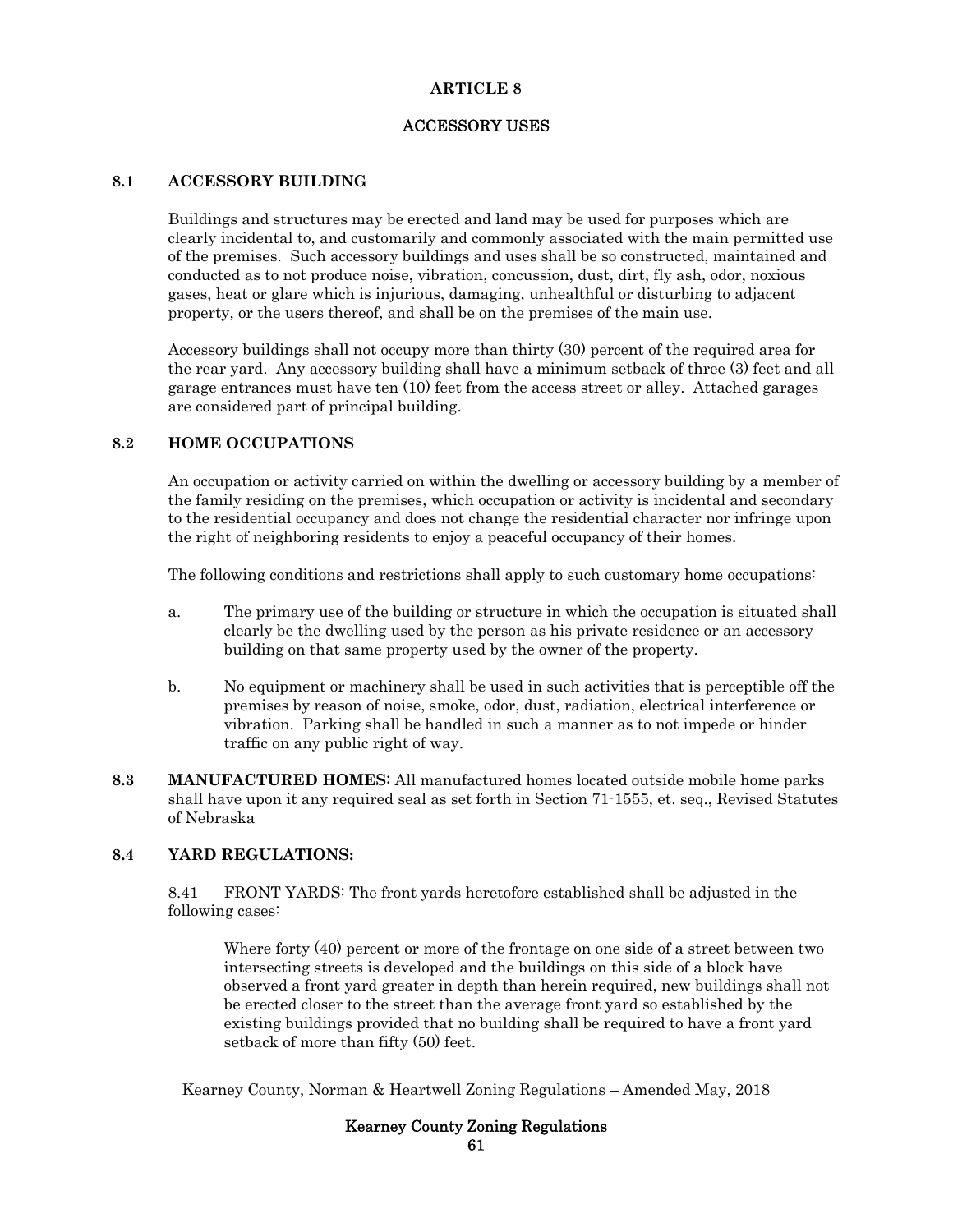Where forty (40) percent or more of the frontage on one side of a street between two intersecting streets is developed with buildings that have a front yard less than the required, new buildings shall not be erected closer to the street than the nearest building on the block.

8.42 STRUCTURAL PROJECTIONS: The ordinary projections of chimneys and flues, buttresses, eaves, overhangs, open-unenclosed steps or stoops up to five (5) feet in height may extend into required yards for a distance of not more than two (2) feet in the required side yard and not more than five (5) feet in the required front yard.

- **8.5 EXCEPTIONS TO HEIGHT REGULATIONS**: The height limitations contained in the permissible heights for the various district regulations shall not apply to spires, belfries, cupolas, antennas, water tanks, ventilators, chimneys, or other appurtenances usually required to be placed above the roof level and not intended for human occupancy and agricultural structures.
- **8.6 EXCEPTIONS TO LOT SIZE REQUIREMENTS**: If, at the time of passage of this article, a lot or the aggregate of contiguous lots or land parcels held in a single ownership, has an area or dimension which does not meet the lot size requirements of the district in which the property is located, the lot or aggregate holdings may be occupied by any use permitted outright in the district subject to the other requirements of the district.
- **8.7 RURAL RIGHT-OF-WAYS**: All buildings and sight impairing obstacles or "solid" fences, walls and hedges shall have a minimum set back of twenty-five (25) feet measured from rural right-of-ways. Furthermore, all buildings, fences, irrigation equipment, walls, retaining walls, diversions, walkway structures or planting of trees, shrubbery, or similar uses are prohibited within the right-of-ways of rural roads or state and federal highways. Planting of shelter belts shall have a minimum set back of thirty (30) feet measured from the rural or highway right-of-way (front lot line or property line). The setback for irrigation equipment shall be exempt from any setback requirements.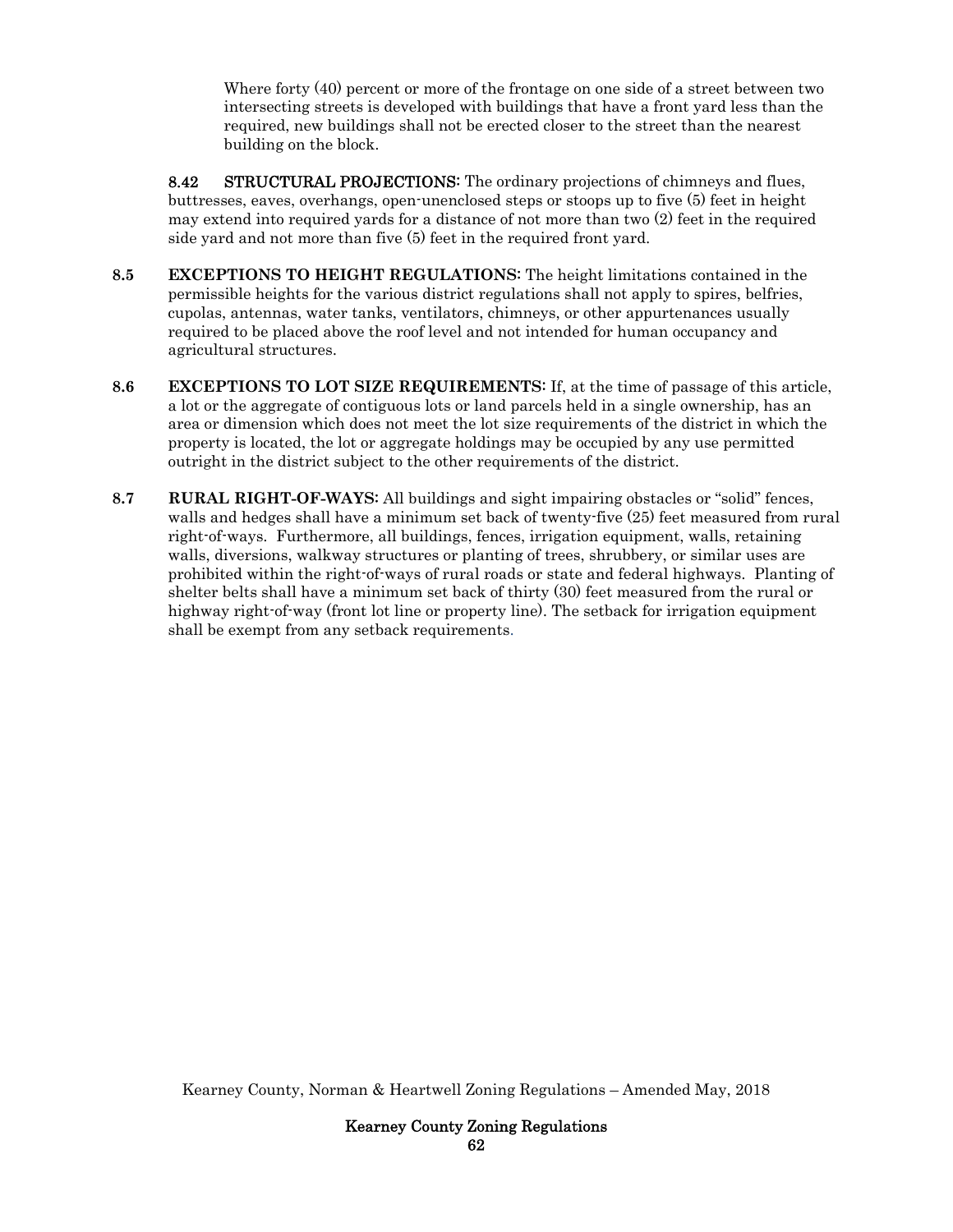## COUNTY/VILLAGE BOARD OF ZONING ADJUSTMENT

## **9.1 CREATION, MEMBERSHIP**

The County Board of Zoning Adjustment is hereby created and shall be known as the County Board of Zoning Adjustment. The members of said board shall be appointed by the County Board.

One (1) member only of said board shall be appointed from membership of the Planning Commission and the loss of membership on the Planning Commission by such member shall also result in the immediate loss of membership on the County Board of Zoning Adjustment.

Said Board shall consist of five (5) regular members, plus one (1) additional member designated as an alternate who shall attend and serve only when one (1) of the regular members is unable to attend for any reason, each to be appointed for a term of three (3) years and removable for cause by the County Board upon written charges and after public hearings. Vacancies shall be filled for the unexpired terms of any member whose terms becomes vacant. (Ref. 23-168.01 RS. Neb)

The Board of Trustees of each Village can serve as the Village Board of Zoning Adjustment.

### **9.2 MEETINGS**

Meetings of the Board of Zoning Adjustment shall be held at the call of the chairperson and at such times as the Board may determine. The Board shall keep minutes of its proceedings, showing the vote of each member upon each question, or if absent or failing to vote, indicating such fact, and shall keep records of its examinations and other official actions, all of which shall be immediately filed in the office of the County or Village Clerk and shall be a public record.

#### **9.3 INTERPRETATIONS AND VARIANCES**

The Board of Adjustment shall, subject to appropriate conditions and safeguards as specified in these regulations, have the following powers (Ref. 23-168.03 R.S. Neb.):

- 1. To hear and decide appeals where it is alleged there is error in any order, requirement, decision or determination made by an administrative official or Planning Commission based on or made in the enforcement of any zoning regulation or any regulation relating to the location or soundness of structures;
- 2. To hear and decide, in accordance with the provisions of any regulation, requests for interpretation of any maps, or for decisions upon other special questions upon which the Board is authorized by any such regulation to pass; and
- 3. Where by reason of exceptional narrowness, shallowness, or shape of a specific piece of property at the time of adoption of the Zoning Resolution/ordinance, or by reason of exceptional topographic conditions or other extraordinary and exceptional situation or condition of such piece of property, the strict application of any enacted regulation under this act would result in peculiar and exceptional practical difficulties to, or exceptional and undue hardships upon the owner of such property, to authorize, upon appeal relating to the property, a variance from such strict application so as to relieve such difficulties or hardships, if such relief may be granted without substantial detriment to the public good and without substantially impairing the intent and purpose of these zoning regulations, but no such variance shall be authorized unless the Board finds that:

Kearney County, Norman & Heartwell Zoning Regulations – Amended May, 2018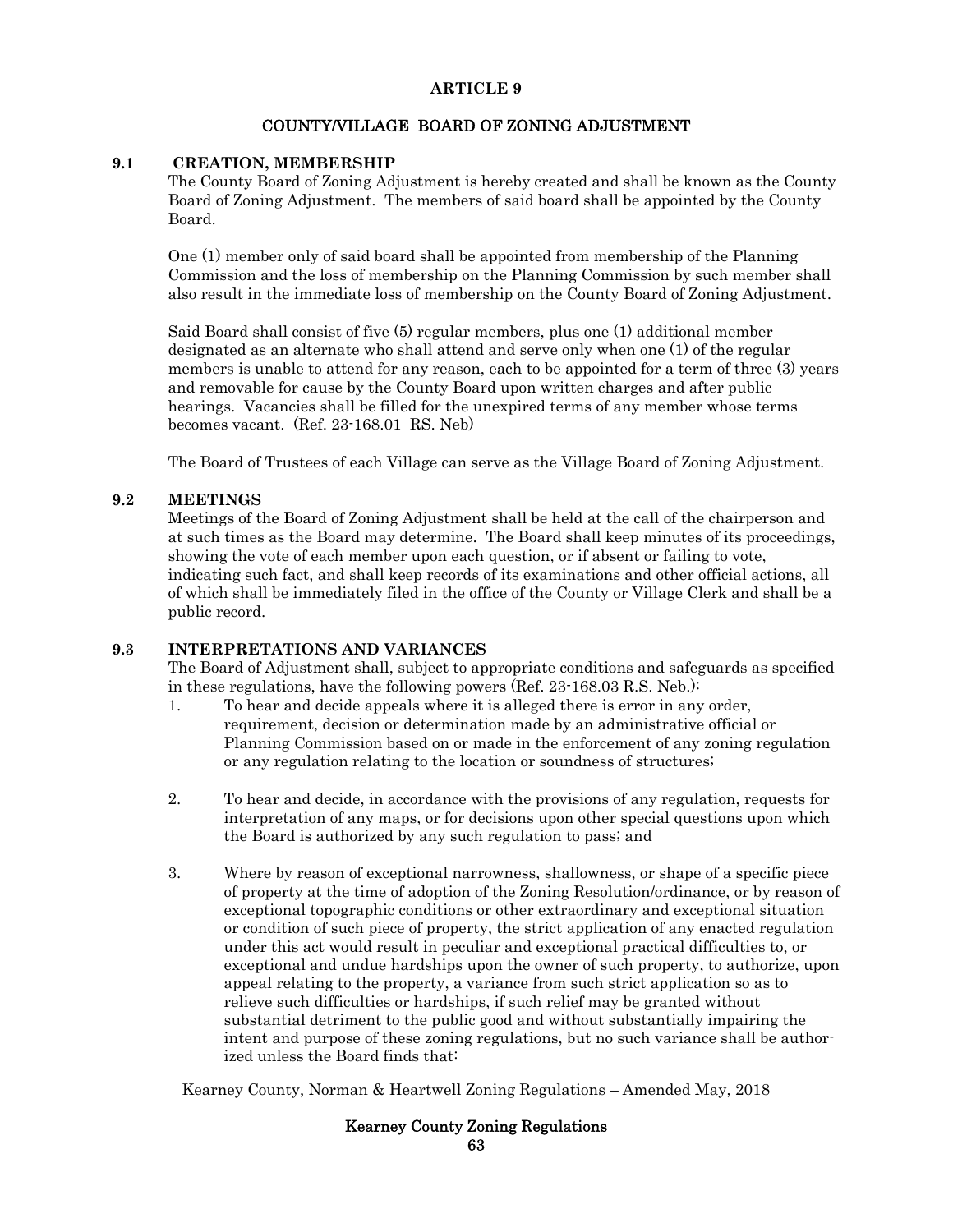- a. The strict application of the regulation would produce undue hardship;
- b. Such hardship is not shared generally by other properties in the same zoning district and the same vicinity;
- c. The authorization of such variance will not be of substantial detriment to adjacent property and the character of the district will not be changed by the granting of the variance; and
- d. The granting of such variance is based upon reasons of demonstrable and exceptional hardship as distinguished from variations for purposes of convenience, profit or caprice.

No variance shall be authorized unless the Board finds that the condition or situation of the property concerned or the intended use of the property is not of so general or recurring a nature as to make reasonable practicable the formulation of a general regulation to be adopted as an amendment to the zoning regulations.

In exercising the above-mentioned powers such Board may, in conformity with the provisions of said sections, reverse or affirm, wholly or partly, or may modify the order, requirement, decision or determination appealed from, and may make such order, requirement, decision or determination as shall be proper, and to that end shall have all the powers of the officer from whom the appeal is taken. The concurring vote of four (4) members of the board shall be necessary to reverse any order, requirement, decision or determination of any such administrative official, or to decide in favor of the applicant on any matter upon which it is required to pass under any such regulation or to effect any variation in such regulation.

### **9.4 PROCEDURES FOR REQUESTING A VARIANCE**

The procedures to be followed by the Board of Zoning Adjustment shall be as follows.

9.41 Appeals to the Board may be taken by any person aggrieved or by any officer, department, governmental agency affected by any decision of the zoning administrator. Such appeal shall be made within thirty (30) days from the date of decision by any county officer or department. The appeal filed in writing shall define the appeal being requested and the grounds therefore. The officer from whom the appeal is taken shall forthwith transmit to the Zoning Board of Adjustment all the paper constituting the record upon which the action appealed from was taken.

9.42 The chairperson of the Board shall set a hearing within thirty (30) days of receipt of the appeal. The time, date, place of the hearing, and description of the request shall be published in a local newspaper of general circulation ten (10) days prior to the actual hearing. The Board shall also notify the interested parties in the case of the hearing date, time and place.

## **9.5 APPEALS FROM THE BOARD OF ZONING ADJUSTMENT**

Any person or persons, jointly or separately, aggrieved by any decision of the Board of Zoning Adjustment, or any officer, departments, board or bureau of the County, may seek review of such decision by the district court for the County in the manner provided by the laws of the State and particularly by Section 23-168.04 within 15 days of when the minutes are filed with the County Clerk.

Kearney County, Norman & Heartwell Zoning Regulations – Amended May, 2018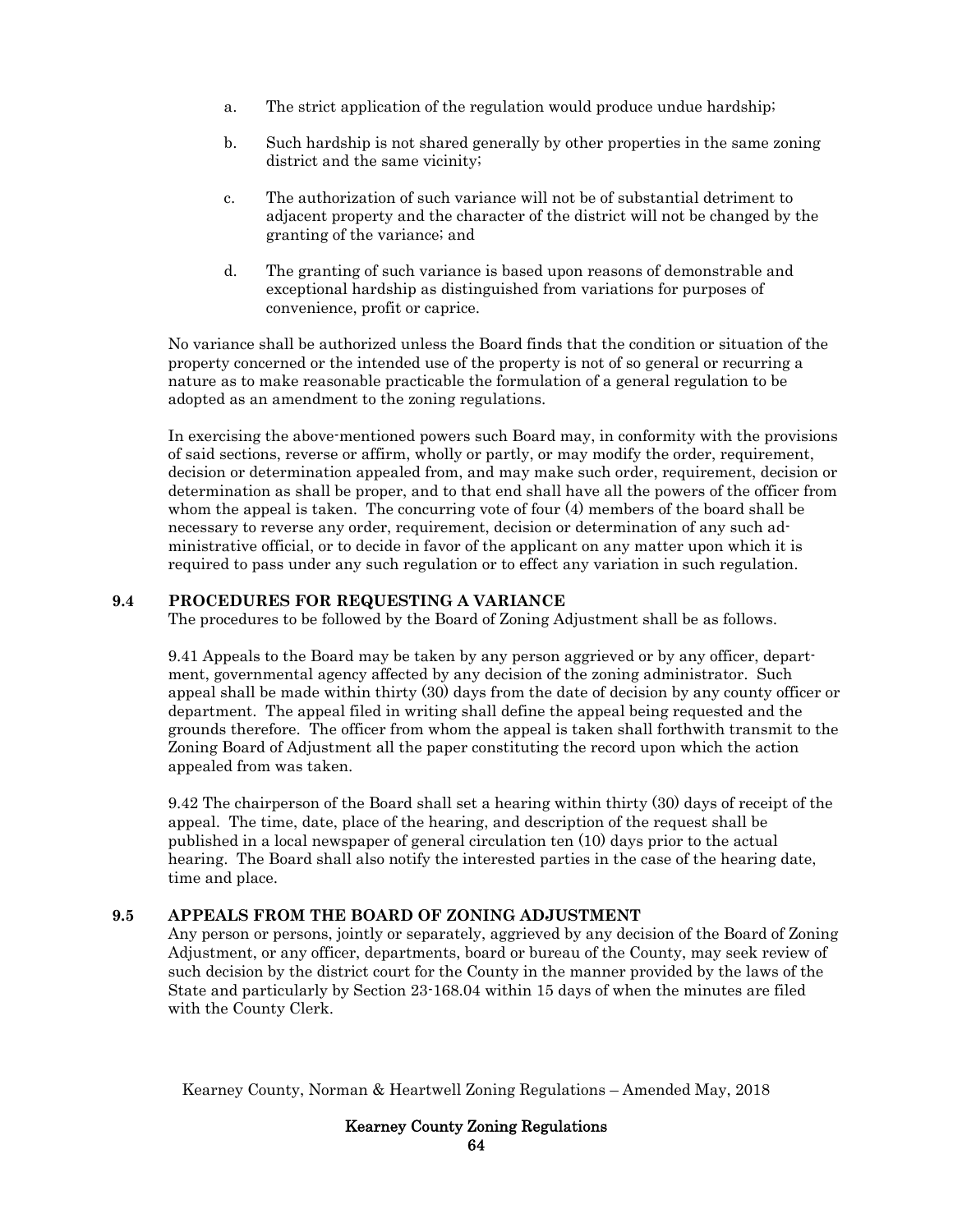#### ADMINISTRATIVE PROVISIONS, ENFORCEMENT AND FEES

#### **10.1 ENFORCEMENT**

#### 10.11 ZONING ADMINISTRATOR.

These regulations shall be enforced and administered by a zoning administrator who shall be appointed by the County Board and who may be provided with the assistance of such other persons as the County Board may direct in order to carry out the following duties and responsibilities:

- 1. Approve and issue all Zoning Permits when compliance is made with these regulations.
- 2. Conduct inspections of buildings, structures and uses of land to determine compliance with the provisions of these regulations.
- 3. Receive, file and forward to the County or Village Board of Zoning Adjustment the records in all appeals for variances.
- 4. Maintain permanent and current records of the Zoning Resolution/ordinances including but not limited to, all zoning maps, amendments, special use permits, variances, appeals and applications thereof and records of hearings thereon.
- 5. Prepare and have available in book, pamphlet or map for each year.
	- a. The compiled text of the Zoning Resolution/ordinances and amendments thereto, including all amendments adopted through the preceding twelve (12) months; and
	- b. A zoning map or maps, showing the zoning districts, divisions and classifications in effect on the preceding twelve (12) months.
- 6. Whenever the Zoning Administrator shall find that any of the provisions of these regulations have been or are being violated, he/she shall notify in writing the person responsible for such violation, indicating the nature of the violation and ordering the action necessary to correct it. He/she may order discontinuance of illegal use of land, buildings or structures; removal of illegal buildings, structures or additions or alterations thereto; discontinuance of any illegal work being done; or take any other appropriate action authorized by these regulations to insure compliance with, or to prevent violation of, its provisions.

#### **10.2 ZONING PERMITS**

#### 10.21 GENERAL.

No building or other structure shall be erected, moved, added to, or structurally altered without a zoning permit first having been issued by the Zoning Administrator. No zoning permit shall be issued unless the proposed construction or use is in conformance with all of the provisions of these regulations and with all other applicable codes, regulations and laws

Kearney County, Norman & Heartwell Zoning Regulations – Amended May, 2018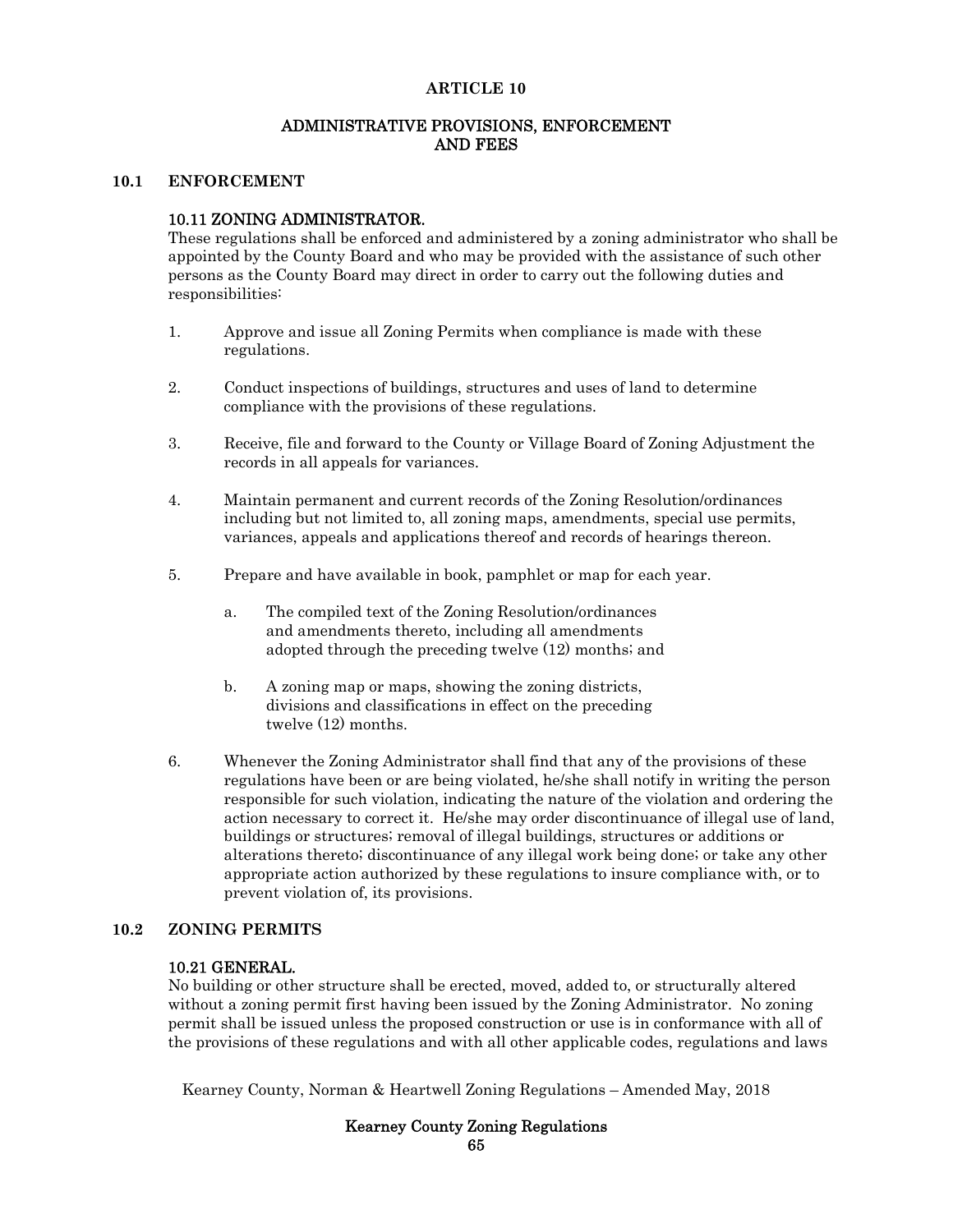of Kearney County and with all orders, and variances lawfully issued by the Board of Adjustment.

## 10.22 APPLICATION FOR ZONING PERMIT.

All applications for a zoning permit shall be accompanied by a plot plan showing the location, ground area, height and bulk of all present and proposed structures, additions, parking areas and site improvements; the actual dimensions and shape of the lot lines; the uses to be built upon; the building lines in proposed structures or additions; and any other reasonable and pertinent information as may be required by the Zoning Administrator or the proper enforcement of these regulations.

## 10.23 APPROVAL OR DISAPPROVAL OF PERMIT.

The Zoning Administrator shall examine all applications for zoning permits, including plans, specifications and documents filed therewith and shall either approve or disapprove such application within thirty (30) days of receipt of same. Upon approval and receipt of required fees, the Zoning Administrator shall promptly issue the zoning permit and shall affix his/her signature to the permit and the plans and mark the plans "Approved." Upon disapproval of the application, the Zoning Administrator shall refuse to issue the permit and shall state in writing on the plans the reasons for disapproval, affix his/her signature and mark the plans "Disapproved." At the time of adoption of these zoning regulations if there is a preexisting condition either conforming or nonconforming that would otherwise require a special use permit, any application for zoning permit has to be approved by the County or Village Board. A written decision by the Zoning Administrator shall be the primary instrument for administering compliance with these regulations.

## 10.24 APPEALS FROM APPROVAL OR DISAPPROVAL.

An appeal from approval or disapproval of any Application shall be made to the Board of Adjustment in writing within thirty (30) days after the decision has been made.

## **10.3 SCHEDULE OF FEES**

The schedule of fees shall be established for this Zoning Resolution/ordinances to cover costs of administration by the County Board.

The schedule of fees shall be posted in the office of the Zoning Administrator and may be altered or amended only by the County Board. Until all applicable fees, charges and expenses have been paid in full, no action shall be taken on any application or appeal.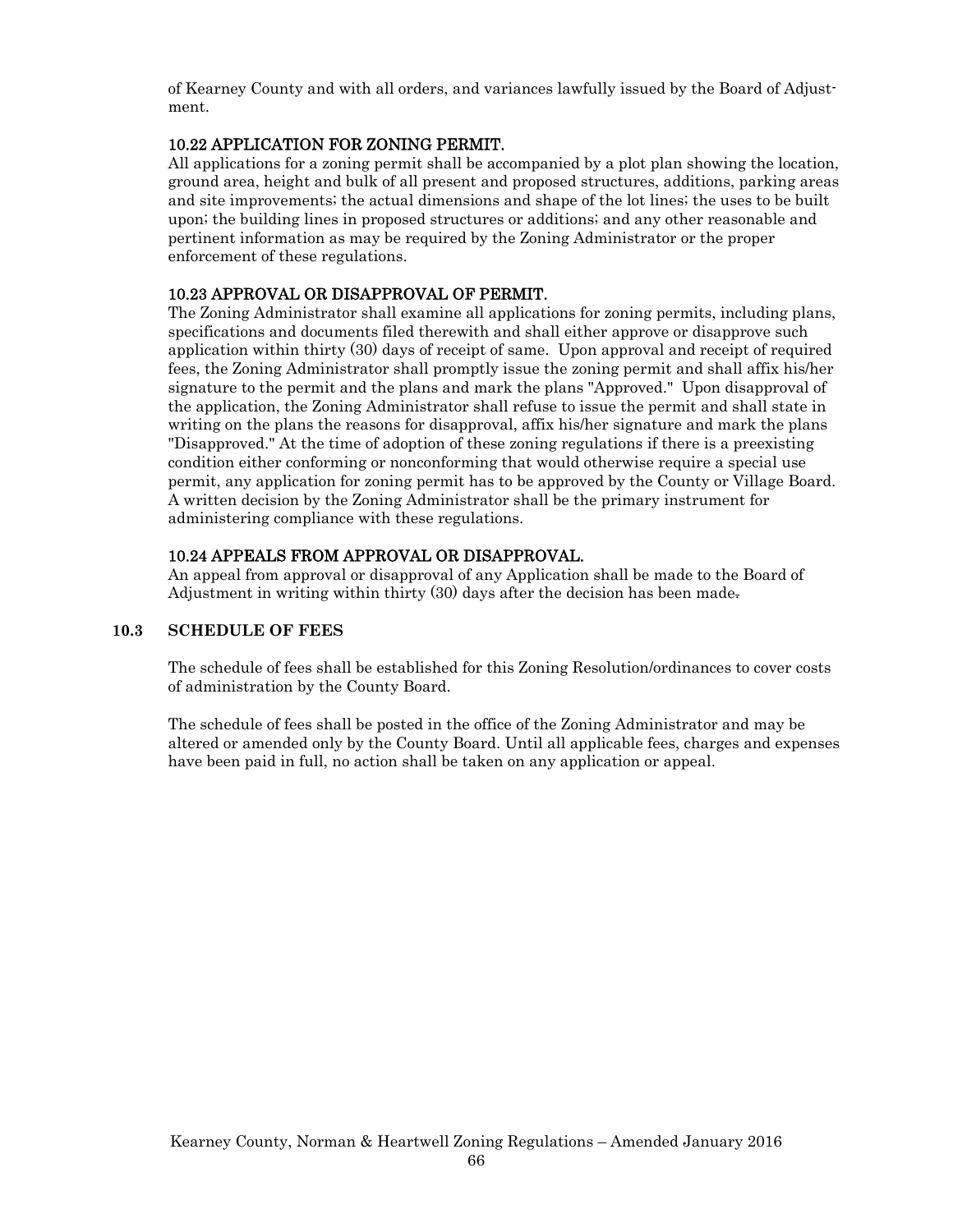#### AMENDMENT

#### **11.1 GENERAL**

The County or Village Board may from time to time supplement, change or generally revise the boundaries or regulations contained in these regulations amendment. A proposal for such amendment may be initiated by the County or Village Board, Planning Commission or upon application of the owner of the property affected. A filing fee established by the County or Village Board is required for each application to be considered by the Planning Commission.

#### **11.2 SUBMISSION TO PLANNING COMMISSION**

All such proposed amendments shall first be submitted to the Planning Commission for recommendation and report. Upon the development of tentative recommendations, the Planning Commission shall hold a public hearing thereon and shall cause an accurate written summary to be made of proceedings, and shall give notice in like manner as that required for the original zoning recommendations. Such notice shall fix the time and place for such hearing and contain a statement regarding the proposed changes in regulations or restrictions or in the boundary of any district.

If such proposed amendment is not a general revision of an existing provision of these regulations, and will affect specific property, it shall be designated by legal description and general street location and in addition to such publication notice, written notice of such proposed amendment shall be mailed to all owners of lands located within three hundred (300) feet of the area proposed to be altered in incorporated areas and one (1) mile in unincorporated areas and an opportunity granted to interested parties to be heard.

### **11.3 AMENDMENT CONSIDERATION AND ADOPTION**

The procedure for the consideration and adoption of any such proposed amendments shall be in like manner as that required for the consideration and adoption of the resolution/ordinance except herein before or herein after modified. For action on zoning amendments, a quorum of the Planning Commission is more than one-half  $(\frac{1}{2})$  of all the members. A vote either for or against an amendment by a majority of all the Planning Commission members present constitutes a recommendation of the commission; whereas a vote either for or against an amendment by less than a majority of the Planning Commission present constitutes a failure to recommend.

When the Planning Commission submits a recommendation of approval or disapproval of such amendment, the County or Village Board, if it approves such recommendation, may either adopt such recommendation by resolution/ordinance or take no further action thereof as appropriate. In the event the Planning Commission submits a failure to recommend, the County or Village Board may take such action as it deems appropriate. Upon receipt of a recommendation of the Planning Commission which the County or Village Board disapproves, the said governing body shall return such recommendation to the Planning Commission with a statement specifying the basis for disapproval, and such recommendation shall be considered in like manner as that required for the original recommendation returned to the Planning Commission. If such amendment shall affect the boundaries of any district, the resolution/ordinance shall define the change or the boundary as amended, shall order the Official Zoning Map(s) to be changed to reflect such amendment, and shall amend the section of the resolution/ordinance incorporating the same and reincorporate such Map as amended.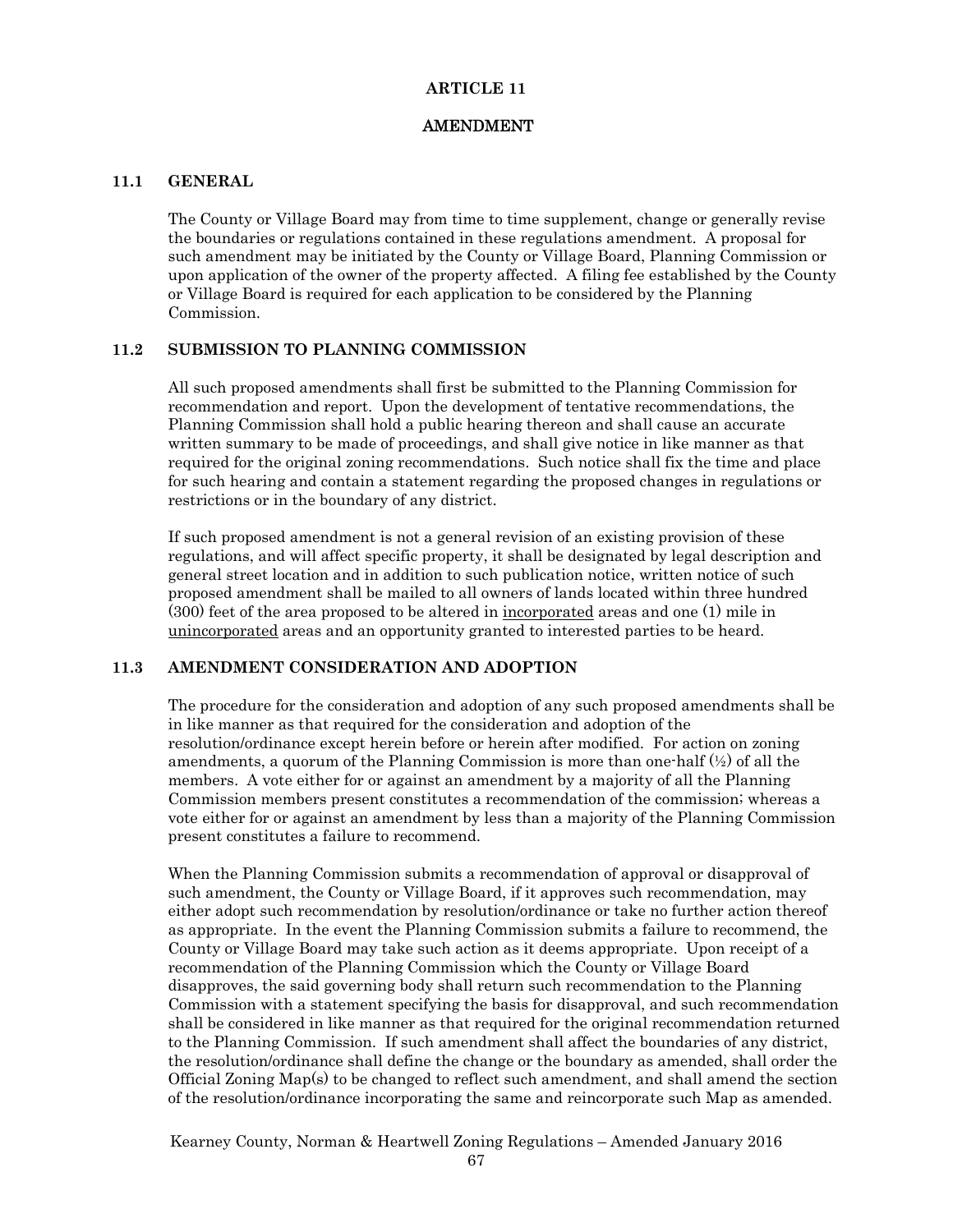## **11.4 PROTEST**

Regardless of whether or not the Planning Commission approves or disapproves a proposed zoning amendment or fails to recommend, if a protest against such amendment be filed in the office of the County or Village Clerk within fourteen (14) days after the date of the conclusion of the public hearing pursuant to said publication notice, duly signed and acknowledged by the owners of twenty (20) percent or more either of the area of the lots included in such proposed change, or of those immediately adjacent in the rear thereof extending one hundred (100) feet therefrom, or of those directly opposite thereto extending one hundred (100) feet from the street frontage of such opposite lots, such amendments shall not become effective except by the favorable vote of two-thirds (2/3) majority of the County or Village Board.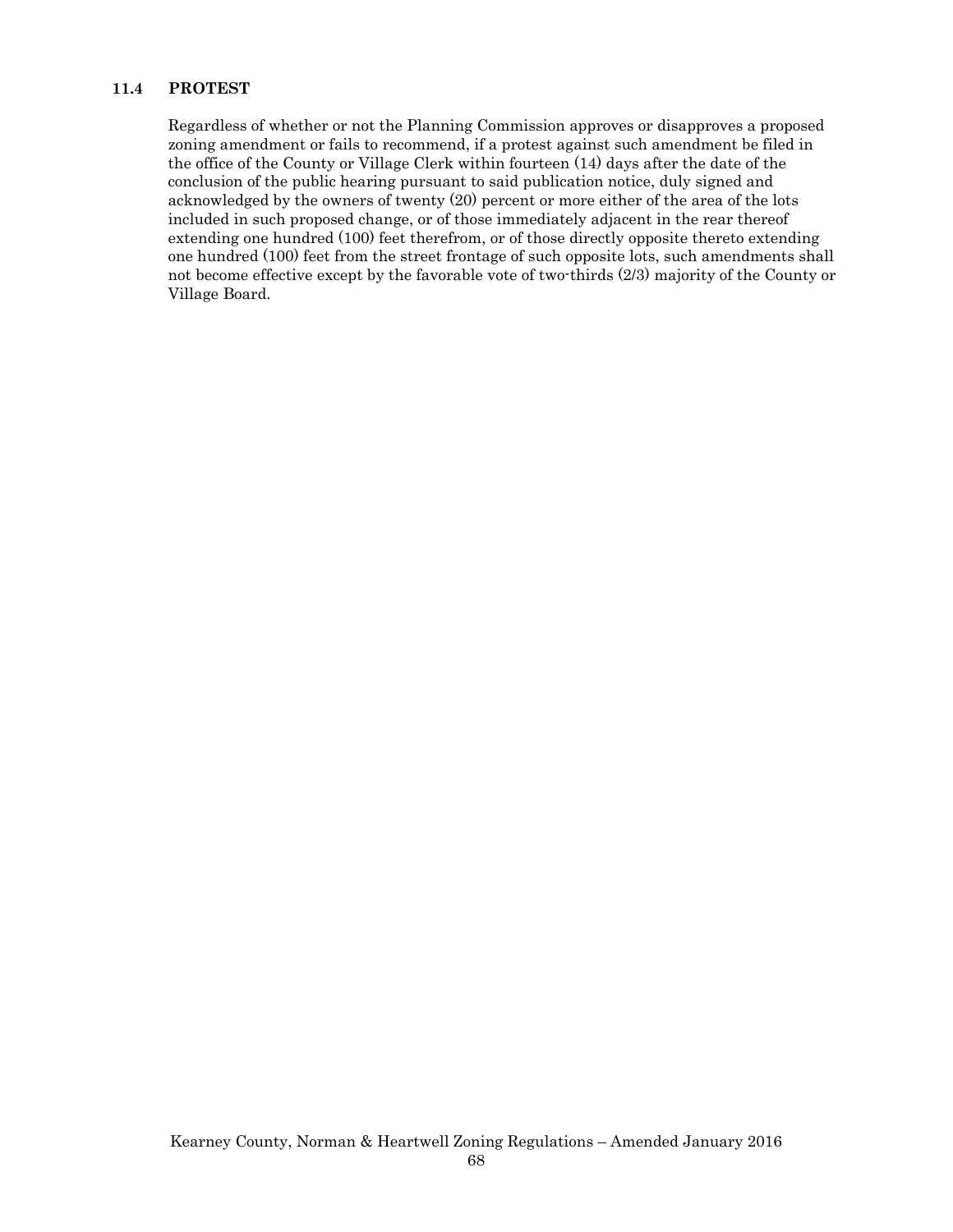## COMPLAINTS, PENALTIES, REMEDIES

#### **12.1 COMPLAINTS REGARDING VIOLATIONS**

Whenever a violation of these regulations occurs, or is alleged to have occurred, any person may file a written complaint. Such complaint stating fully the causes and basis thereof shall be filed with the Zoning Administrator. He/she shall record properly such complaint, immediately investigate, and take action thereon as provided by these regulations.

#### **12.2 PENALTIES**

The owner or agent of a building or premises in or upon which a violation of any provisions of these regulations has been committed or shall exist or lessee or tenant of an entire building or entire premises in or upon which such violation shall exist, shall be guilty of a Class V misdemeanor. Each and every day that such violation continues after notification shall constitute a separate offense.

Nothing herein contained shall prevent the County or Village from taking such other lawful action as is necessary to prevent or remedy any violation.

#### **12.3 REMEDIES**

In case any building or structure is erected, constructed, reconstructed, altered, repaired, converted, or maintained; or any building, structure or land is used in violation of these regulations the appropriate authorities of the County or Village may institute any appropriate action or proceedings to prevent such unlawful erection, construction, reconstruction, alteration, repair, conversion, maintenance or use; to restrain, correct or abate such violation; to prevent the occupancy of said building, structure or land; or to prevent any illegal act, conduct, business or use in or about such premises.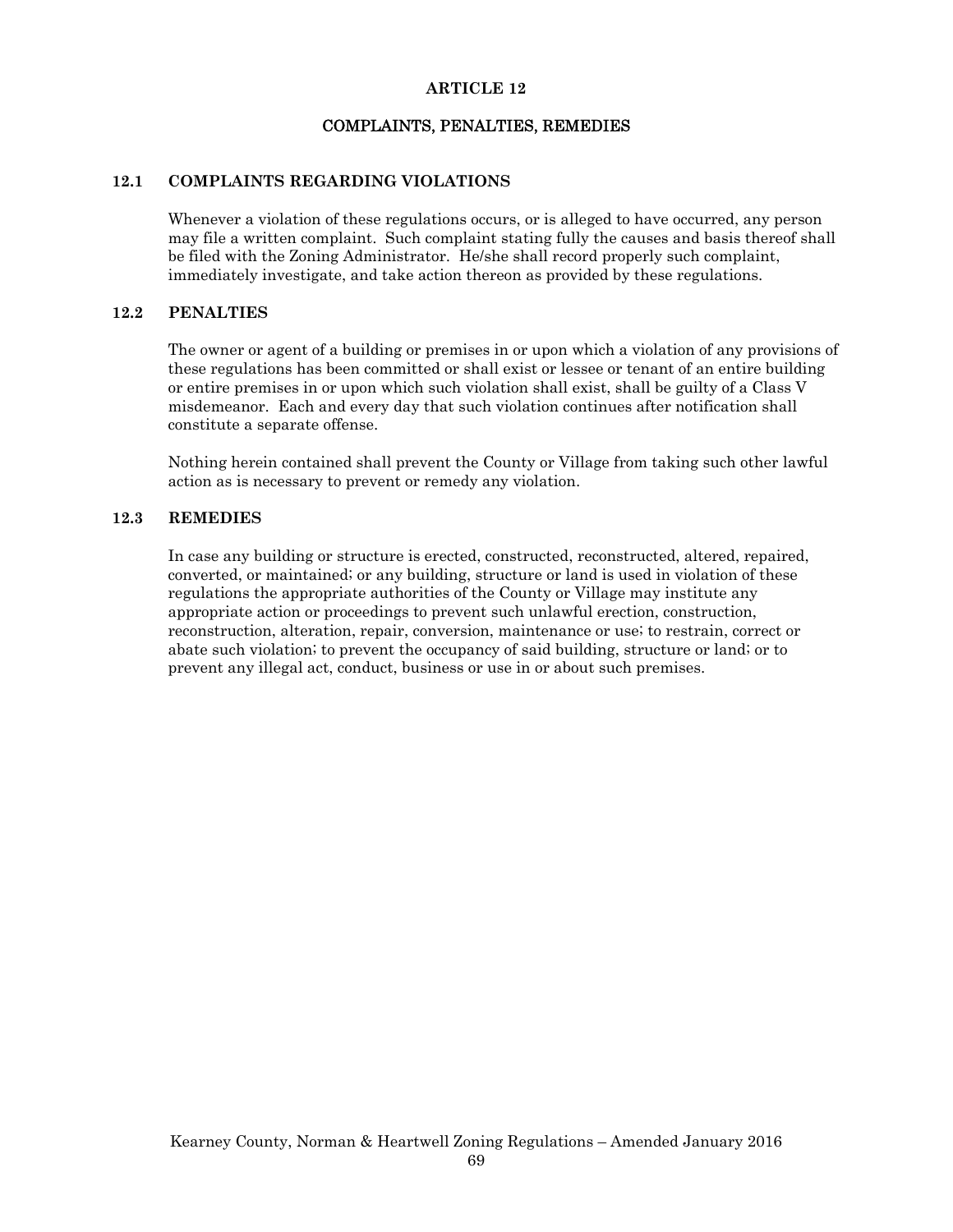## LEGAL STATUS PROVISIONS

#### **13.1 SEPARABILITY**

Should any article, section or provisions of these regulations be declared by the courts to be unconstitutional or invalid, such decisions shall not affect the validity of these regulations as a whole, or any part thereof other than the part so declared to be unconstitutional or invalid.

## **13.2 PURPOSE OF CATCH HEADS**

The catch heads appearing in connection with the foregoing sections are inserted simply for convenience, to serve the purpose of any index and they shall be wholly disregarded by any person, officer, court or other tribunal in construing the terms and provisions of these regulations.

### **13.3 REPEAL OF CONFLICTING RESOLUTION/ORDINANCES**

All other resolution/ordinances and regulations in conflict with these regulations are hereby repealed to the extent necessary to give these regulations full force and effect.

### **13.4 EFFECT DATE**

These regulations shall take effect and be in force from and after its passage and publication according to law.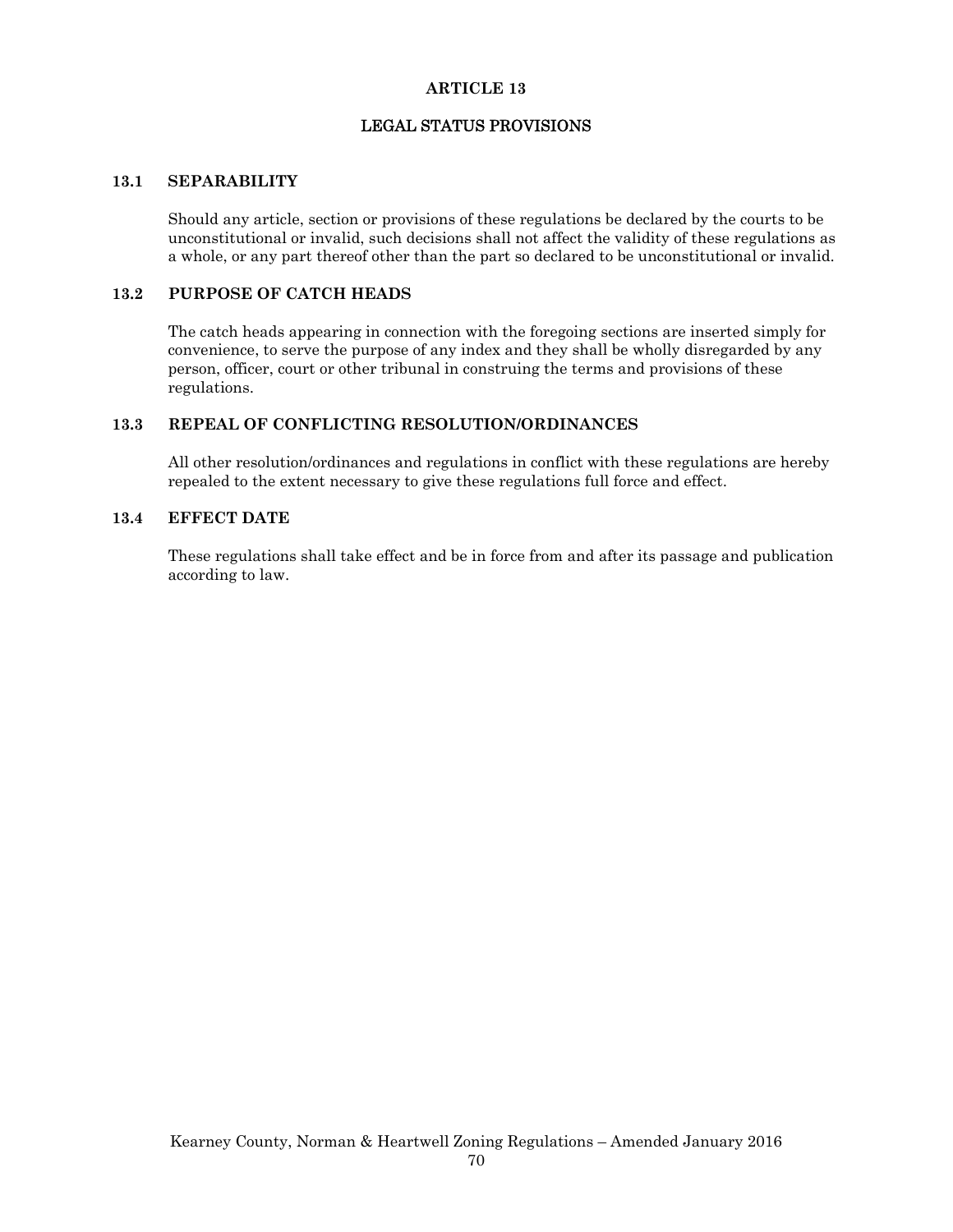## KEARNEY COUNTY AIRPORT ZONING REGULATIONS

#### **14.1 LOCATION, BOUNDARIES, ZONES AND HEIGHT RESTRICTIONS.**  SUBDIVISION 1. HAZARD AREA DESCRIPTION.

The Hazard Area consists of Operation Zones, Approach Zones Turning Zones and Transition Zones. The outer boundary of the Hazard Area is a horizontal distance of three (3) statute miles from the existing airport property line.

#### SUBDIVISION 2. ZONING DESCRIPTIONS

- A. The Operation Zone is longitudinally centered on each existing runaway.
	- 1. Length. For paved runaways, the operations zone begins and ends 200 feet beyond each runaway end. For turf runaways, the operation zone begins and ends at the runway ends.
	- 2. Width. For instrument runways, the operation zone is 1,000 feet wide. For all other runways, the operation zone is 500 feet wide.
	- 3. Height. The height of the operation zone is the same as the height of the runway or surface of the ground.
- B. The Approach Zone extends from the end of each operation zone and is centered along the extended runway centerline. The zones' dimensions are:
	- 1. Visual Runways
		- a. Length and Width. The approach zone extends 6,000 feet from the operation zone, measured along the extended runway centerline. The approach zone is 500 feet wide at the end nearest the runway and 1,700 feet wide at the far end.
		- b. Height. The approach zone begins at the elevation of the operation zone and rises one (1) foot vertically for every 40 feet horizontally (40:1). Thus, the elevation of the far end is 150 feet above the operations zone.
- C. The Transition Zones extends outward at right angles to the runway centerline and upward at a rate of one (1) foot vertically for every seven (7) feet horizontally (7:1). This zone begins at the edge of the Operation Zones and the Approach Zones. This zone ends when it reaches a height of 150 feet above the airport elevation.
- D. The Turning Zone is all portions of the Hazard Area not contained in the Operation Zones, Approach Zones, or Transition Zones. The outer limits of the Turning Zones shall be a horizontal distance of three (3) statute miles the existing property line. The Turning Zone has a height limit of 150 feet.

## SUBDIVISION 3. HEIGHT RESTRICTION.

No building, transmission line, pole, tower, chimney, wires or other structure or appurtenance of any kind or character shall hereafter be erected, constructed, repaired or established, nor shall any tree or other object or natural growth be allowed to grow, above the height described in above in Subdivision 2.

### **14.2 LOCATION SKETCH AND ZONING MAP.**

The boundaries, operation zones, approach zones, transition zones, and turning zones of the airport are indicated on the Zoning Map that accompanies and is hereby made a part of these regulations. A copy of the zoning shall at all times be on file in the office of the Kearney County Planning Commission, Kearney County, Nebraska.

## **14.3 PERMIT REQUIRED AND EXCEPTIONS.**

SUBDIVISION 1. PERMIT REQUIRED.

Kearney County, Norman & Heartwell Zoning Regulations – Amended January 2016 It shall hereafter be unlawful to erect, construct, reconstruct, repair, or establish any